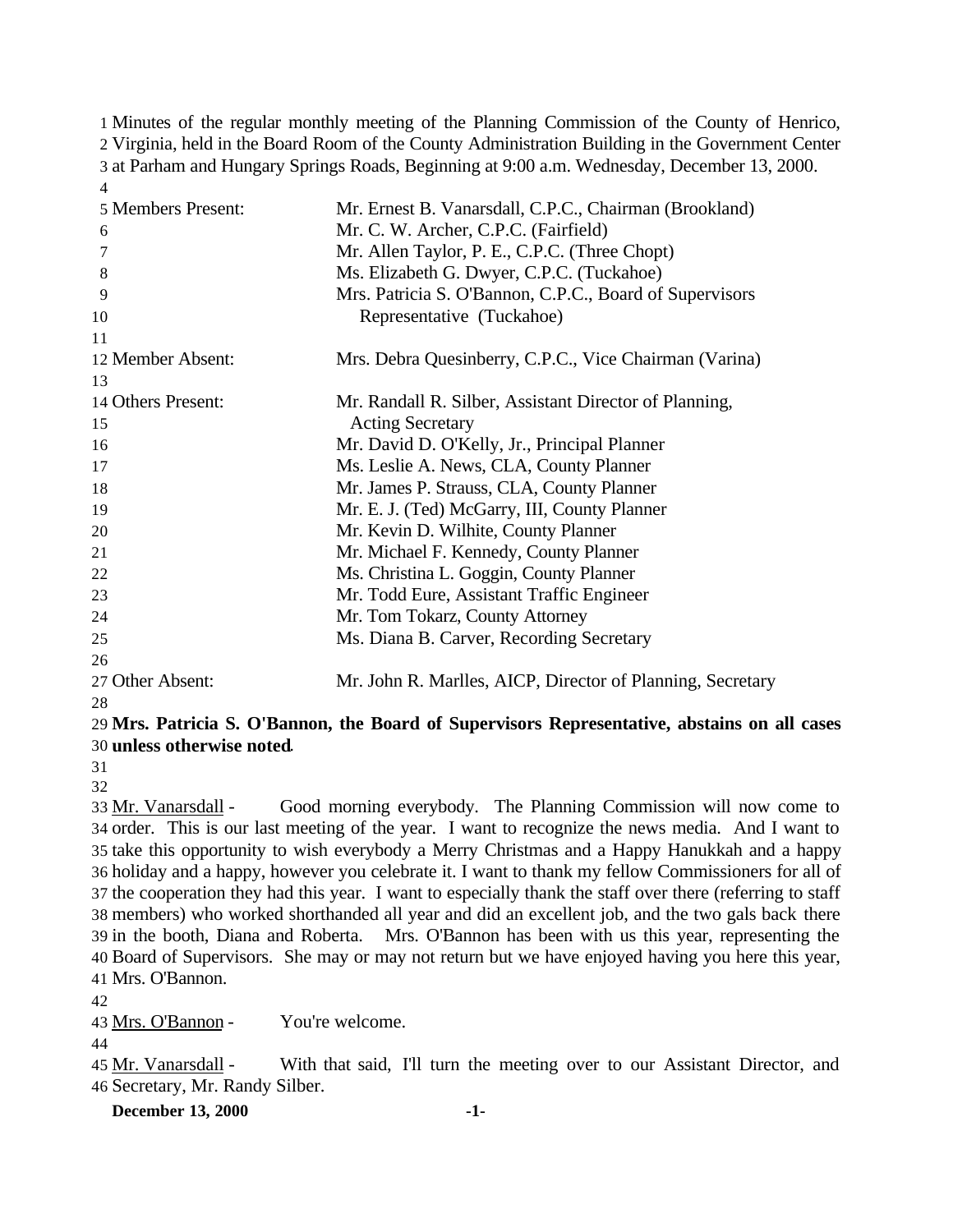48 Mr. Silber - Thank you, Mr. Chairman. Good morning. We do have a quorum this morning, although Debra Quesinberry is out today, but we still can conduct business. The first item of business would be the requests for deferrals and withdrawals. Mr. Wilhite.

Mr. Vanarsdall - Good morning, Mr. Wilhite.

 Mr. Wilhite - Thank you. Good morning, Mr. Chairman, Commission members, ladies and gentlemen. At this time, the staff is aware of two deferral requests. The first request is on page 7, subdivision Oak Hill Manor (June 2000 Plan).

# **SUBDIVISION (Deferred from the November 15, 2000 Meeting)**

| Oak Hill Manor     | Schmidt & Associates for English Street Development,             |
|--------------------|------------------------------------------------------------------|
| (June $2000$ Plan) | <b>L.L.C.:</b> The 5.021 acre site is located on Tonoka Road and |
|                    | Tonoka Court, approximately 200 feet west of the intersection on |
|                    | parcels 128-A-55 and part of 128-A-44A. The zoning is R-4,       |
|                    | One-Family Residence District. County water and sewer.           |
|                    | (Fairfield) 19 Lots                                              |

Mr. Wilhite - The applicant request deferral until January 24, 2001.

 Mr. Vanarsdall - Is there anyone in the audience in opposition to the deferment of this case, Oak Hill Manor, in the Fairfield district? No opposition. I'll entertain a motion, Mr. Archer.

67 Mr. Archer - Mr. Wilhite, I think we are going to be ready the next time, aren't we?

Mr. Wilhite - I would hope so.

 Mr. Archer - Mr. Chairman, I move deferral of Oak Hill Manor (June 2000 Plan) to the January 24, 2001, meeting, at the applicant's request.

Mr. Taylor - Second.

 Mr. Vanarsdall - The motion was made by Mr. Archer and seconded by Mr. Taylor. All in favor say aye…all opposed say nay. The motion carries.

 At the request of the applicant, the Planning Commission deferred subdivision Oak Hill Manor (June 2000 Plan) to the January 24, 2001, meeting.

**PLAN OF DEVELOPMENT**

| POD-109-00               | Jordan Consulting Engineers, P.C. for Air, Water & Soil               |
|--------------------------|-----------------------------------------------------------------------|
| Air, Water & Soil        | <b>Properties, LLC:</b> Request for approval of a plan of development |
| <b>December 13, 2000</b> | $-2-$                                                                 |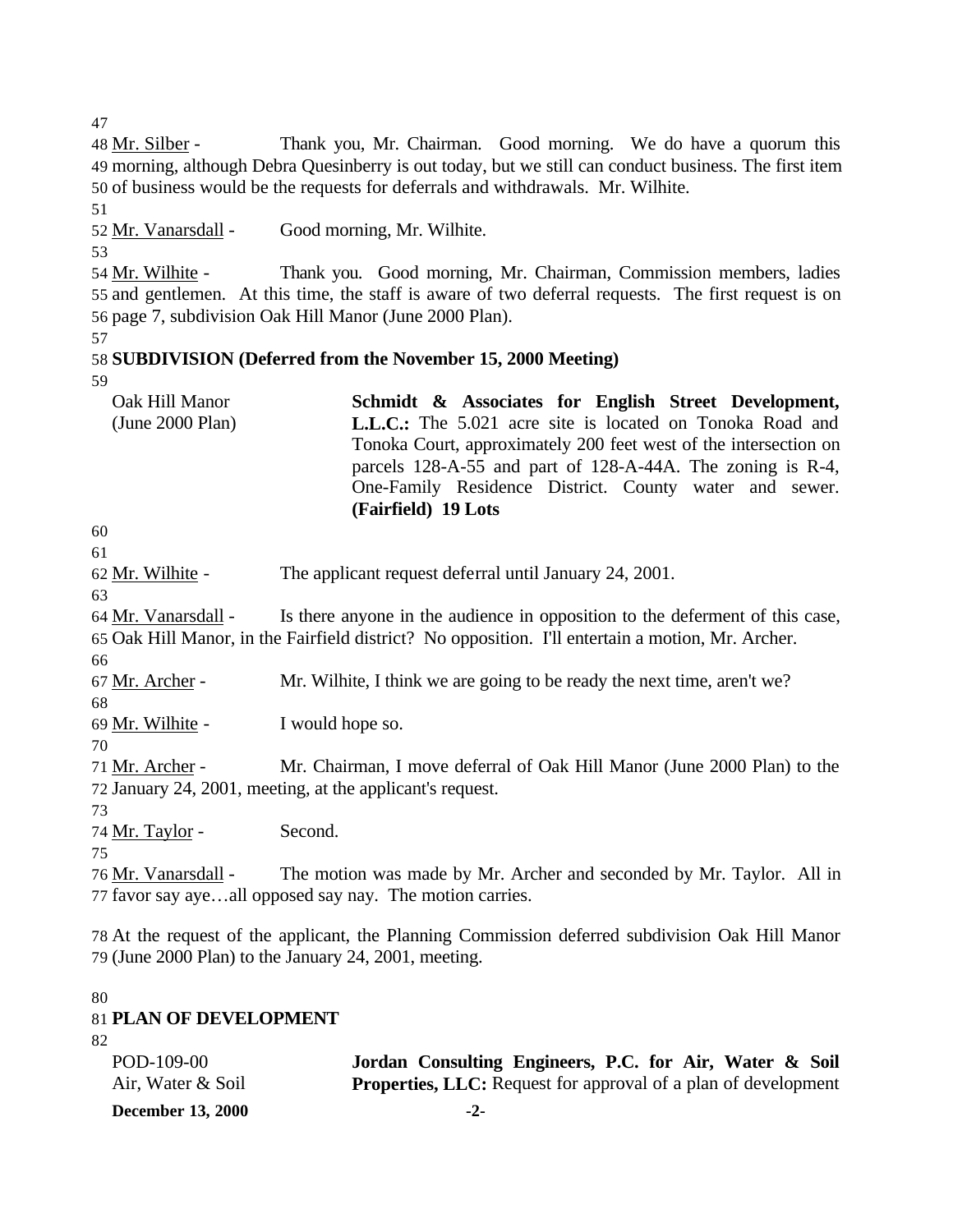Laboratories @ Villa Park and master plan, as required by Chapter 24, Section 24-106 of the Henrico County Code to construct a one-story, 15,000 square foot office/laboratory building (with a future 14,000 square foot addition). The 4.214 acre site is located on the south side of Villa Park Drive, approximately 1,800 feet west of Brook Road (U.S. Route 1) on part of parcel 62-11B-1D.The zoning is O/SC, Office/Service District (Conditional). County water and sewer. **(Brookland)**

83

84 Mr. Wilhite - The applicant requests deferral to your January 24, 2001, meeting.

85

 Mr. Vanarsdall - Is there anyone in the audience in opposition to the deferment of POD-109- 00, Air, Water & Soil Laboratories @ Villa Park? No opposition. I move POD-109-00, Air, Water & Soil Laboratories @ Villa Park, be deferred to the January 24, 2001, meeting, at the applicant's request.

90

91 Ms. Dwyer - Second.

92

93 Mr. Vanarsdall - The motion was made by Mr. Vanarsdall and seconded by Ms. Dwyer. All 94 in favor say aye…all opposed say nay. The motion carries.

95 At the request of the applicant, the Planning Commission deferred POD-109-00, Air, Water & Soil 96 Laboratories @ Villa Park, to the January 24, 2001, meeting.

97 Mr. Vanarsdall - Is that it for the request for deferrals, Mr. Wilhite?

98 Mr. Wilhite - Yes, sir.

99 Mr. Vanarsdall - Is there anyone else in the audience or on the Commission that has a request 100 for a deferral or withdrawal? All right.

 Mr. Silber - The next item would be to handle the expedited agenda items. These are the items that have passed the test of being ready to be approved. It has the staff's recommendations, the applicant's acceptance and no opposition that we are aware of. So these items are ready for the Expedited Agenda.

105 Mr. Vanarsdall - All right, Mr. Wilhite.

106 Mr. Wilhite - Mr. Chairman, we have 12 items on the Expedited Agenda. The first one is 107 on page 2.

108

109 **TRANSFER OF APPROVAL (Deferred from the November 15, 2000 Meeting)** 110

**December 13, 2000 -3-** POD-91-98 Office Max/Just for Feet @ Virginia Center Commons Henrico County Code, from North Park Peripheral Associates,**Wilton Partners/Peter Thussen, GmbH.:** Request for a transfer of approval, as required by Chapter 24, Section 24-106 of the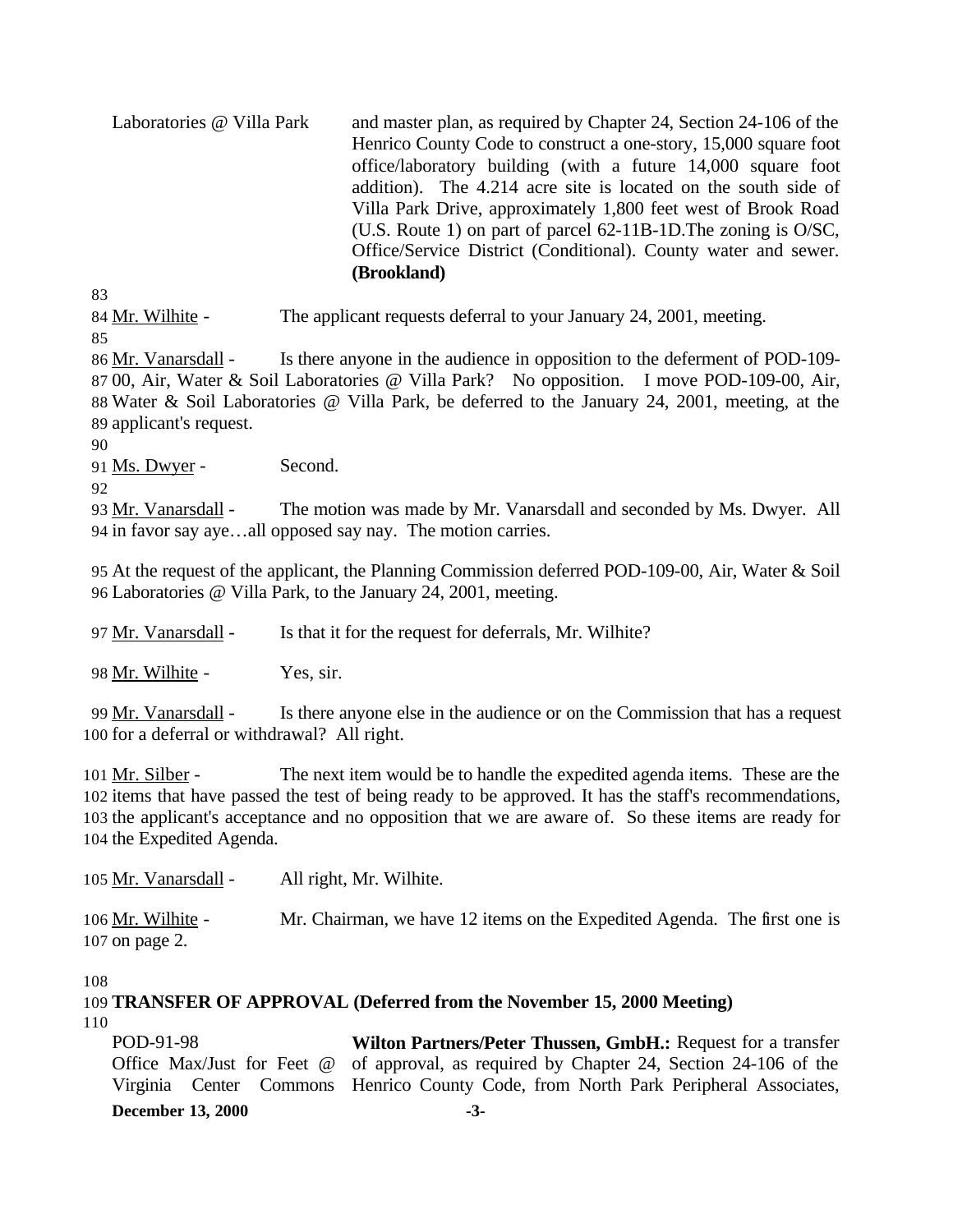Shopping Center **L.P.** and Wilton partners Virginia Commons, LLC to Wilton Partners Virginia Commons LLC and Peter Thussen, GmbH. The 4.84 acre site is located on an internal access road for the shopping center at the northeast corner of the intersection of Brook Road (U.S. Route 1) and J.E.B. Stuart Parkway on parcels 24-A-7R and 24-A-7U. The zoning is B-3C, Business District. County water and sewer. **(Fairfield)** 

111 Mr. Vanarsdall - Is there anyone in the audience in opposition to the transfer of approval for 112 POD-91-98, Office Max/Just for Feet @ Virginia Center Commons Shopping Center? No 113 opposition? Mr. Archer.

114 Mr. Archer - Mr. Chairman, I move approval of this transfer POD-91-98, subject to the 115 staff's recommendations.

116 Ms. Dwyer - Second.

117 Mr. Vanarsdall - The motion was made by Mr. Archer and seconded by Ms. Dwyer. All in 118 favor say aye…all opposed say nay. The motion carries.

119 The Planning Commission approved the transfer of approval request for POD-91-98, Office 120 Max/Just for Feet @ Virginia Center Commons Shopping Center, subject to the staff's 121 recommendations.

122

#### 123 **TRANSFER OF APPROVAL**

124

| POD-87-99                                                   | Read F. Goode, Jr. for T. Walter Brashier and Retlaw 100,               |  |  |  |  |  |  |  |
|-------------------------------------------------------------|-------------------------------------------------------------------------|--|--|--|--|--|--|--|
| Westchase I & II - Cox Road                                 | <b>LLC</b> : Request for a transfer of approval, as required by Chapter |  |  |  |  |  |  |  |
| and Westerre Parkway                                        | 24, Section 24-106 the Henrico County Code, from Daniel                 |  |  |  |  |  |  |  |
|                                                             | Corporation to T. Walter Brashier and Retlaw 100, LLC. The              |  |  |  |  |  |  |  |
|                                                             | 14.8 acre site is located on the south line of proposed Westerre        |  |  |  |  |  |  |  |
| Parkway, approximately 400 feet east of Cox Road on parcels |                                                                         |  |  |  |  |  |  |  |
|                                                             | 48-A-39 and 58. The zoning is O-3C, Office District                     |  |  |  |  |  |  |  |
|                                                             | (Conditional). (Three Chopt)                                            |  |  |  |  |  |  |  |

125 Mr. Vanarsdall - Is there anyone in the audience in opposition to the transfer of approval for 126 POD-87-99, Westchase I & II? No opposition? Mr. Taylor.

127 Mr. Taylor - Mr. Chairman, I'll move approval of POD-87-99, Westchase I & II.

128 Mr. Archer - Second.

129 Mr. Vanarsdall - The motion was made by Mr. Taylor and seconded by Mr. Archer. All in 130 favor say aye…all opposed say nay. The motion carries.

131 The Planning Commission approved the transfer of approval request for POD-87-99, Westchase I 132 & II, subject to the staff's recommendations.

#### **December 13, 2000 -4-**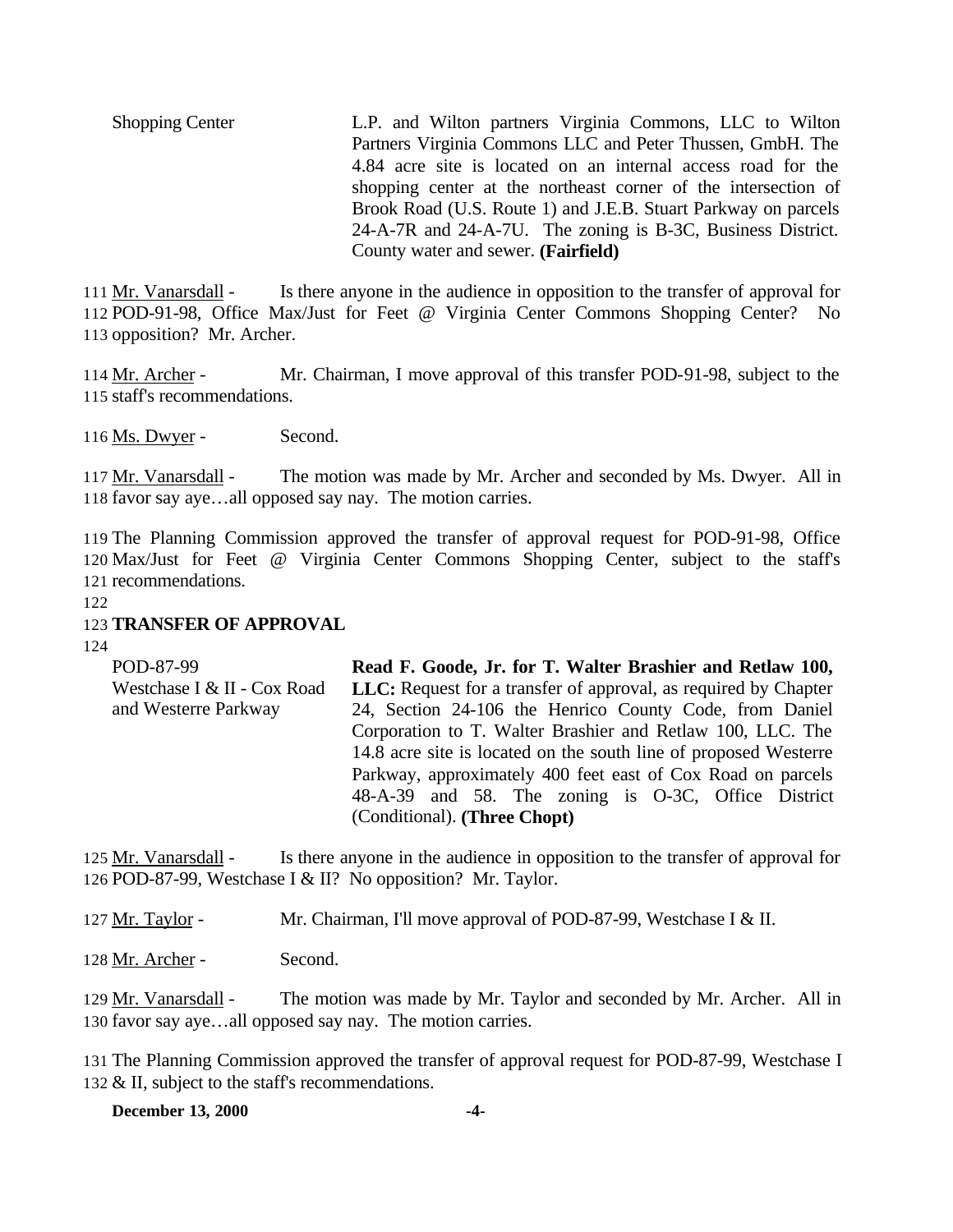# **PLAN OF DEVELOPMENT & LIGHTING PLAN**

| POD-100-00 and            | Bohler Engineering, P.C. for Ukrop's Super Markets, Inc.,                                                                                                                                                                                                                                                                                              |
|---------------------------|--------------------------------------------------------------------------------------------------------------------------------------------------------------------------------------------------------------------------------------------------------------------------------------------------------------------------------------------------------|
| $LP/POD-100-00$           | L.L.C. and Chick-Fil-A: Request for approval of a plan of                                                                                                                                                                                                                                                                                              |
| Chick-Fil-A - Virginia    | development and lighting plan as required by Chapter 24,                                                                                                                                                                                                                                                                                               |
| <b>Center Marketplace</b> | Section 24-106 of the Henrico County Code to construct a one-                                                                                                                                                                                                                                                                                          |
|                           | story, 4,211 square foot restaurant with drive-thru on an<br>outparcel in the Virginia Center Marketplace. The 1.15 acre site<br>is located on the southwest corner of Brook Road (U.S. Route 1)<br>and Magnolia Ridge Drive on part of parcel 24-A-9D. The<br>zoning is B-3C, Business District (Conditional). County water<br>and Sewer. (Fairfield) |
| 136                       |                                                                                                                                                                                                                                                                                                                                                        |
| 137 Mr. Wilhite -         | There is a revised plan attached to this case in your packet that you                                                                                                                                                                                                                                                                                  |
| 138 received today.       |                                                                                                                                                                                                                                                                                                                                                        |

140 Mr. Vanarsdall - Is there anyone in the audience in opposition to POD-100-00, Chick-Fil-A? No opposition. Mr. Archer.

 Mr. Archer - Mr. Chairman, I move approval of POD-100-00 and LP/POD-100-00, Chick-Fil-A at Virginia Center Marketplace, subject to the annotations on the plan, the standard conditions for developments of this type. Is there an addendum item?

147 Mr. Wilhite - There is a revised plan in your plan packet, Mr. Archer.

 149 Mr. Archer - And subject to the revised plan received this morning and condition No.

11B and Nos. 23 through 34.

Mr. Taylor - Second.

 Mr. Vanarsdall - The motion was made by Mr. Archer and seconded by Mr. Taylor. All in favor say aye…all opposed say nay. The motion carries.

 The Planning Commission approved POD-100-00 Chick-Fil-A - Virginia Center Marketplace, subject to the standard conditions attached to these minutes for developments of this type, the annotations on the plans and the following additional conditions:

 11B. Prior to the approval of an electrical permit application and installation of the site lighting equipment, a plan including light spread and intensity diagrams, and fixture specifications and mounting heights details shall be revised as annotated on the staff plan and included

with the construction plans for final signature.

23. Only retail business establishments permitted in a B-3 may be located in this center.

 24. The ground area covered by all the buildings shall not exceed in the aggregate 25 percent of the total site area.

25. No merchandise shall be displayed or stored outside of the building(s) or on sidewalk(s).

**December 13, 2000 -5-**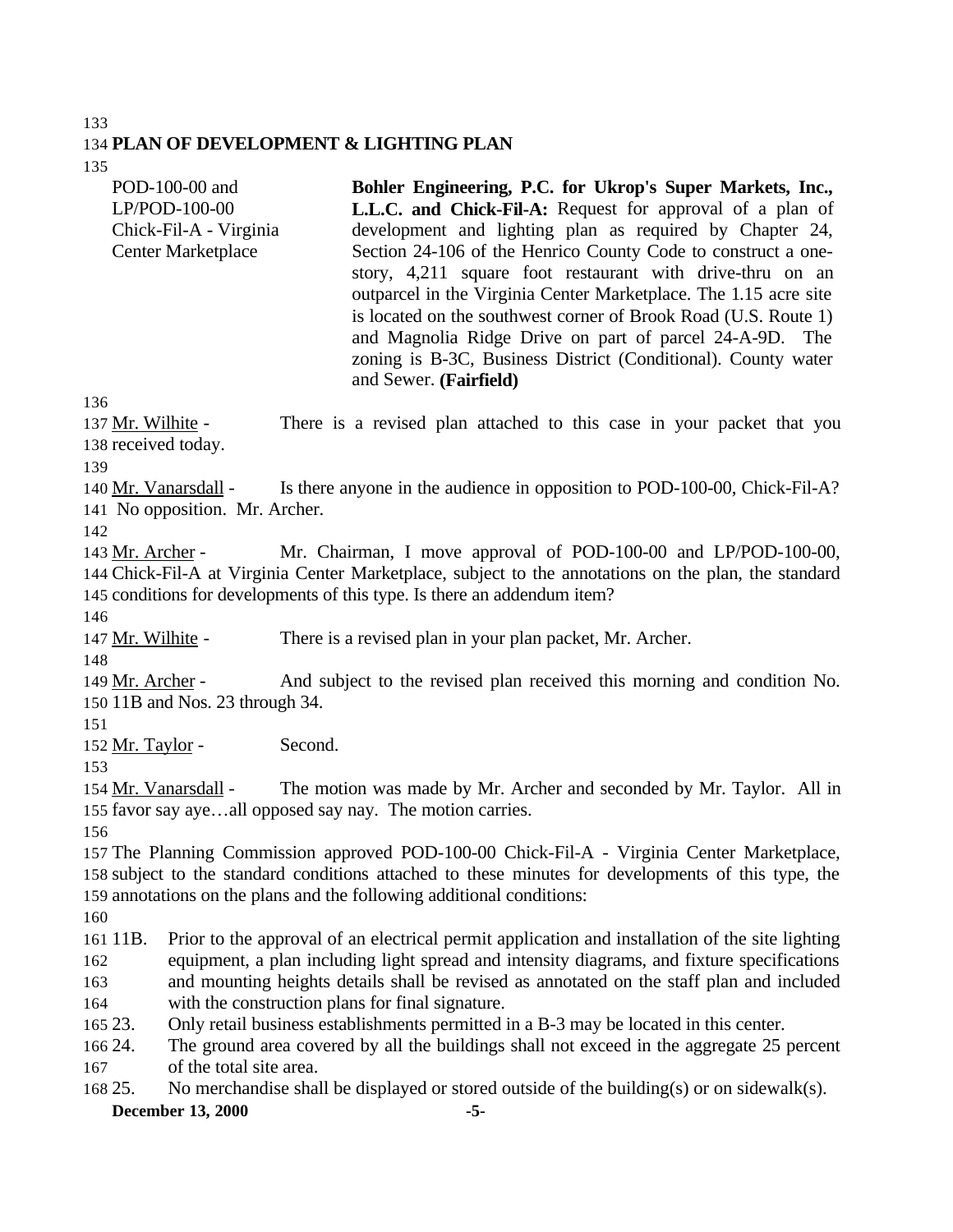- 26. The developer shall provide fire hydrants as required by the Department of Public Utilities and Division of Fire.
- 27. The proffers approved as a part of zoning case C-115C-88 shall be incorporated in this approval.
- 28. The developer shall install an adequate restaurant ventilating and exhaust system to minimize smoke, odors, and grease vapors. The plans and specifications shall be included with the building permit application for review and approval. If, in the opinion of the County, the type system provided is not effective, the Commission retains the rights to review and direct the type of system to be used.
- 29. Any necessary off-site drainage and/or water and sewer easements must be obtained in a form acceptable to the County Attorney prior to final approval of the construction plans.
- 30. Deviations from County standards for pavement, curb or curb and gutter design shall be approved by the County Engineer prior to final approval of the construction plans by the Department of Public Works.
- 31. Insurance Services Office (ISO) calculations must be included with the plans and approved by the Department of Public Utilities prior to the issuance of a building permit.
- 32. Approval of the construction plans by the Department of Public Works does not establish the curb and gutter elevations along the Henrico County maintained right-of-way. The elevations will be set by Henrico County.
- 33. Approval of the construction plans by the Department of Public Works does not establish the curb and gutter elevations along the Virginia Department of Transportation maintained right-of-way. The elevations will be set by the contractor and approved by the Virginia Department of Transportation.
- 34. The conceptual master plan, as submitted with this application, is for planning and information purposes only. All subsequent detailed plans of development and construction plans needed to implement this conceptual plan may be administratively reviewed and approved and shall be subject to all regulations in effect at the time such subsequent plans are submitted for review/approval.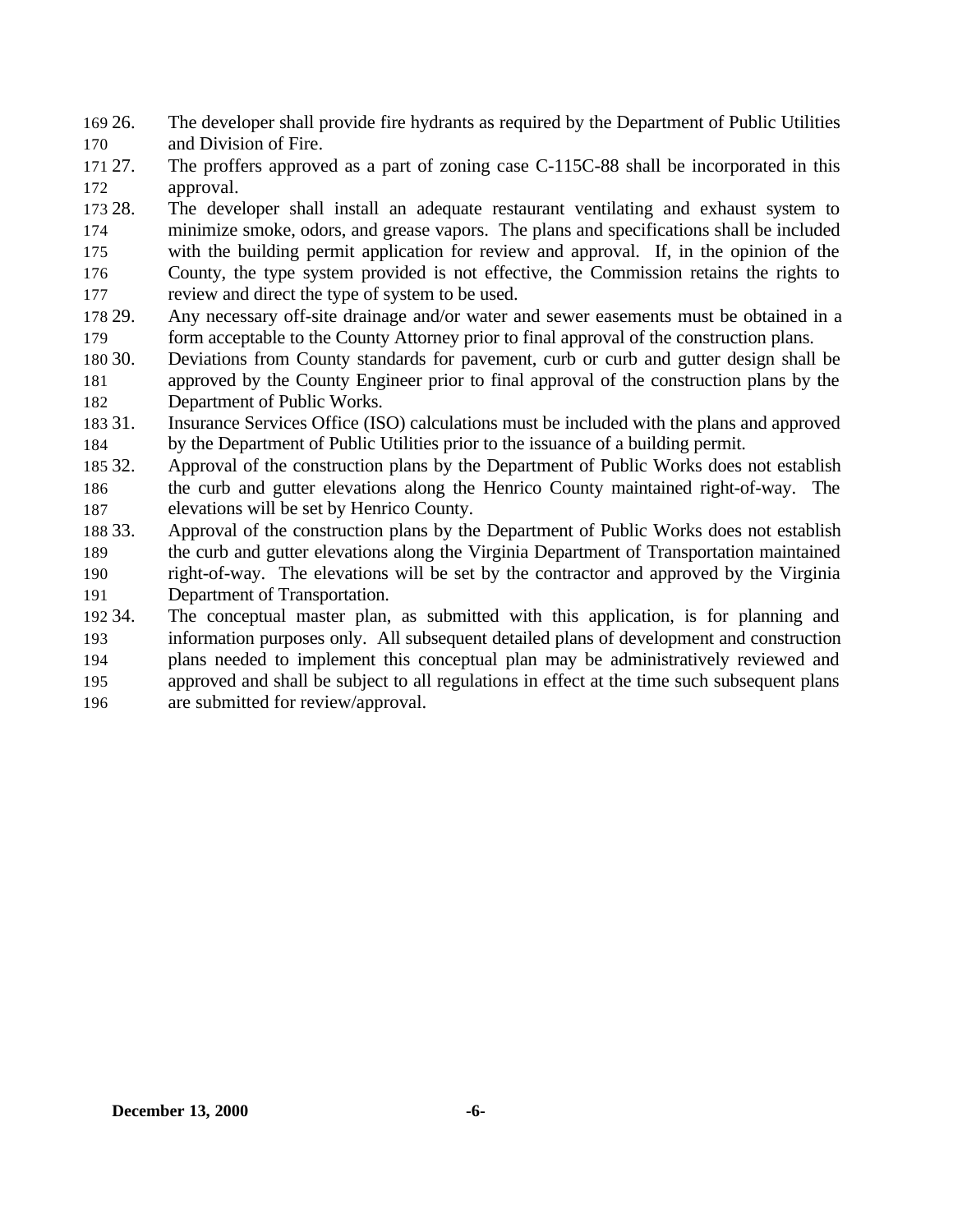#### 197 **LIGHTING PLAN (Deferred from the November 15, 2000 Meeting)**

198

| $LP/POD-125-98$              | <b>Higgins &amp; Gerstenmaier:</b> Request for approval of a lighting |
|------------------------------|-----------------------------------------------------------------------|
| Springhill Suites @ Virginia | plan as required by Chapter 24, Section 24-106 of the Henrico         |
| Center                       | County Code. The 5.2 acre site is located on the east line of         |
|                              | Brook Road (U.S. Route 1), 400 feet south of its intersection with    |
|                              | Virginia Center Parkway on part of parcels 33-A-47A and part of       |
|                              | 33-A-47. The zoning is B-3, Business District and O-3C, Office        |
|                              | District (Conditional). (Fairfield)                                   |

199

200 Mr. Vanarsdall - Is there anyone in opposition to LP/POD-125-98, Springhill Suites @ 201 Virginia Center, lighting plan? No opposition. Mr. Archer.

202

203 Mr. Archer - Mr. Chairman, I move for approval of LP/POD-125-98, Springhill Suites @ 204 Virginia Center, subject to the annotations on the plan and the standard conditions for lighting 205 plans.

206

207 Mr. Taylor - Second.

208

209 Mr. Vanarsdall - The motion was made by Mr. Archer and seconded by Mr. Taylor. All in 210 favor say aye…all opposed say nay. The motion carries.

211

212 The Planning Commission approved the lighting plan for LP/POD-125-98, Springhill Suites @ 213 Virginia Center, subject to the standard conditions attached to these minutes for lighting plans and 214 the annotations on the plan.

215

## 216 **LANDSCAPE & LIGHTING PLAN**

217

| $LP/POD-19-00$                 | Bay Design Group, P.C. for Bell Atlantic of Virginia: Request  |
|--------------------------------|----------------------------------------------------------------|
| Bell Atlantic of Virginia - N. | for approval of a landscape and lighting plan as required by   |
| Gayton Road                    | Chapter 24, Sections 24-106 and 24-106.2 of the Henrico County |
|                                | Code. The 1.01 acre site is located along the east line of N.  |
|                                | Gayton Road, approximately 190 feet south of Glastonbury Drive |
|                                | on parcel 35-A-28B. The zoning is A-1, Agricultural District   |
|                                | and WBSO, West Broad Street Overlay District. (Three Chopt)    |

218

219 Mr. Wilhite - There is a revised recommendation on your addendum and also revised 220 plans attached for this case.

221

222 Mr. Vanarsdall - Is there anyone in the audience in opposition to LP/POD-19-00, Bell 223 Atlantic of Virginia, landscape and lighting plan? No opposition. Mr. Taylor.

224

225 Mr. Taylor - Mr. Chairman, I move approval of the lighting plan for LP/POD-19-00, Bell 226 Atlantic of Virginia, subject to the standard conditions and annotations on the plan on the expedited 227 agenda.

228

**December 13, 2000 -7-**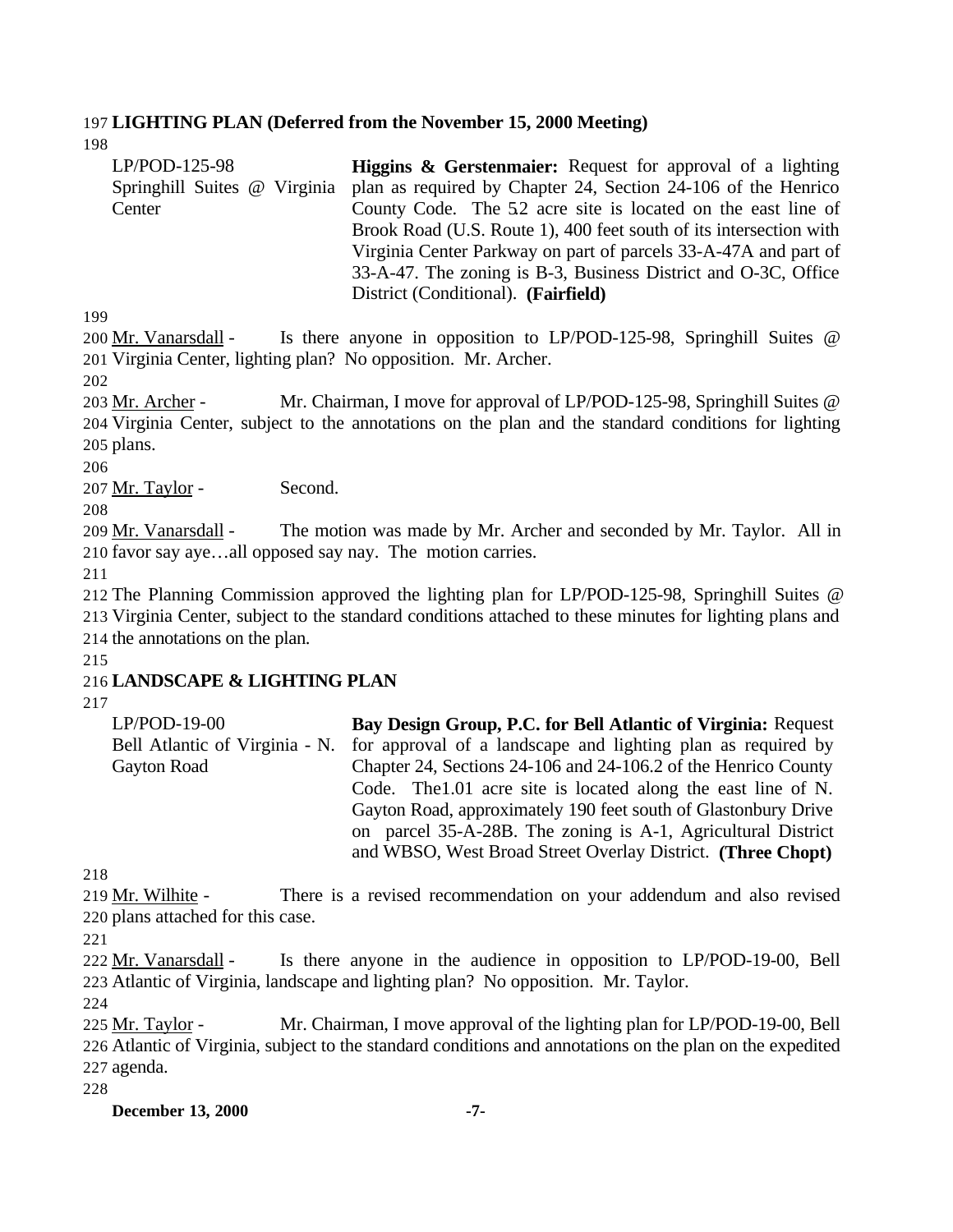| 229 Mr. Archer -     | Second, Mr. Chairman.                                                  |
|----------------------|------------------------------------------------------------------------|
| 230                  |                                                                        |
| 231 Ms. Dwyer -      | Excuse me. There is a lighting plan and also an addendum item, is that |
| $232$ right?         |                                                                        |
| 233                  |                                                                        |
| 234 Mr. Silber -     | I think the addendum item is just a revised recommendation.            |
| 235                  |                                                                        |
| 236 Mr. Wilhite -    | There is a revised plan as well, a landscape and lighting plan.        |
| 237                  |                                                                        |
| 238 Mr. Taylor -     | Then I will amend my motion to include both the landscape and lighting |
| 239 plan.            |                                                                        |
| 240                  |                                                                        |
| 241 Mr. Archer -     | And I'll still second, Mr. Chairman.                                   |
| 242                  |                                                                        |
| 243 Mr. Vanarsdall - | All right. The motion was made by Mr. Taylor and seconded by Mr.       |

244 Archer. All in favor say aye…all opposed say nay. The motion carries.

245

246 The Planning Commission approved the landscape and lighting plan for LP/POD-19-00, Bell 247 Atlantic of Virginia - N. Gayton Road, subject to the standard conditions attached to these minutes 248 for landscape and lighting plans and the annotations on the plan.

249

## 250 **LIGHTING PLAN (Deferred from the November 15, 2000, Meeting)**

251

| LP/POD-76-00                  | Design & Engineering, P.C. for Richmond Developers, LLC:         |
|-------------------------------|------------------------------------------------------------------|
| O'Charley's Restaurant -      | Request for approval of a lighting plan, as required by Chapter  |
| The Creeks @ Virginia         | 24, Section 24-106 of the Henrico County Code. The 1.98 acre     |
| <b>Center Shopping Center</b> | site is located on an outparcel at The Creeks at Virginia Center |
| (POD-83-00 and 79-00          | Shopping Center on part of parcel 33-A-1A. The zoning is B-2C,   |
| Revised)                      | Business District (Conditional).                                 |
|                               | (Fairfield)                                                      |

252

253 Mr. Vanarsdall - Is there anyone in the audience opposition to LP/POD-76-00, O'Charley's 254 Restaurant, lighting plan? No opposition. Mr. Archer.

255

256 Mr. Archer - Mr. Chairman, I move approval of LP/POD-76-00, O'Charley's Restaurant -257 The Creeks at Virginia Center (POD-83-00 and POD-79-00 Revised) subject to the annotations on 258 the plan and the standard conditions for lighting plans.

259

260 <u>Ms. Dwyer</u> - Second.

261

262 Mr. Vanarsdall - The motion was made by Mr. Archer and seconded by Ms. Dwyer. All in 263 favor say aye…all opposed say nay. The motion carries.

264

265 The Planning Commission approved the lighting plan for LP/POD-76-00, O'Charley's Restaurant - 266 The Creeks @ Virginia Center Shopping Center (POD-83-00 and POD-79-00 Revised), subject to 267 the standard conditions attached to these minutes for lighting plans and the annotations on the plan.

**December 13, 2000 -8-**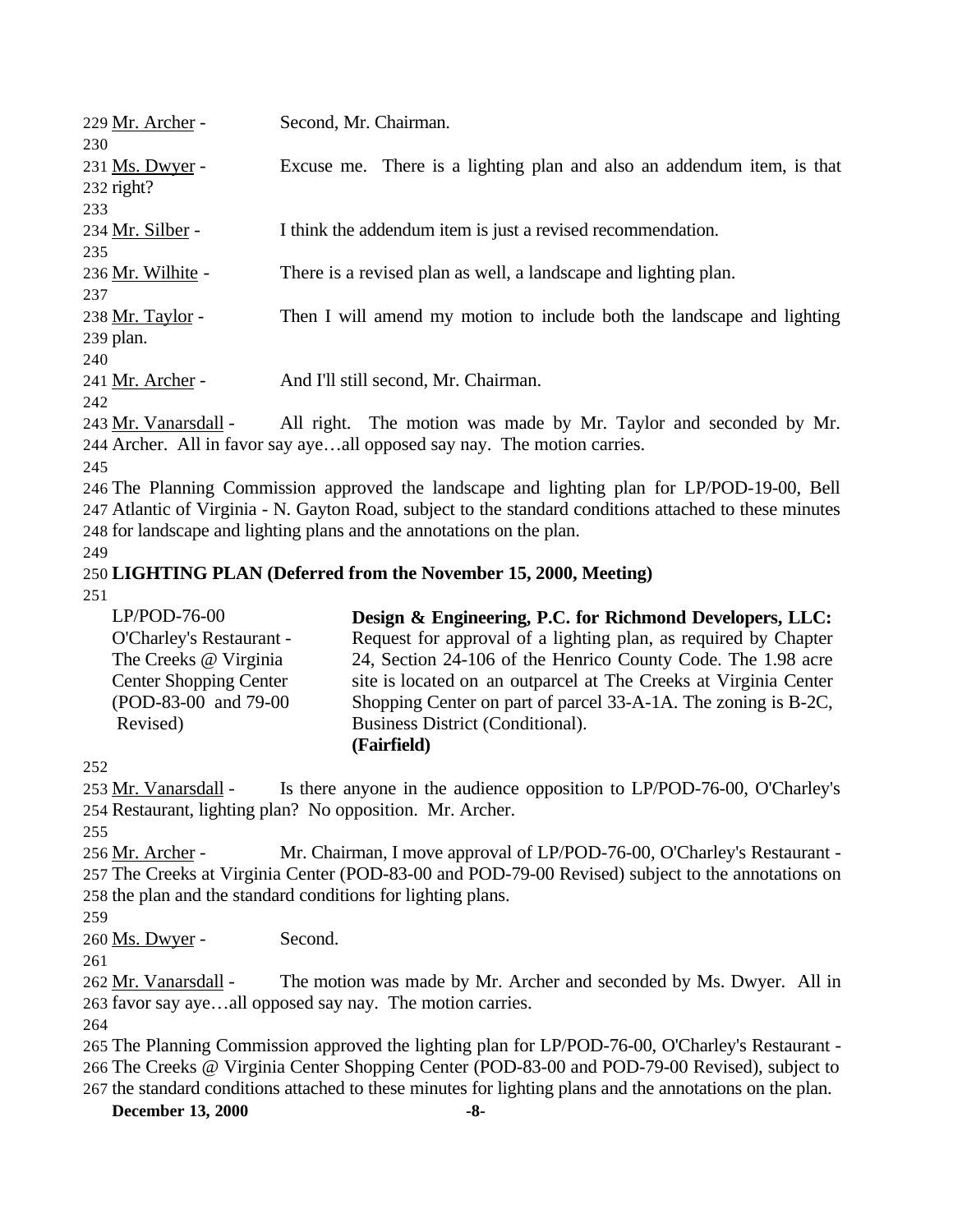#### **LANDSCAPE PLAN**

LP/POD-29-99 Discovery United Methodist Church - Gayton Road and Lauderdale Drive

**Koontz-Bryant, P.C.:** Request for approval of a landscape plan as required by Chapter 24, Sections 24-106 and 24-106.2 of the Henrico County Code. The 7.69 acre site is located at the intersection of Lauderdale Drive and Gayton Road on parcel 55- A-3B. The zoning is RTH, Residential Townhouse District. **(Three Chopt)**

 Mr. Vanarsdall - Is there anyone in the audience opposition to LP/POD-29-99, Discovery United Methodist Church, landscape plan? No opposition. Mr. Taylor.

275 Mr. Taylor - Mr. Chairman, I move approval of landscaping plan LP/POD-29-99, Discovery United Methodist Church, subject to the annotations on the plans and the standard conditions for landscaping plans.

279 Ms. Dwyer - Second.

281 Mr. Vanarsdall - The motion was made by Mr. Taylor and seconded by Ms. Dwyer. All in favor say aye…all opposed say nay. The motion carries.

 The Planning Commission approved the landscape plan for LP/POD-29-99, Discovery United Methodist Church, subject to the standard conditions attached to these minutes for landscape plans and the annotations on the plan.

 Mr. Vanarsdall - Excuse me for a moment, Mr. Wilhite. Mr. Kennedy, before we call the next case, did you talk Mr. and Mrs. Winn? Did you work out anything?

 Mr. Kennedy - They would like to at least hear a little short presentation, so I would like to make a presentation on that, for the record.

294 Mr. Vanarsdall - The plan of development for POD-107-00, The Cottages at Crossridge, will be removed from the Expedited Agenda. All right, the next one.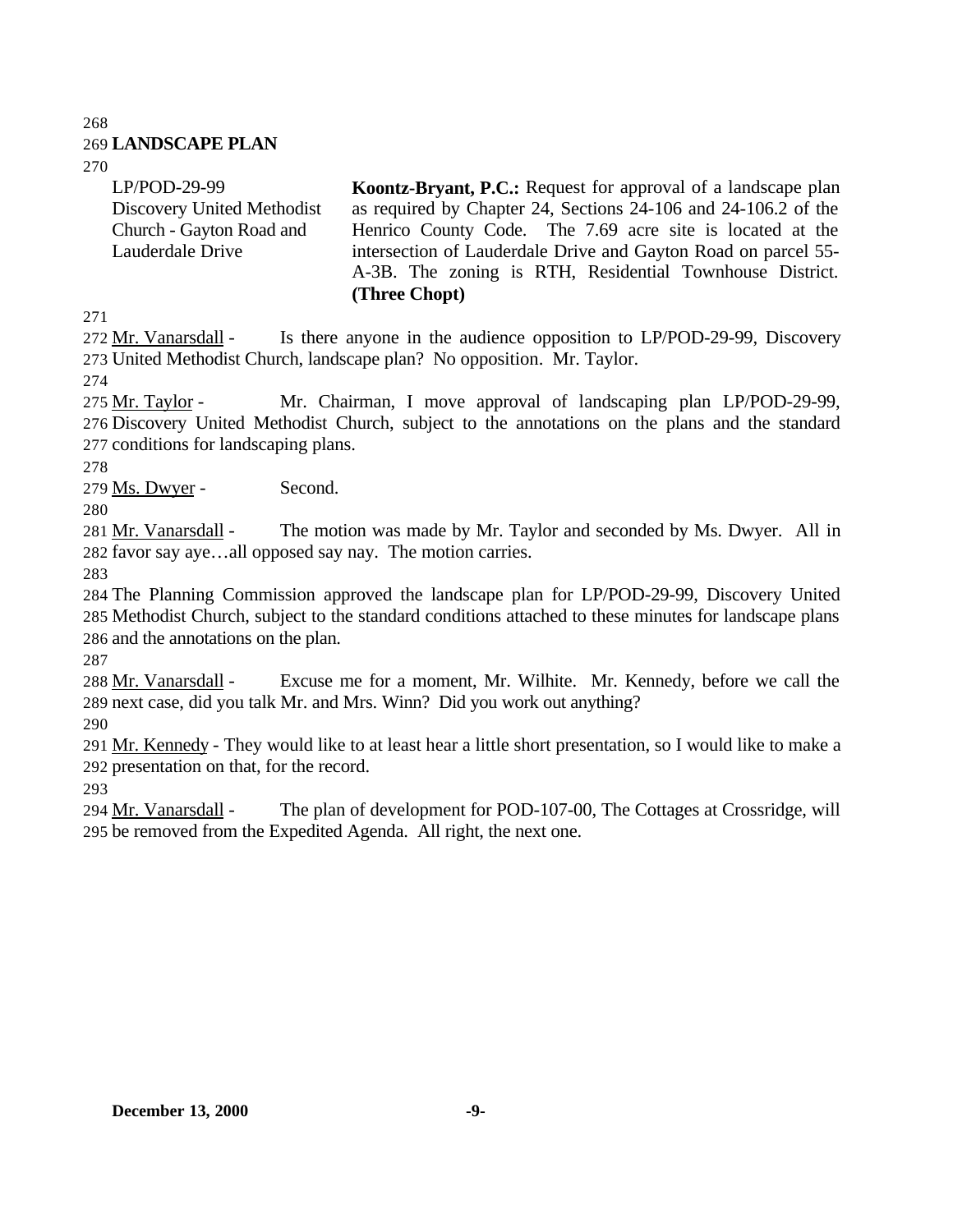#### **PLAN OF DEVELOPMENT**

| POD-108-00              | Jordan Consulting Engineers, P.C. for Staples Mill, L.C.:          |
|-------------------------|--------------------------------------------------------------------|
| The Townes @ Crossridge | Request for approval of a plan of development, as required by      |
|                         | Chapter 24, Sections 24-38(b) and 24-106 of the Henrico County     |
|                         | Code to construct 70 townhomes for sale to seniors. The 14.11      |
|                         | acre site is located at 3500 Lancor Drive on part of parcels 40-A- |
|                         | 24 and 40-A-1A. The zoning is R-6AC, General Residence             |
|                         | District (Conditional). County water and sewer. (Brookland)        |
|                         |                                                                    |

 Mr. Vanarsdall - Is there anyone in the audience in opposition to POD-108-00, The Townes @ Crossridge? No opposition. I move POD-108-00, The Townes @ Crossridge be approved with the annotations on the plan, the standard conditions for developments of this type and the following conditions. The first condition will be No. 9 amended and then there will be Nos. 23 through 42 (sic).

Mr. Archer - Is that it, Mr. Chairman?

Mr. Vanarsdall - Yes.

Mr. Archer - Second.

Mr. Vanarsdall - The motion was made by Mr. Vanarsdall and seconded by Mr. Archer.

All in favor say aye…all opposed say nay. The motion carries.

 The Planning Commission approved POD-108-00, The Townes @ Crossridge, subject to the standard conditions attached to these minutes for developments of this type, the annotations on the plan, and the following additional conditions:

23. The unit house numbers shall be visible from the parking areas and drives.

 24. The names of streets, drives, courts and parking areas shall be approved by the Richmond Regional Planning District Commission and such names shall be included on the construction plans prior to their approval. The standard street name signs shall be ordered from the County and installed prior to any occupancy permit approval.

 25. The easements for drainage and utilities as shown on approved plans shall be granted to the County in a form acceptable to the County Attorney prior to any occupancy permits being issued. The easement plats and any other required information shall be submitted to the County Real Property Agent at least sixty (60) days prior to requesting occupancy permits.

 26. The limits and elevations of the 100-year frequency flood shall be conspicuously noted on the plan "Limits of 100 Year Floodplain." In addition, the delineated 100-year floodplain must be labeled "Variable Width Drainage and Utility Easement." The easement shall be

granted to the County prior to the issuance of any occupancy permits.

 27. The developer shall provide fire hydrants as required by the Department of Public Utilities and Division of Fire.

## **December 13, 2000 -10-** 28. The proffers approved as a part of zoning case C-17C-00 shall be incorporated in this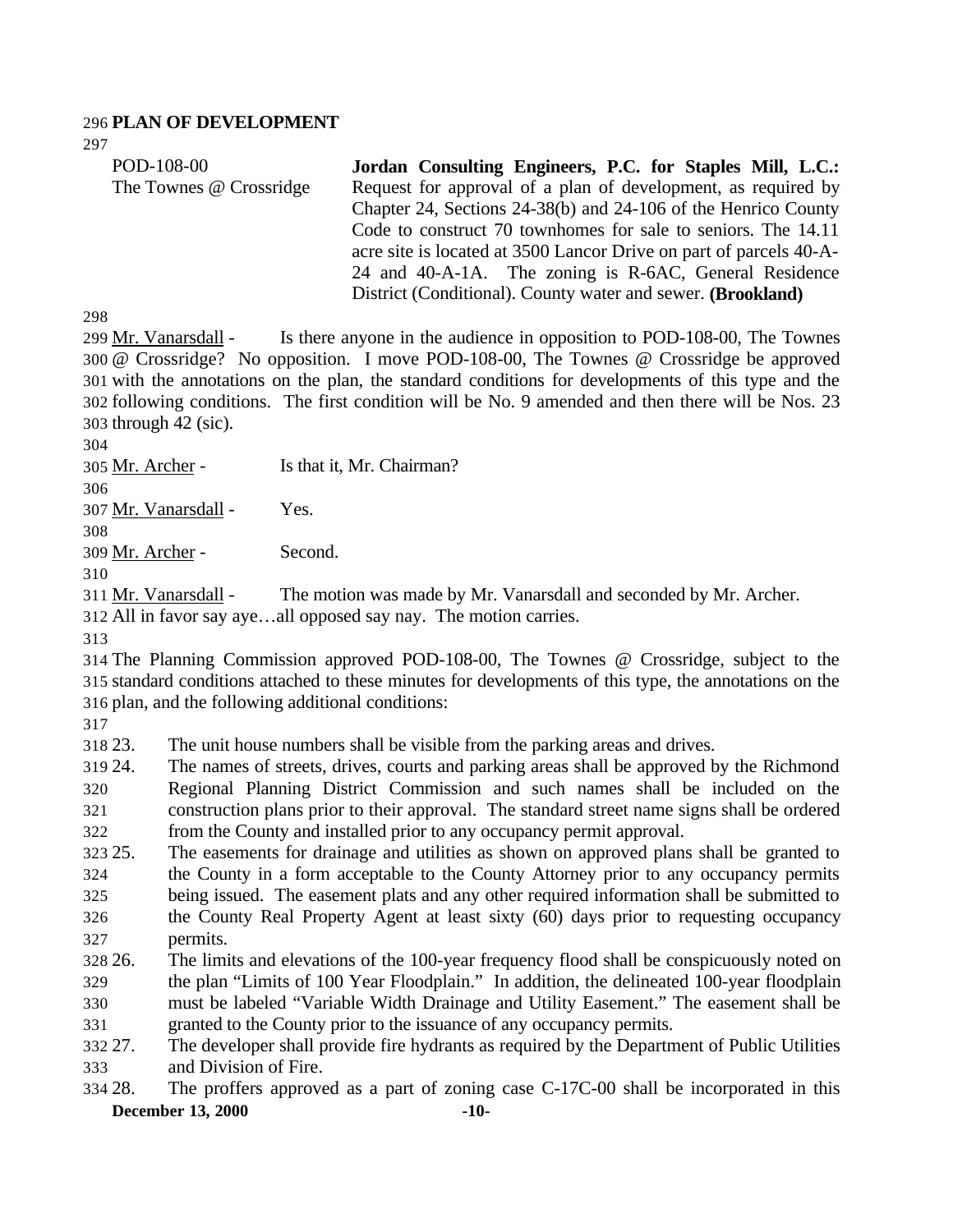approval. 29. All exterior lighting fixtures shall be designed and arranged so the source of light is not visible from the roadways or adjacent residential properties. The lighting shall be low intensity, residential in character, and the height or standards shall not exceed 15 feet. 30. Any necessary off-site drainage and/or water and sewer easements must be obtained in a form acceptable to the County Attorney prior to final approval of the construction plans. 31. Deviations from County standards for pavement, curb or curb and gutter design shall be approved by the County Engineer prior to final approval of the construction plans by the Department of Public Works. 32. The pavement shall be of an SM-2A type and shall be constructed in accordance with County standard and specifications. The developer shall post a defect bond for all pavement with the Planning Office - the exact type, amount and implementation shall be determined by the Director of Planning, to protect the interest of the members of the Homeowners Association. The bond shall become effective as of the date that the Homeowners Association assumes responsibility for the common areas. 33. Storm water retention, based on the 50-10 concept, shall be incorporated into the drainage plans. 34. Insurance Services Office (ISO) calculations must be included with the plans and approved by the Department of Public Utilities prior to the issuance of a building permit. 35. The owners shall not begin clearing of the site until the following conditions have been met:

- 
- (a) The site engineer shall conspicuously illustrate on the plan of development or subdivision construction plan and the Erosion and Sediment Control Plan, the limits of the areas to be cleared and the methods of protecting the required buffer areas. The location of utility lines, drainage structures and easements shall be shown.
- (b) After the Erosion and Sediment Control Plan has been approved but prior to any clearing or grading operations of the site, the owner shall have the limits of clearing delineated with approved methods such as flagging, silt fencing or temporary fencing.
- (c) The site engineer shall certify in writing to the owner that the limits of clearing have been staked in accordance with the approved plans. A copy of this letter shall be sent to the Planning Office and the Department of Public Works.
- (d) The owner shall be responsible for the protection of the buffer areas and for replanting and/or supplemental planting and other necessary improvements to the buffer as may be appropriate or required to correct problems. The details shall be included on the landscape plans for approval.
- 36. Evidence of a joint ingress/egress and maintenance agreement must be submitted to the Planning Office and approved prior to issuance of a certificate of occupancy for this development.
- 37. The conceptual master plan, as submitted with this application, is for planning and information purposes only. All subsequent detailed plans of development and construction plans needed to implement this conceptual plan may be administratively reviewed and approved and shall be subject to all regulations in effect at the time such subsequent plans are submitted for review/approval.
- 

# **PLAN OF DEVELOPMENT**

**December 13, 2000 -11-**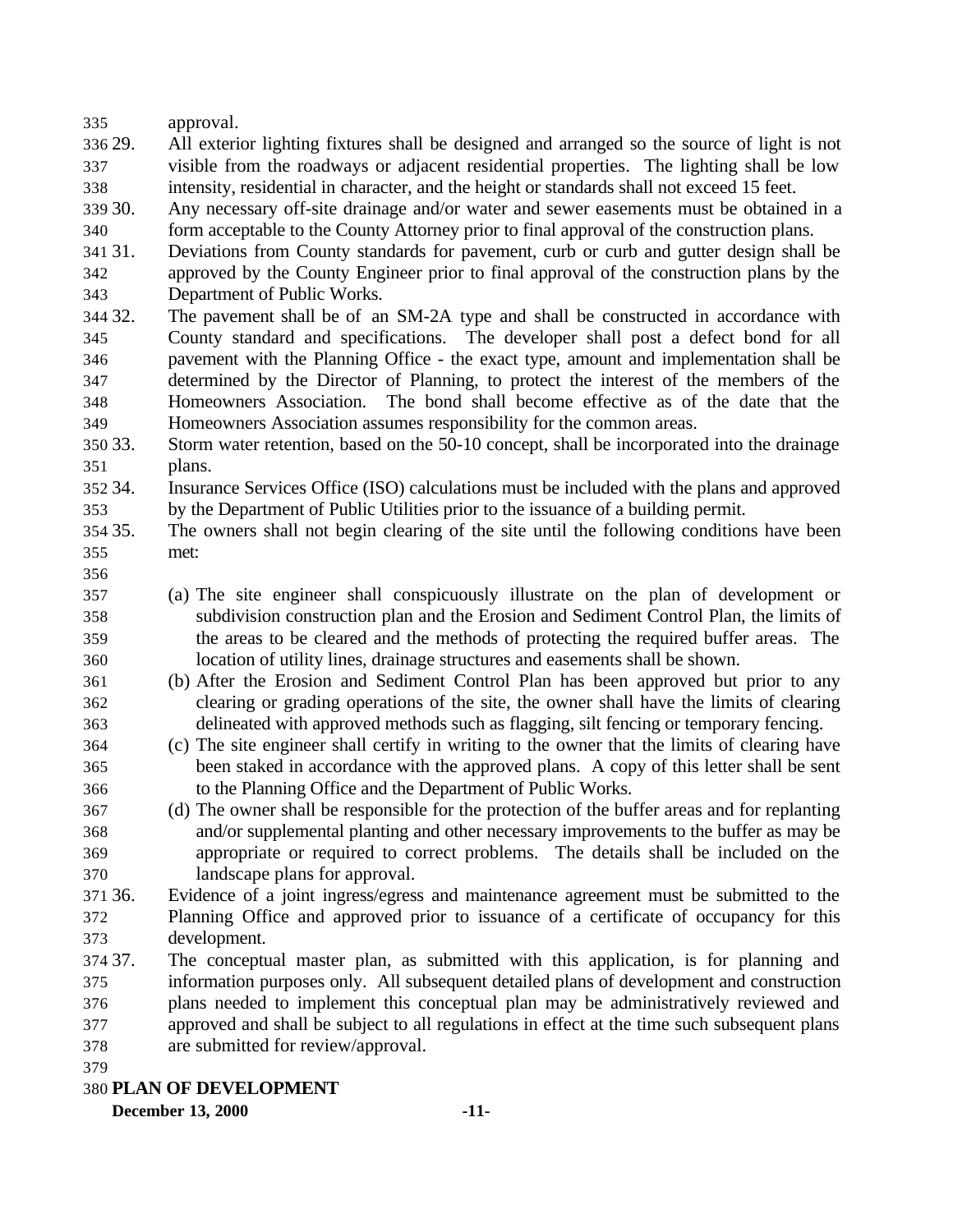**December 13, 2000 -12-** POD-106-00 Longspur True Value Hardware - S. Laburnum Avenue **Engineering Design Associates for Laburnum Center Office Park Partnership and Longspur Management:** Request for approval of a plan of development, as required by Chapter 24, Section 24-106 of the Henrico County Code to construct a onestory, 18,400 square foot hardware store. The 1.310 acre site is located along the east line of S. Laburnum Avenue, approximately 320 feet south of Finlay Street on part of parcel 162-A-58A. The zoning is B-2C, Business District (Conditional) and ASO, Airport Safety Overlay District. County water and sewer. **(Varina)** 383 Mr. Wilhite - There is a revised recommendation on your addendum of page 4. There is also a revised site plan and architectural drawings in your packet. Mr. Vanarsdall - Is there anyone in the audience in opposition to this case in the Varina District, POD-106-00, Longspur True Value Hardware? No opposition. Ms. Dwyer. Ms. Dwyer - All right. I'll move approval of POD-106-00, Longspur True Value Hardware on Laburnum Avenue, subject to the revised annotations on the plan, the standard conditions for developments of this type and additional conditions Nos. 23 through 31. Mr. Archer - Second. Mr. Vanarsdall - The motion was made by Ms. Dwyer and seconded by Mr. Archer. All in favor say aye…all opposed say nay. The motion carries. The Planning Commission approved POD-106-00, Longspur True Value Hardware, subject to the standard conditions attached to these minutes for developments of this type, the annotations on the plan, and the following additional conditions: 23. The right-of-way for widening of S. Laburnum Avenue as shown on approved plans shall be dedicated to the County prior to any occupancy permits being issued. The right-of-way dedication plat and any other required information shall be submitted to the County Real Property Agent at least sixty (60) days prior to requesting occupancy permits. 24. The easements for drainage and utilities as shown on approved plans shall be granted to the County in a form acceptable to the County Attorney prior to any occupancy permits being issued. The easement plats and any other required information shall be submitted to the County Real Property Agent at least sixty (60) days prior to requesting occupancy permits. 25. The developer shall provide fire hydrants as required by the Department of Public Utilities and Division of Fire. 26. The proffers approved as a part of zoning case C-35C-88 shall be incorporated in this approval. 27. The certification of building permits, occupancy permits and change of occupancy permits for individual units shall be based on the number of parking spaces required for the proposed uses and the amount of parking available according to approved plans.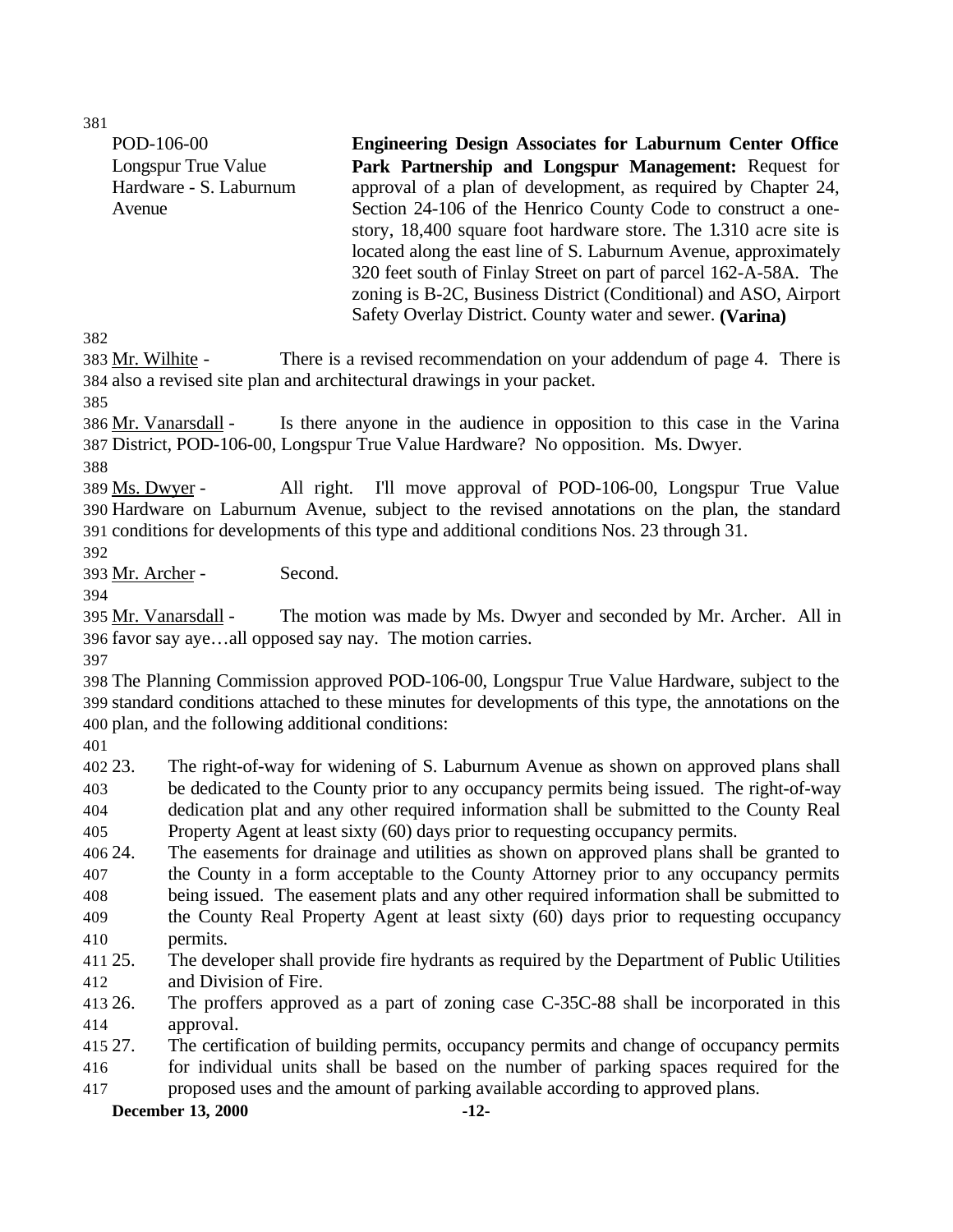28. Deviations from County standards for pavement, curb or curb and gutter design shall be approved by the County Engineer prior to final approval of the construction plans by the Department of Public Works.

- 29. The loading areas shall be subject to the requirements of Chapter 24, Section 24-97(b) of the Henrico County Code.
- 30. Insurance Services Office (ISO) calculations must be included with the plans and approved by the Department of Public Utilities prior to the issuance of a building permit.

 31. Approval of the construction plans by the Department of Public Works does not establish the curb and gutter elevations along the Henrico County maintained right-of-way. The elevations will be set by Henrico County.

## **SUBDIVISION**

Milldale (December 2000 Plan) **Thomas & Associates, LLC for Kenny Wilbourne Realty & Construction Company:** The 7.01 acre site is located on the southwest corner of Mill Road and Varina Road on part of parcel 236-A-71. The zoning is A-1, Agricultural District. Individual Well and Septic Tank/Drainfield. **(Varina) 4 Lots**

432 Mr. Vanarsdall - Is there anyone in the audience in opposition to subdivision Milldale (December 2000 Plan)? No opposition. Ms. Dwyer.

 Ms. Dwyer - On behalf of Mrs. Quesinberry, I move that we approve the subdivision for Milldale (December 2000 Plan) subject to the annotations on the plans, the standard conditions for subdivision not served by public utilities and additional condition No. 11.

Mr. Taylor - Second.

 Mr. Vanarsdall - The motion was made by Ms. Dwyer and seconded by Mr. Taylor. All in favor say aye…all opposed say nay. The motion carries.

 The Planning Commission granted conditional approval to subdivision Milldale (December 2000 Plan) subject to the standard conditions attached to these minutes for subdivision not served by public utilities and the following additional condition.

 11. Each pair of lots shall provide a single shared driveway connection to Mill Road, the location of which shall be approved with the construction plans.

 Mr. Wilhite - The final case we have on the Expedited Agenda is on page 28, Varina Ridge (December 2000 Plan).

## **SUBDIVISION**

| Varina Ridge         | Engineering Design Associates for Engineered Building                 |  |  |  |  |
|----------------------|-----------------------------------------------------------------------|--|--|--|--|
| (December 2000 Plan) | <b>Structures of Virginia, Inc.:</b> The 4.66 acre site is located at |  |  |  |  |
|                      | 8681 Strath Road approximately 500 feet south of Local Street on      |  |  |  |  |

**December 13, 2000 -13-**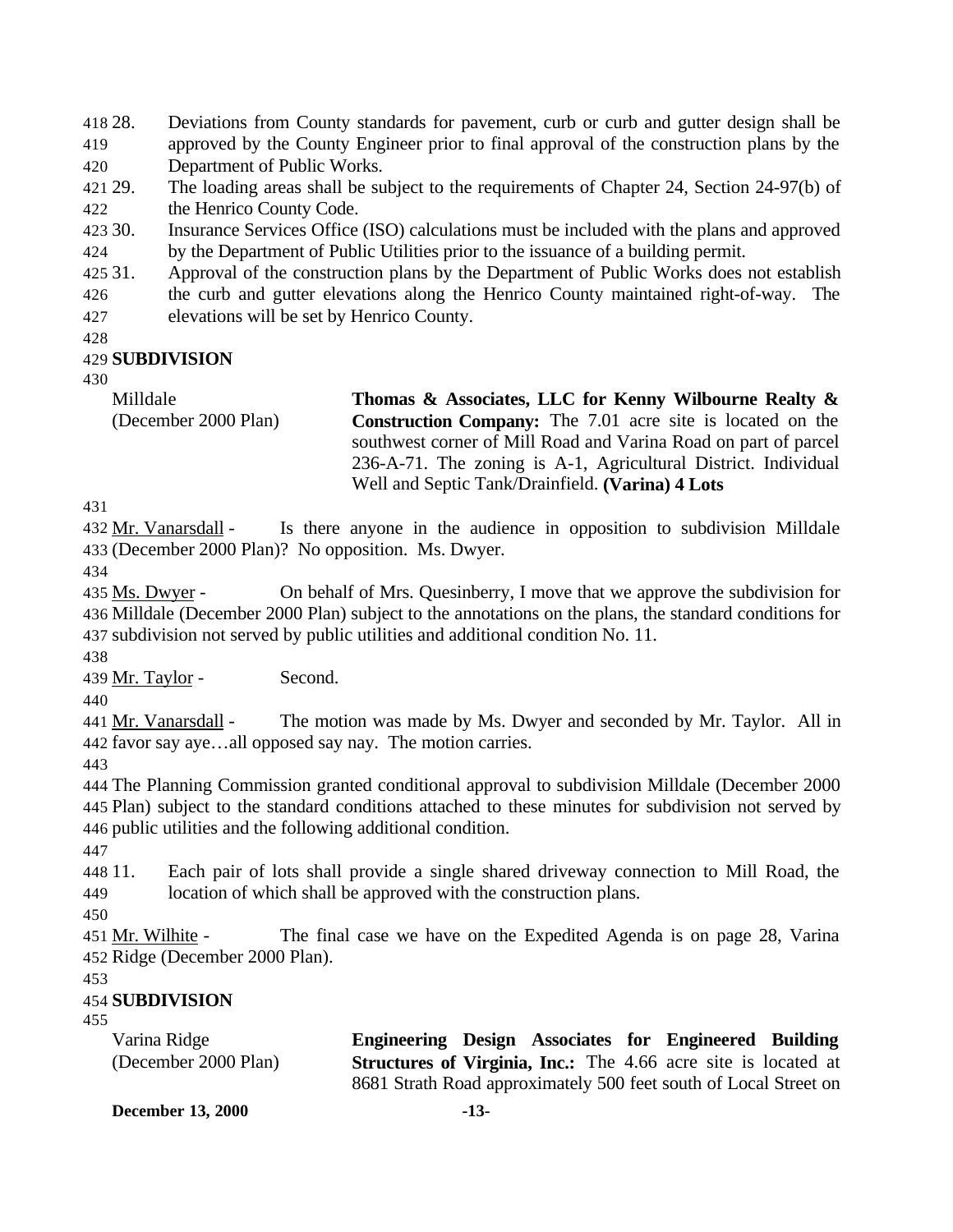part of parcel 258-A-17. The zoning is A-1, Agricultural District. Individual Well and Septic Tank/Drainfield. **(Varina) 2 Lots**

457 Mr. Vanarsdall - Is there anyone in the audience in opposition to subdivision Varina Ridge (December 2000 Plan)? No opposition. Ms. Dwyer.

 Ms. Dwyer - Also, on behalf of Mrs. Quesinberry, I move approval of Varina Ridge subdivision December 2000 Plan subject to the annotations on the plans, the standard conditions for subdivision not served by public utilities and additional condition Nos. 11 and 12, as they appear on our agenda.

465 Mr. Taylor - Second.

467 Mr. Vanarsdall - The motion was made by Ms. Dwyer and seconded by Mr. Taylor. All in favor say aye…all opposed say nay. The motion carries.

 The Planning Commission granted conditional approval to subdivision Varina Ridge (December 2000 Plan) subject to the standard conditions attached to these minutes for subdivision not served by public utilities and the following additional condition.

 11. Prior to requesting recordation, the developer shall furnish a letter from Dominion Virginia Power stating that this proposed development does not conflict with its facilities.

 12. The two lots shall provide a single shared driveway connection to Strath Road, the location of which shall be approved with the construction plans.

Mr. Vanarsdall - That completes the Expedited Agenda, doesn't it, Mr. Wilhite?

481 Mr. Wilhite - Yes, sir, it does.

Mr. Vanarsdall - Mr. Silber.

 Mr. Silber - Yes, sir, Mr. Chairman. One of these days we may have an agenda that has all expedited agenda. The next item on the agenda would be the subdivision extension for conditional approval. There are two on the agenda for the Planning Commission information and there are two additional subdivision approvals that will require Planning Commission approval and I believe Mr. Wilhite will speak to those two.

491 Mr. Vanarsdall - All right, Mr. Wilhite.

**(FOR INFORMATIONAL PURPOSE ONLY)**

# **SUBDIVISION EXTENSIONS OF CONDITIONAL APPROVAL**

| <b>Subdivision</b> | <b>Magisterial</b> | Original No. | <b>Remaining</b> | <b>Previous</b>   | Year(s)         |
|--------------------|--------------------|--------------|------------------|-------------------|-----------------|
|                    | District           | of Lots      | Lots             | <b>Extensions</b> | <b>Extended</b> |

**December 13, 2000 -14-**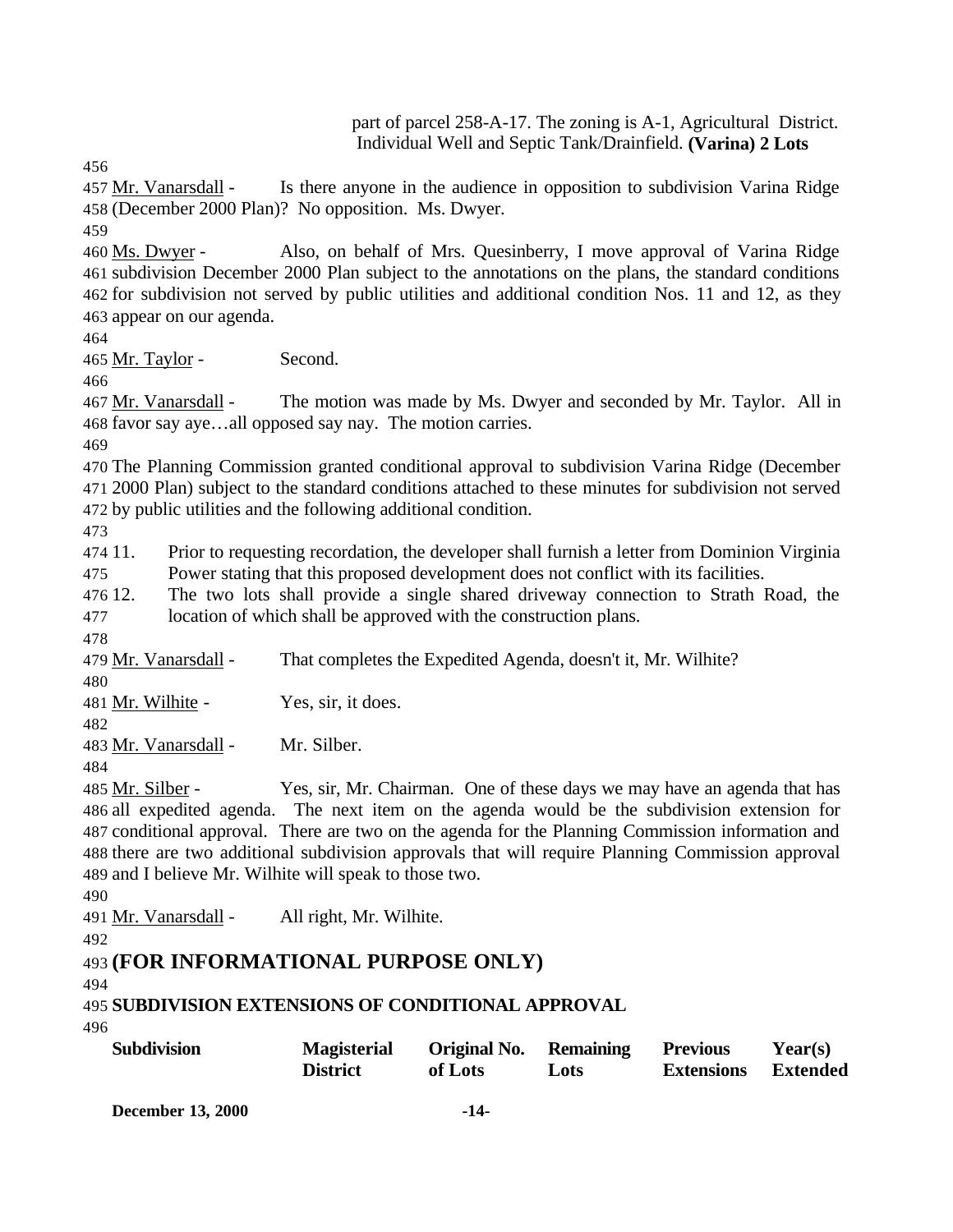| <b>Cedar Park,</b><br><b>Section 2</b><br>(November 1997 Plan)                                                        | <b>Fairfield</b>                      | 7                                                                                                                                                                                                                                                                                                                                                                                                       | 7                        | $\overline{2}$                       | 1 Year<br>12/19/01                                                    |
|-----------------------------------------------------------------------------------------------------------------------|---------------------------------------|---------------------------------------------------------------------------------------------------------------------------------------------------------------------------------------------------------------------------------------------------------------------------------------------------------------------------------------------------------------------------------------------------------|--------------------------|--------------------------------------|-----------------------------------------------------------------------|
| <b>Hermitage Hamlet</b><br>(December 1998 Plan)<br>497                                                                | <b>Brookland</b>                      | 4                                                                                                                                                                                                                                                                                                                                                                                                       | $\overline{\mathbf{4}}$  | $\mathbf{1}$                         | 1 Year<br>12/19/01                                                    |
| <b>498 FOR PLANNING COMMISSION APPROVAL</b><br>499<br>500 SUBDIVISION EXTENSIONS OF CONDITIONAL APPROVAL<br>501       |                                       |                                                                                                                                                                                                                                                                                                                                                                                                         |                          |                                      |                                                                       |
| Subdivision                                                                                                           | <b>Magisterial</b><br><b>District</b> | Original No.<br>of Lots                                                                                                                                                                                                                                                                                                                                                                                 | <b>Remaining</b><br>Lots | <b>Previous</b><br><b>Extensions</b> | Year(s)<br><b>Extended</b>                                            |
| <b>Lakefield</b><br>(September 1986 Plan)                                                                             | <b>Varina</b>                         | 92                                                                                                                                                                                                                                                                                                                                                                                                      | 28<br>30                 | 14                                   | <b>Recommendation</b><br>Will be Made at<br><b>Meeting (12/19/01)</b> |
| <b>Laura Woods</b><br>(December 1992Plan)                                                                             | <b>Fairfield</b>                      | 5                                                                                                                                                                                                                                                                                                                                                                                                       | 5                        | $\mathbf{1}$<br>7                    | 1 Year<br>12/19/01                                                    |
| 502                                                                                                                   |                                       |                                                                                                                                                                                                                                                                                                                                                                                                         |                          |                                      |                                                                       |
| 503                                                                                                                   |                                       |                                                                                                                                                                                                                                                                                                                                                                                                         |                          |                                      |                                                                       |
| 504 Mr. Wilhite -<br>505 Lakefield subdivision September 1986 Plan. There has already be 14 extensions on this. There |                                       | Thank you, sir. The first one for Planning Commission approval is<br>$\mathbf{1}$ $\mathbf{0}$ $\mathbf{1}$ $\mathbf{0}$ $\mathbf{1}$ $\mathbf{0}$ $\mathbf{1}$ $\mathbf{1}$ $\mathbf{1}$ $\mathbf{1}$ $\mathbf{1}$ $\mathbf{1}$ $\mathbf{1}$ $\mathbf{1}$ $\mathbf{1}$ $\mathbf{1}$ $\mathbf{1}$ $\mathbf{1}$ $\mathbf{1}$ $\mathbf{1}$ $\mathbf{1}$ $\mathbf{1}$ $\mathbf{1}$ $\mathbf{1}$ $\mathbf{$ |                          |                                      |                                                                       |

 was a zoning case before the Board of Supervisors last night to rezone this property from R-4C to R-5C. That was denied by the Board. We did get a request yesterday to extend this subdivision. Staff is recommending that the subdivision be extended for one year with the same condition that was placed on it last time and that condition read: This development shall meet all ordinance requirements currently in affect as of the date of this extension. With that condition, staff would recommend approval.

512

| <b>December 13, 2000</b>    | $-15-$                                                                     |
|-----------------------------|----------------------------------------------------------------------------|
| 527 Mr. Archer -            | No there is no problem, but I do have a question. Has anything at all been |
| 526                         |                                                                            |
| 525 problem with that one?  |                                                                            |
| 524 Ms. Dwyer -             | All right. Shall I move for Laura Woods as well, Mr. Archer? Is there a    |
| 523                         |                                                                            |
| 522 Mr. Wilhite -           | Yes, ma'am, that's the way it reads.                                       |
| 521                         |                                                                            |
| 520 with by this extension? |                                                                            |
| 519 Ms. Dwyer -             | So, all ordinances that apply to subdivisions as of today must be complied |
| 518                         |                                                                            |
| 517 motion.                 |                                                                            |
| 516 Mr. Vanarsdall -        | All right. Are there any questions by Commission members? So, we need a    |
| 515                         |                                                                            |
| 514 Mr. Wilhite -           | One year, yes, ma'am.                                                      |
| 513 Ms. Dwyer -             | And that would be an extension for one year?                               |
| ے ر                         |                                                                            |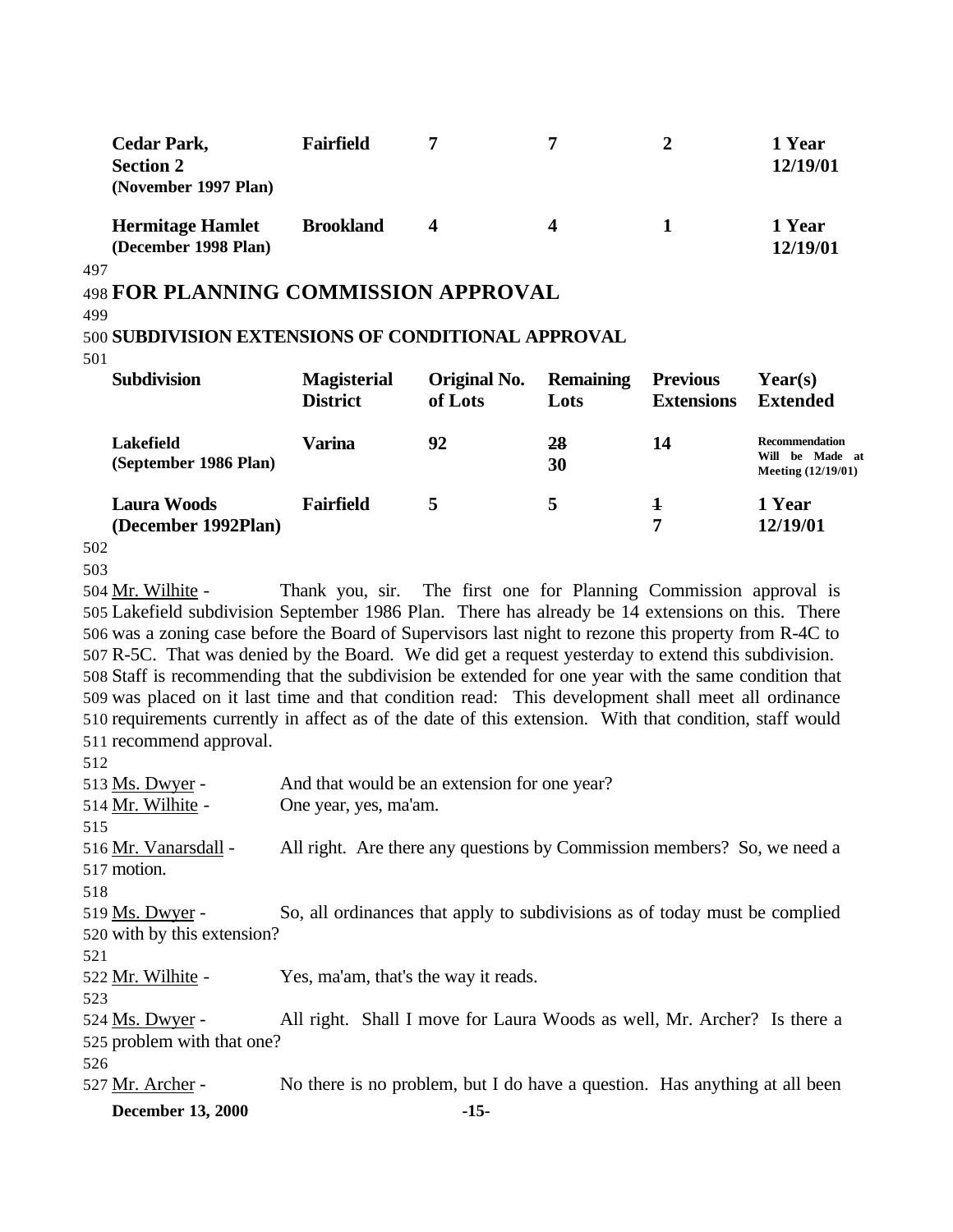done there, Mr. Wilhite?

 Mr. Wilhite - There is a correction. There should be seven previously extensions on Laura Woods instead of one. And it is my understanding from the engineers that they are having difficulty obtaining an off-site easement. One of the property owners has passed away and they have to deal with a new property owner.

535 Mr. Archer - Okay. All right, Ms. Dwyer.

537 Ms. Dwyer - I move that the Commission grant the extension of conditional approval for these subdivisions, Lakefield and Laura Woods for one year from today's date.

Mr. Taylor - Second.

 Mr. Vanarsdall - The motion was made by Ms. Dwyer and seconded by Mr. Taylor to extend the subdivision conditional approval for Lakefield and Laura Woods.

 The Planning Commission approved the subdivision extension of conditional approval for Lakefield (September 1986 Plan) and Laura Woods (December 1992 Plan).

Mr. Vanarsdall - Mr. Silber.

 

 **DISCUSSION ITEM: Revised standard conditions for POD's to implement revisions to development review process** 

 Mr. Silber - The next item on the agenda is a discussion item. If you would allow me to perhaps try to explain this. Mr. Marlles is more familiar with this than I am, but there have been some changes made to our standard conditions that we use on plans of development. You may recall, there have been some fairly extensive review of our development review processes. And as a part of this, the Department of Public Utilities will play a greater role, up front, with their review and comments on plans of development. So, the standard conditions have been revised to reflect that process. Also there is a change to standard condition No. 11. The Commission may be familiar with standard conditions Nos. 9 and 11. Number nine typically deals with landscaping and eleven lighting. Sometimes the lighting comes back to the Planning Commission so that has been referred to in the past as No. 11 amended; now there will be an 11A and 11B. Eleven B is when the lighting, in fact, is a part of the POD and is approved with the plan of development. Therefore the lighting would not need to come back, nor would it be approved administratively; it would be handled at the time of the POD. So, that standard condition references that the lighting would be approved with the construction plans.

**December 13, 2000 -16-** Mr. Vanarsdall - Now, that's 11B? 571 Mr. Silber - Yes, 11B. 573 Mr. Vanarsdall - Would that be shown on the agenda?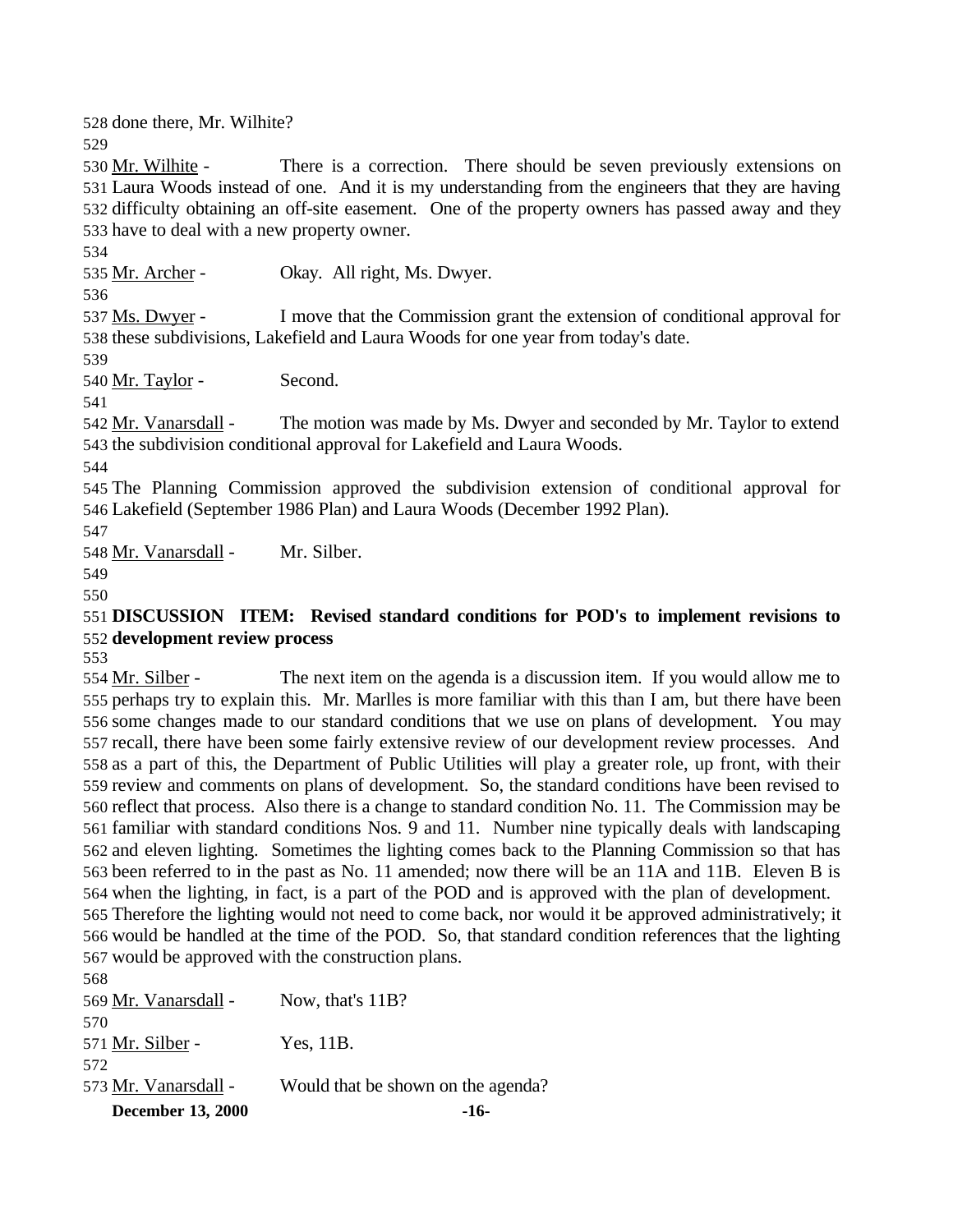575 Mr. Silber - Yes, that will be shown on the agenda. As a matter of fact, there was one that was approved under the Expedited Agenda, just this morning, and it did include No. 11B. Some of these you have already acted on.

579 Mr. Vanarsdall - But, that would be handled administratively?

581 Mr. Silber - The lighting would be shown on the POD so when the POD comes forward staff would have already reviewed the lighting, the Commission will be acting on the POD and the lighting. So, 11B says that basically the lighting would just be signed off at the time that the PODs are heard by the Planning Commission and verified at the time the construction plans have to go out.

 Ms. Dwyer - So, when we make a motion in the future, we could make a motion that the lighting plan come back to the Commission under 11 or make a motion that the lighting plan be approved by staff under letter 11A.

591 Mr. Silber - That's correct. Well I guess if it is approved by staff.... I don't know if that would be 11A or…. Leslie, do you want to help me with that one?

 Ms. News - Eleven A would still be coming back to the Commission if you did not want to approve the lighting plan that was before you and wanted to approve it at a later date. Eleven B would be if you were approving the lighting plan that was presented with the POD, and straight 11 would be that you are going to allow staff to approve it later, or it was never submitted or you are not going to approve it but staff would approve it later.

Mr. Silber - There are actually three options.

Ms. News - Right.

 Ms. Dwyer - I think we should have 11 A, B and C then. So, that we don't get confused that 11A is part of 11.

606 Mr. Silber - Okay. Are there any other questions on that?

 Mr. Vanarsdall - Are there any questions for Mr. Silber by Commission members? Do we need a motion to approve this or do we just agree on it?

 Mr. Silber - I don't think that's necessary. These would be standard conditions that would be recommended by staff. So, I don't think there is a need for a motion from the Commission. All right, we will continue on with our regular agenda and the next item is a transfer of approval.

## **TRANSFER OF APPROVAL**

**December 13, 2000 -17-** POD-16-71 Broad Street & Crestwood **Center:** Request for a transfer of approval, as required by**M. G. Loupassi Limited Partnership for Broad Crestwood**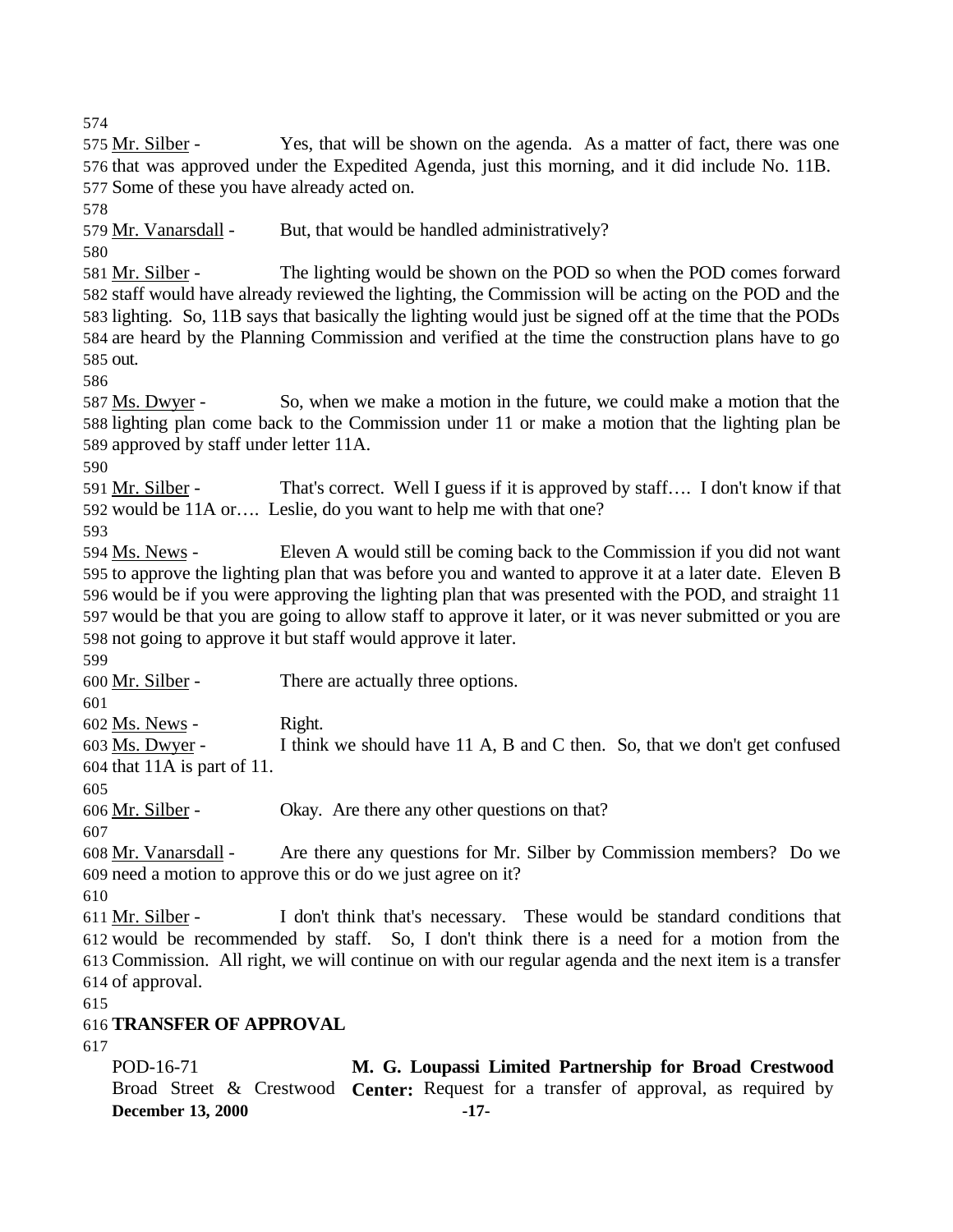Avenue Chapter 24, Section 24-106 the Henrico County Code, from Marcus, Spanier & Wachsner to M. G. Loupassi, Ltd. The 2.22 acre site is located at the northwest corner of Broad Street (U. S. Route 250) and Crestwood Avenue on parcel 103-A-11. The zoning is B-3, Business District. **(Brookland)**

618

619 Mr. Vanarsdall - Is there anyone in the audience in opposition to this case, transfer of 620 approval POD-16-71, Broad Street & Crestwood Avenue? No opposition. Good morning, Mr. 621 McGarry.

622

 Mr. McGarry -Good morning, Mr. Chairman, members of the Commission. The site inspection for this project is complete. There are three stop bars and three stop signs that do need replacement. The applicant has agreed to complete these items on the "Punch List." Therefore, staff can recommend the transfer of approval be granted with the conditions that the three stop bars and the three stop signs be replaced by January 31, 2001. And the applicant is in agreement with the timetable.

629

630 Mr. Vanarsdall - Are there any questions of Mr. McGarry by Commission members? All 631 right. I move that POD-16-71 Broad Street & Crestwood Avenue be approved as a transfer of 632 approval, as recommended by staff.

633

634 Ms. Dwyer - Second.

635

636 Mr. Vanarsdall - The motion was made by Mr. Vanarsdall and seconded by Ms. Dwyer. All 637 in favor say aye…all opposed say nay. The motion carries.

638

639 The Planning Commission approved the transfer of approval for POD-16-71, Broad Street & 640 Crestwood Avenue, subject to the condition as read into these minutes.

# 641 **PLAN OF DEVELOPMENT & SPECIAL EXCEPTION**

642

POD-110-00 First Union National Bank Expansion @ Innsbrook **TIMMONS for Kerry Krenan and First Union National Bank:** Request for approval of a plan of development and special exception for a helistop, as required by Chapter 24, Sections 24- 106 and 24-50.12(c) of the Henrico County Code to construct a four-story, 400,000 square foot office building, a two-story, 30,000 square foot connector building and a four level parking deck. The 51.93 acre site is located at 4340 Innslake Drive, Innslake Drive and Dominion Boulevard on part of parcel 37-2- E-1, 37-2-E-1A, 37-A-47, 48, 52, 52A and 53. The zoning is O-3C, Office District (Conditional). County water and sewer. **(Three Chopt)**

643

644 645 Mr. Vanarsdall - Is there anyone in the audience in opposition to POD-110-00, First Union 646 National Bank Expansion @ Innsbrook? No opposition. Good morning, Mr. Strauss. 647

**December 13, 2000 -18-**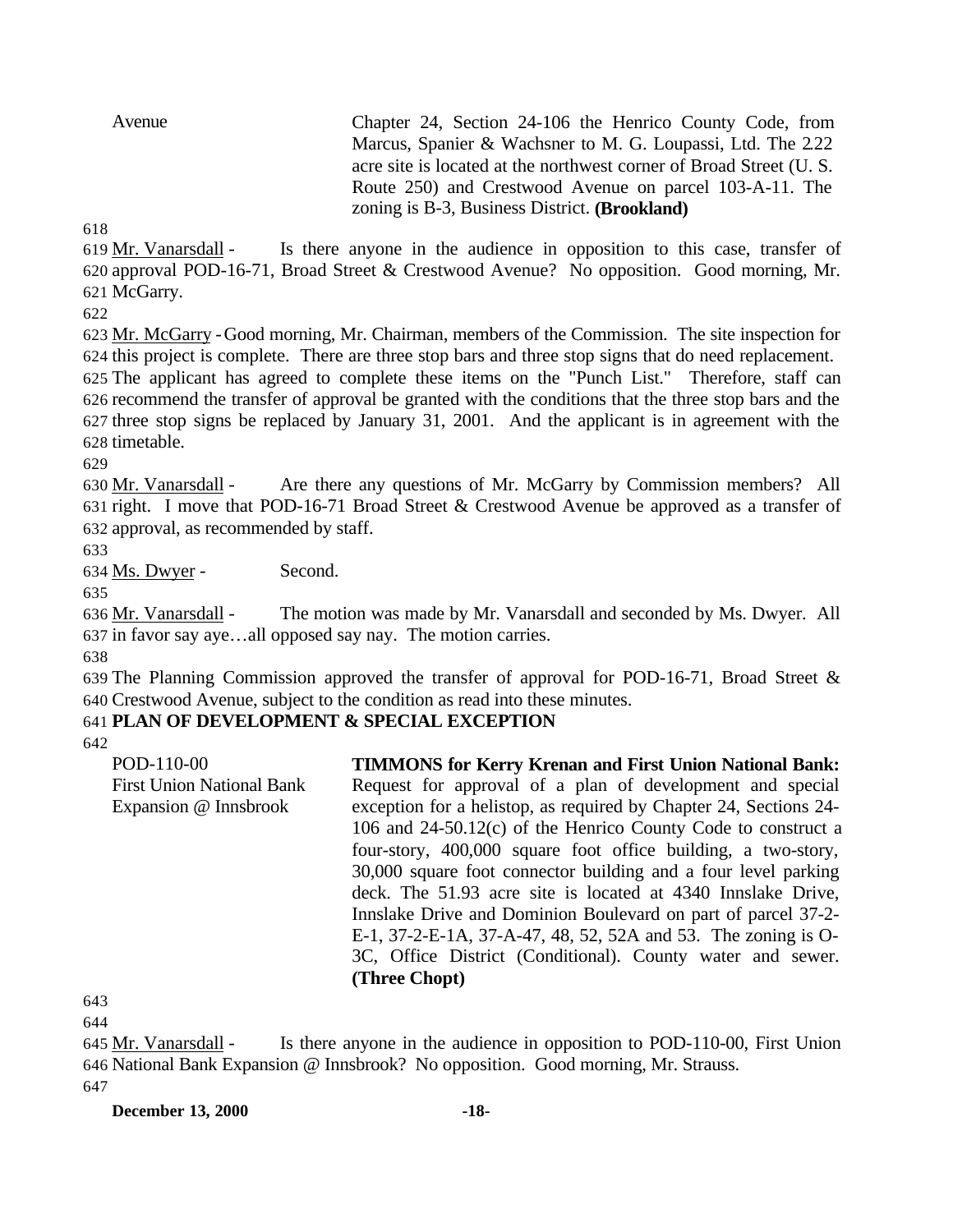Mr. Strauss - Good morning. Thank you, Mr. Chairman, members of the Commission. This is a request for approval of a plan of development and a request for approval of a special exception for a helistop, which is a conditional use in the O-3 district. So, separate motions would be required. The Commission may recall that in 1994 the Signet Banking Corporation, formerly known as Bank of Virginia, built a new operation center at the Innsbrook Corporate Center. That POD, POD-83-94 was approved by the Commission for construction of a four-story, 400,000 square foot office building on a 50 acre site. The site is located north of W. Broad Street, west of Dominion Boulevard with access from Innslake Drive and Dominion Boulevard. No access is allowed on Sadler Road by proffers of the original zoning case. The site is located north of Broad Street, and as I said, the previous zoning case would not allow access through this buffer area (referring to map on screen), which is located to the west on Sadler Road. The current application before us today is a proposal for an additional four-story, 400,000 square foot building with the connector building, that is an amenity building, which has a health club and a cafeteria above that. That is between the two proposed buildings, and there is a four-story, five level parking structure as a part of the plan.

During staff review, it was determined that Sadler Road is under consideration for realignment.

 And, in fact, this road has been the subject of several alignment studies since the original POD was reviewed and approved. The proposed realignment may be constructed within a five-year period. We have asked the Department of Public Works to be here today to explain if there is any question with respect to the timing of that. Staff at the time being was concerned that it may have an impact on the layout, so we have asked the applicant to prepare a sketch which shows the new realignment of Sadler Road, and that's included in your packet this morning.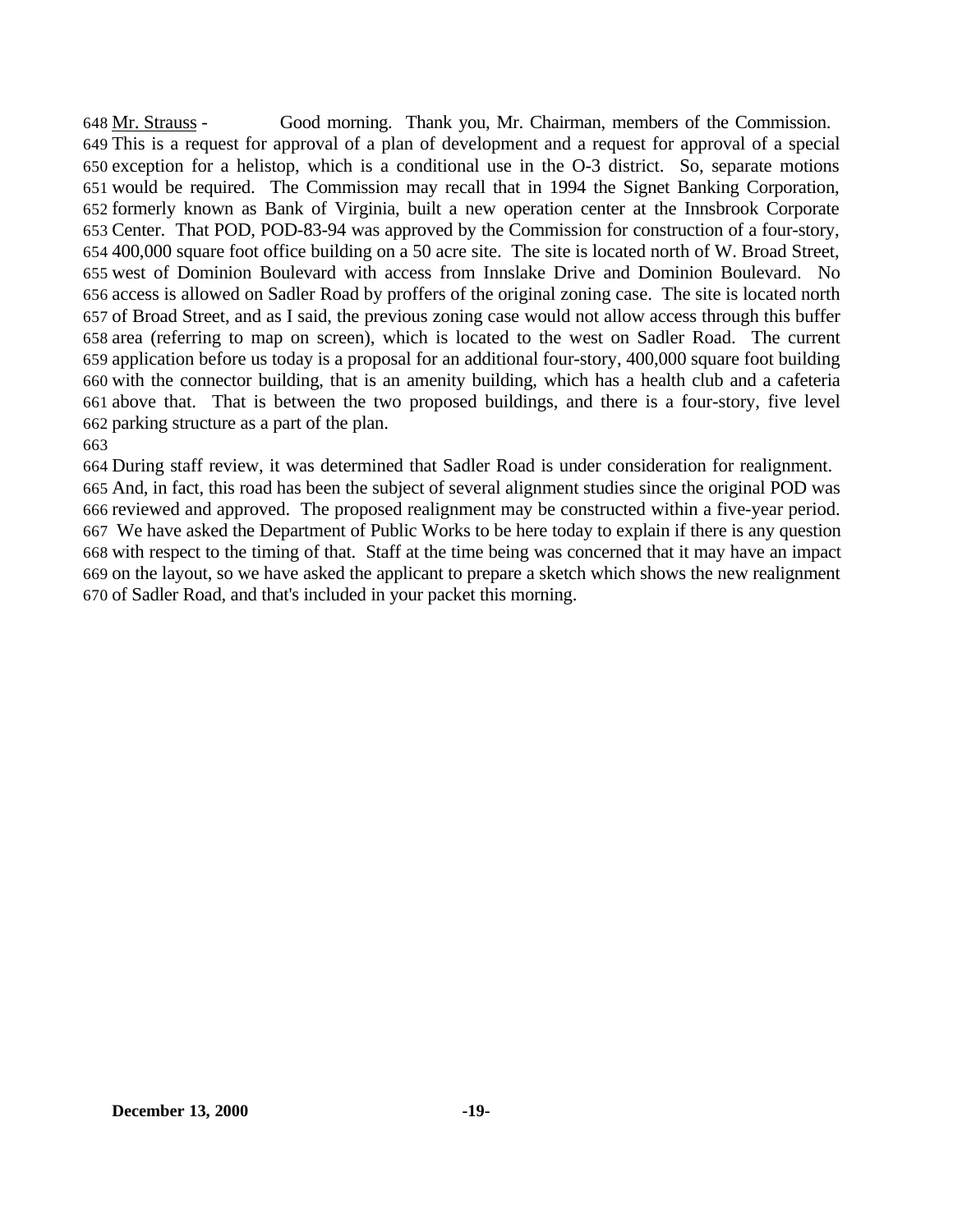The plan shows a realignment that would not impact the proposed site layout or the existing parking. It will impact the existing proffered 50-foot buffer along Sadler Road in two places. The 673 language of the proffers, for the 1984 rezoning case, allow for the exception for roads to be in that buffer. So, staff doesn't see a conflict with that. The proffer also allows for additional plantings in the buffers so staff has annotated the plan in your packet this morning to relandscape these impacted areas with appropriate screening material - to be determined at the time of a landscape plan to be submitted in the future. The applicant is agreeable to this request after conversations with him this morning, and the applicant has also submitted renderings of elevations of the proposed building which staff has included in this morning's packet of information, which we have just distributed.

 The helistop is located on the western area of the plan in this location here (referring to map on screen). It is proposed to be used only once a day in the late afternoon on weekdays to deliver branch office information from northern Virginia. The helistop will only be used for a period in the late afternoon with the helicopter on the ground for between five and ten minutes. This allows information to be transferred to a van and then the helicopter departs as soon as the bags of information is transferred to the van.

 Due to neighborhood concern, staff is recommending conditions for the use of the helistop, which the applicant has agreed to. There are additional conditions in your packets, however, and after consultation with the Planning Commission member and the County Attorney, we do have some more information on the helistop itself. With that, staff can recommend approval of the plan of development subject to the annotations in the addendum and the annotations on the plan. I'll be happy to answer any questions you may have. We also have a gentleman here from TIMMONS who can help with any other questions about the plan.

**December 13, 2000 -20-** 697 Mr. Vanarsdall - Are there any questions by Commission members? Mrs. O'Bannon - Can I just ask a question about the visual flight rule? Does that mean it won't be lit? 702 Mr. Strauss - No. Visual flight rules are for the good weather conditions where you operate the helicopter only when you can see and not with instrumentation. 705 Mrs. O'Bannon - Between 4:30 p.m. and 6:00 p.m. sometimes it's pretty dark. That's what I was getting at. Mr. Strauss - Right. Upon discussion of that, they were saying they would not be flying at night, when it is dark. Mrs. O'Bannon - But it would or could be lit? 713 Mr. Strauss - I probably should defer that question to the applicant. 715 Ms. Dwyer - When you say the flight path would be confined to air space above roads and highways, I think I'm wondering what that means in reality given the height of the helicopter. I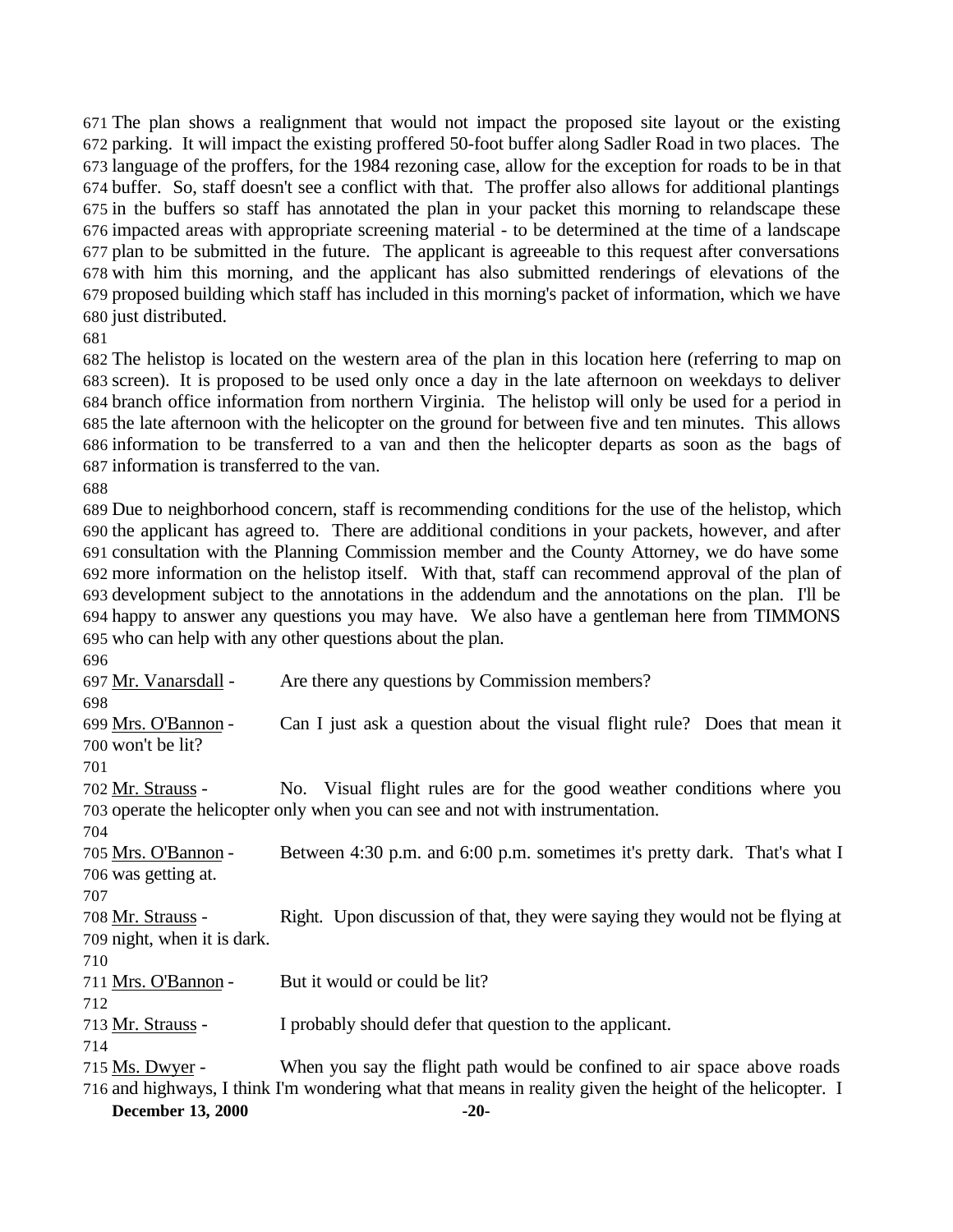mean, if you are above a road, say Sadler Road for example, you are still going to have an impact on all the residents who live off that road. I'm wondering what the purpose of that is for.

720 Mr. Strauss - That condition is in response to some neighborhood interest. We got a call yesterday and they said that in the past, staff is aware of two other cases where we had helistops approved. The only consideration the neighborhood had was that they not fly over their roof. So, that condition, I admit, it doesn't eliminate noise from a helicopter flying over a road. The neighborhood particularly didn't want a helicopter flying over their roof.

726 Ms. Dwyer - I have the WRVA helicopter flying over my house all the time. I was just curious about what in fact, what kind of protection that would give people.

729 Mr. Silber - I think, Mrs. Dwyer, the intent is, and I believe there is another helistop approved in the Innsbrook area that has a similar condition. I think the intent is that they would attempt to fly down the major arterials like Board Street. And the impact of them flying down Broad Street with commercial development on the other side, would obviously have less impact than if they were just flying as a crow would fly across residential communities. So, I think the intent is to try to get them to go down commercial corridors like that instead of flying over and through, or over the top of Sadler Road.

 Mrs. O'Bannon - I think some of it is too that, well I know the WRVA helicopter flies over houses, it's at a height that doesn't create as much noise. And when you are coming in for a landing, and I've been at Henrico Doctors when they have brought in patients at the helistop there, and it's very, very, loud. And I can see where the people who live close by knowing the helicopter is coming in for a landing is low. That's probably what they are getting at. It will have to come in at a certain angle over the roadway and then land. I will admit, I have an interest in this because we have had several citizens who want to put helipads near their homes. So, in considering the height at landing and lighting of the facility and some things like that. The other question that I have. The other one at Innsbrook, as I recall, when that was granted, they also made a specific request that they land Santa Claus once a year.

 Mr. Strauss - I don't know if we have any plans on that yet, but perhaps the applicant can address that question.

 Ms. Dwyer - Has there been any discussion about use of this helipad in case of emergency? Mr. Strauss - No we have had no discussion of that. 756 Mr. Vanarsdall - Mr. Taylor, have you been privy to any of these discussions? 758 Mr. Taylor - Yes, sir, I have. I have talked to the people in the community that were

 concerned about helicopter operations in the area. We referred to the staff. We talked to our legal counsel and it has caused a significant amount of study in the last day or so. And we have with us our staff attorney, Mr. Tom Tokarz, who is ready to address it, if you are interested.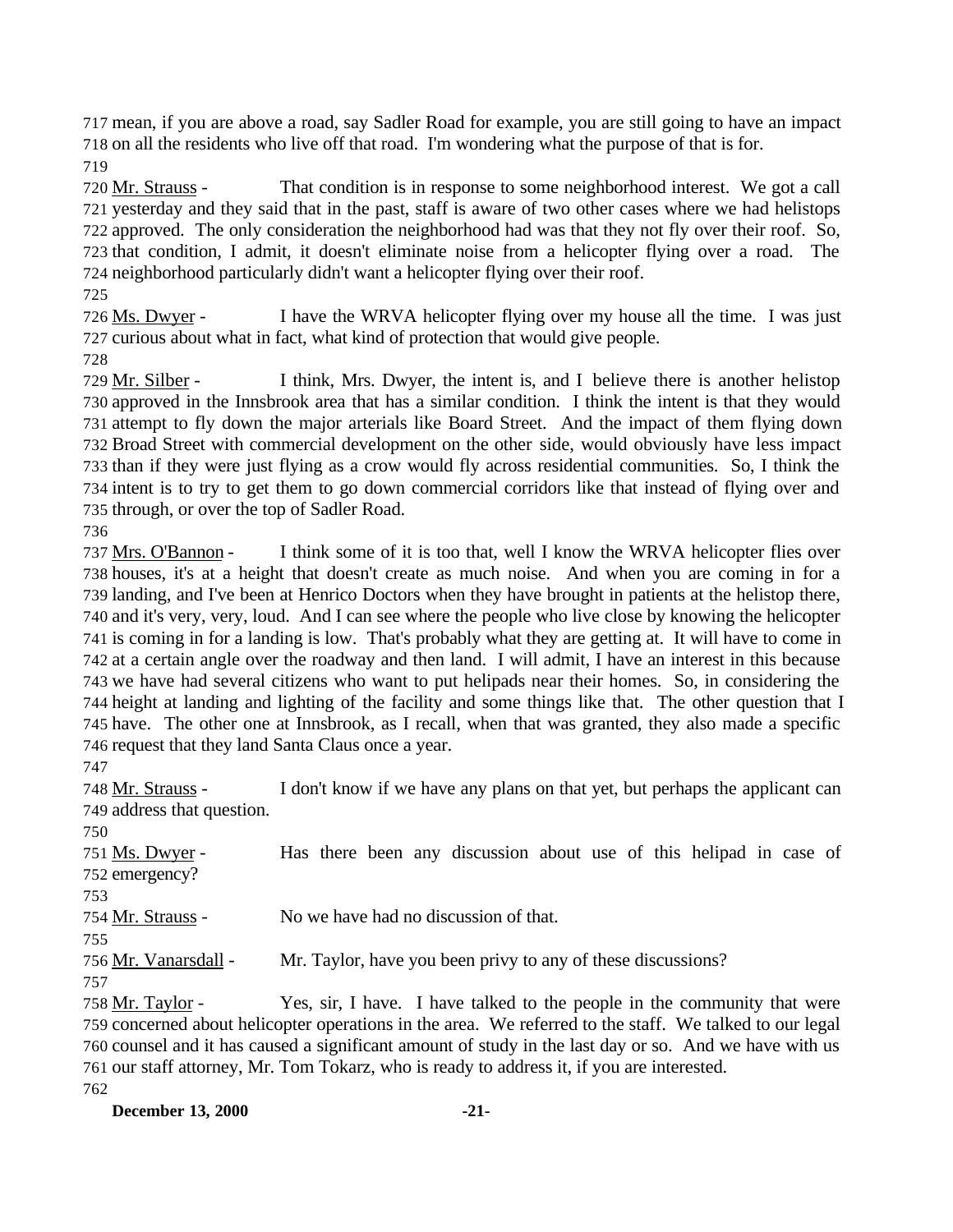Mr. Vanarsdall - Thank you, Mr. Strauss. Mr. Taylor, do you want to hear from the applicant or do you want the County Attorney first?

766 Mr. Taylor - I think we should hear from the applicant in a moment, but while the issue of helicopter operations is on the table, I think I would like for Mr. Tokarz to discuss this as it relates both to us generally and to this specific POD.

770 Mr. Vanarsdall - Good morning, Mr. Tokarz.

772 Mr. Tokarz - Good morning, members of the Commission. We first got a chance to take a look at the proposed condition yesterday afternoon. Frankly, we are not aware right now of the FAA regulations regarding helicopter pads. So, what I have suggested to Mr. Taylor and what I would recommend to the Commission, is that you delete condition No. 33 as a POD condition and that you defer action on the special exception and consider condition No. 33 for inclusion as a condition in the special exception at some future meeting. That would not prevent construction of the buildings that are the subject of the POD would allow us the opportunity to make sure that there is not any conflict between sub parts "A", "B" and "C" and the FAA regulations, which are referred to in the opening sentence. Frankly, our concern is, No. 1 is we don't want to be preempted by federal law. We have had enough stuff about the Supreme Court and preemption of state law in the last week to know that that can be an issue. And, secondly, we would want to make sure that any other applicable FAA regulations that should be considered by the staff and the Commission were brought to your attention. And, so, if you were to separate the two actions, take action today on the POD and defer action on the special exception, we think we certainly would be prepared to have consideration go forward at your next POD meeting.

Mr. Vanarsdall - All right. Are there any questions of Mr. Tokarz?

790 Mr. Silber - Mr. Tokarz, by separating these two out, do you have a concern with it coming back to the Planning Commission next month by itself without part of the POD? 

 Mr. Tokarz - It is my understanding is that it would come back, be advertised as a special exception related to POD, whatever the number is, and that's been in accordance with the past practice of the Commission, til now. Given what the past practice of the Commission is, I don't have concerns about separating it.

| 797                  |                                                                                              |
|----------------------|----------------------------------------------------------------------------------------------|
| 798 Mr. Silber -     | Okay.                                                                                        |
| 799                  |                                                                                              |
| 800 Mr. Vanarsdall - | Thank you. Mr. Taylor, do you want to hear from the applicant?                               |
| 801                  |                                                                                              |
| 802 Mr. Taylor -     | Mr. Chairman, do we want to hear from the applicant?                                         |
| 803 Mr. Vanarsdall - | Good morning.                                                                                |
| 804                  |                                                                                              |
| 805 Mr. Kennan -     | Good morning, Mr. Chairman, members of the Commission. My name is                            |
|                      | 806 Kerry Krenan and I'm with First Union Corporation and I'm on their corporate real estate |

 Kerry Krenan and I'm with First Union Corporation and I'm on their corporate real estate department, although I reside here in Richmond. I wish to thank you for your participation and the time you invested in this project. This is a project that we are very excited about. And our

**December 13, 2000 -22-**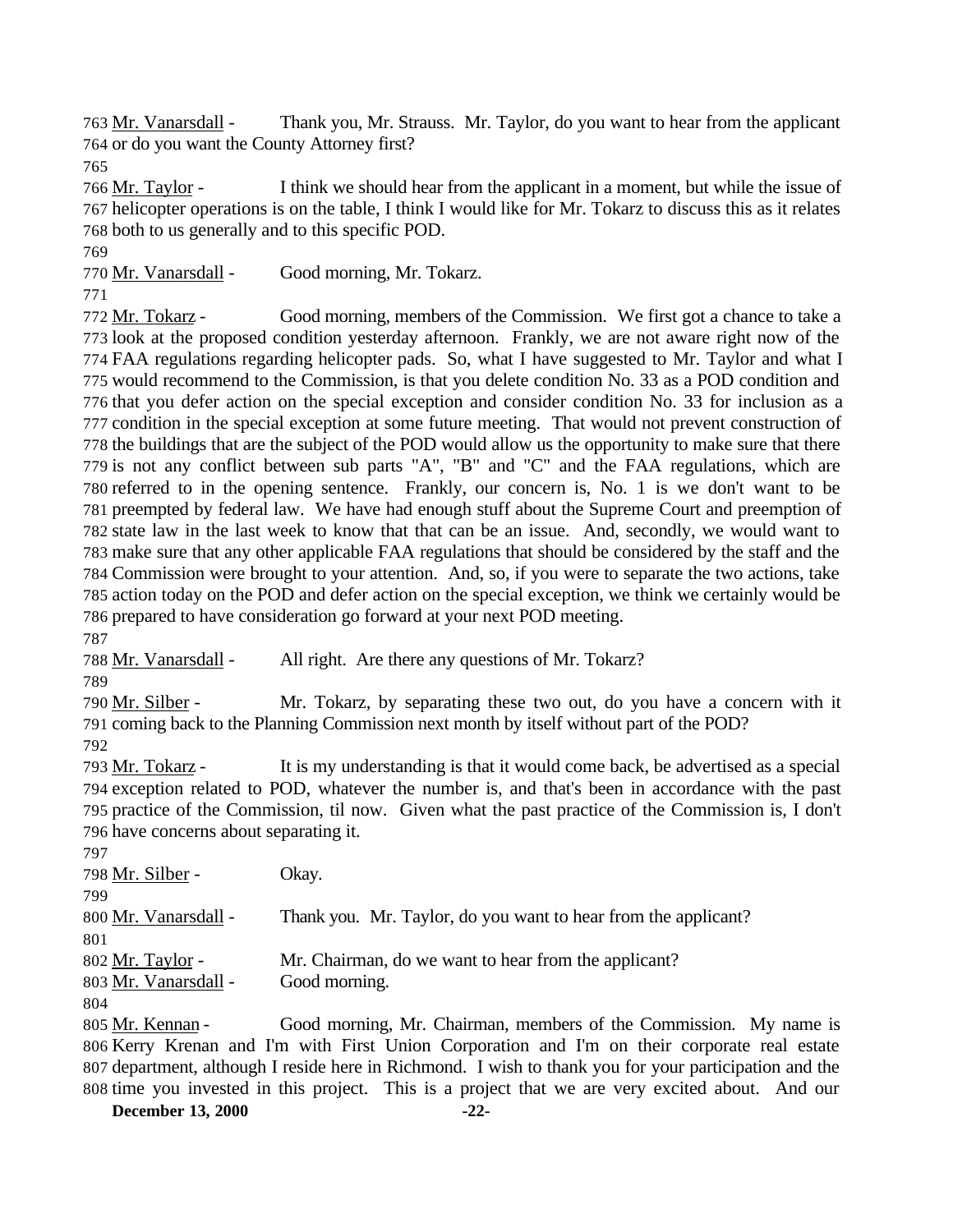primary, kind of excitement for this project is the kind of vote of confidence that First Union has given to First Union Securities to anchor the securities group here in Henrico and in Richmond. So we are very excited to get this project going and to continue the anchoring of securities in this area and to allow us to increase the population of our group to have our group grow. We have brought along our construction management group, the planning development group, so that if we can answer any questions or provide you with any additional information, we are happy to do that. 

816 Mr. Vanarsdall - All right. Are there any questions for Mr. Krenan? Mr. Taylor. 

 Mr. Taylor - Mr. Chairman, in looking at this thing and the complexity of it, I think what I will do is make a couple of motions in series so that we can unbolt air craft operation from POD- 110-00 and then sometime later that we can comfortably bolt it back in. So, my first motion is a simple motion to delete item No. 33 as a condition of POD-110-00, and I so move.

Mr. Archer - Second.

 Mr. Vanarsdall - The motion was made by Mr. Taylor and seconded by Mr. Archer. All in favor say aye…all opposed say nay. The motion carries.

828 Mr. Taylor - And now, Mr. Chairman, with No. 33 being removed, I will move approval of POD-110-00, First Union National Bank, subject to the annotations on the plans, the standard conditions for developments of this type and additional conditions Nos. 23 through 32.

832 Ms. Dwyer - Second.

 Mr. Vanarsdall - And I'll mention that that was on the addendum. Okay. The motion was made by Mr. Taylor and seconded by Ms. Dwyer. All in favor say aye…all opposed say nay. The motion carries.

 The Planning Commission approved POD-110-00, First Union National Bank Expansion @ Innsbrook, subject to the standard conditions attached to these minutes for developments of this type, the annotations on the plans and the following additional conditions.

 23. The developer shall provide a letter of commitment to dedicate to the County the ultimate right-of-way for Sadler Road along the western boundary of the property. This dedication shall occur with five years or at such time the County has approved the road project for improvements.

 24. The easements for drainage and utilities as shown on approved plans shall be granted to the County in a form acceptable to the County Attorney prior to any occupancy permits being issued. The easement plats and any other required information shall be submitted to

- 849 the County Real Property Agent at least sixty (60) days prior to requesting occupancy permits.
- 25. The required building setback shall be measured from the proposed right-of-way line and the parking shall be located behind the proposed right-of-way line.
- 26. The developer shall provide fire hydrants as required by the Department of Public Utilities and Division of Fire.

**December 13, 2000 -23-**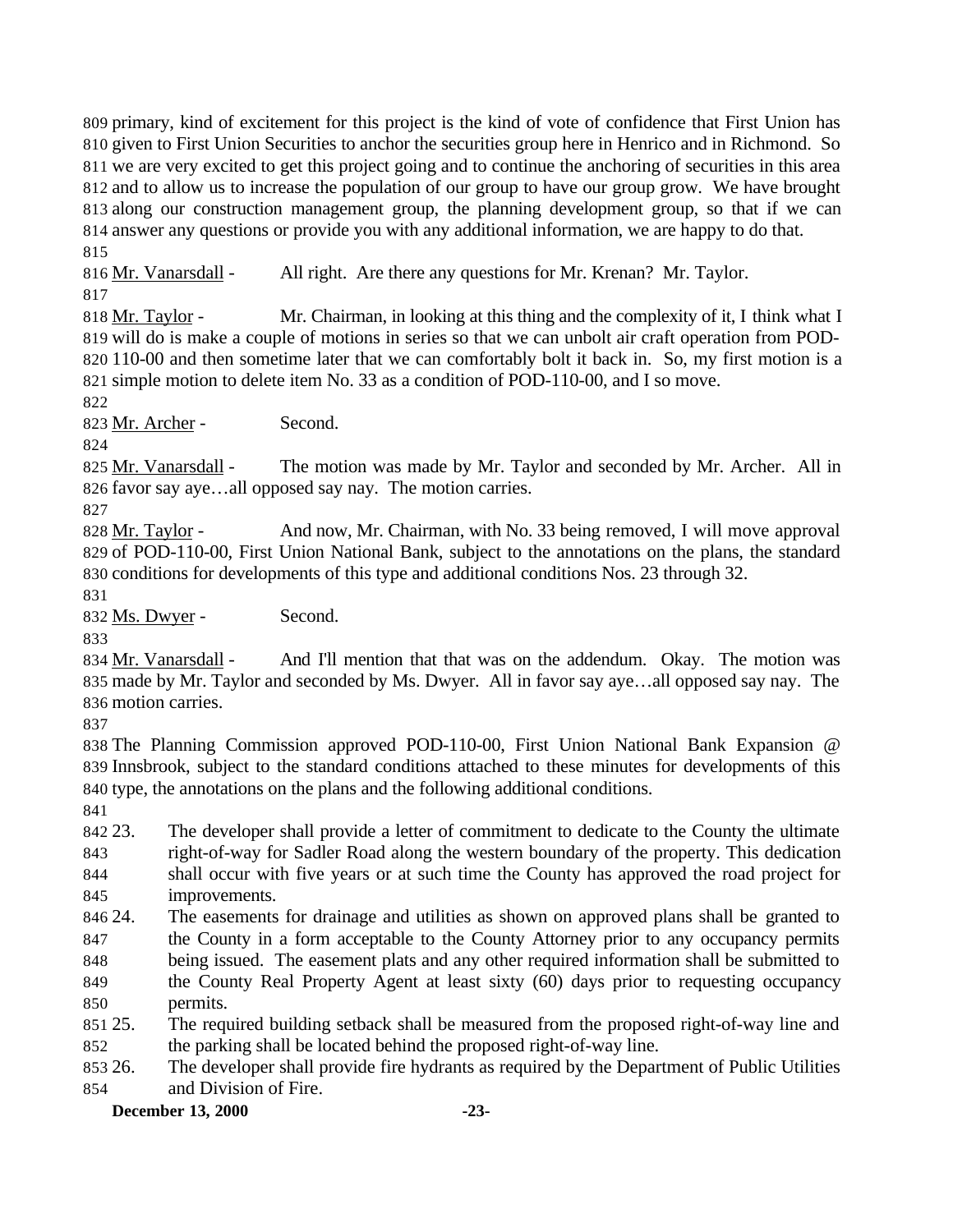27. All exterior lighting fixtures shall be designed and arranged so the source of light is not 856 visible from the roadways or adjacent residential properties. The lighting shall be low intensity, residential in character, and the height or standards shall not exceed 15 feet.

 28. The developer shall install an adequate restaurant ventilating and exhaust system to minimize smoke, odors, and grease vapors. The plans and specifications shall be included with the building permit application for review and approval. If, in the opinion of the County, the type system provided is not effective, the Commission retains the rights to review and direct the type of system to be used.

 29. Any necessary off-site drainage and/or water and sewer easements must be obtained in a form acceptable to the County Attorney prior to final approval of the construction plans.

 30. Insurance Services Office (ISO) calculations must be included with the plans and approved by the Department of Public Utilities prior to the issuance of a building permit.

 31. Approval of the construction plans by the Department of Public Works does not establish the curb and gutter elevations along the Henrico County maintained right-of-way. The elevations will be set by Henrico County.

 32. Evidence of a joint ingress/egress and maintenance agreement must be submitted to the Planning Office and approved prior to issuance of a certificate of occupancy for this development.

873 33. The applicant shall comply with all rules and regulations of the Federal Aviation A

874 — administration regarding helicopter landing sites.

a. The helicopter flights will not occur in bad weather (VFR) Visual Flight Rules.

- b. The flight path will be confined to the air space above roads and highways.
- 878 c. Flight operations will be limited to one flight per day, Monday through Friday, between 879 the hours of 4:30 p.m. and 6:00 p.m.
- 
- 

 Mr. Taylor - And finally, Sir, I would move that we defer the issue of helicopter operations as a special exception with regard to POD-110-00 until our meeting on January 24, 2001. That would give us enough time to study the issue and make a reasonable and wise decision regarding it.

887 Mr. Archer - Second.

 Mr. Vanarsdall - The motion was made by Mr. Taylor and seconded by Mr. Archer. All in favor say aye…all opposed say nay. The motion carries.

 The Planning Commission deferred the special exception for the helicopter operation for POD-110-00, First Union National Bank Expansion @ Innsbrook, to the January 24, 2001, meeting.

# **LANDSCAPE PLAN & TRANSITIONAL BUFFER DEVIATION**

**December 13, 2000 -24-** LP/POD-54-99 Strayer University **Higgins & Gerstenmaier for Strayer University:** Request for approval of a landscape plan and transitional buffer deviation as required by Chapter 24, Sections 24-106 and 24-106.2 of the Henrico County Code. The 10.6 acre site is located along the south line of Nuckols Road opposite its intersection with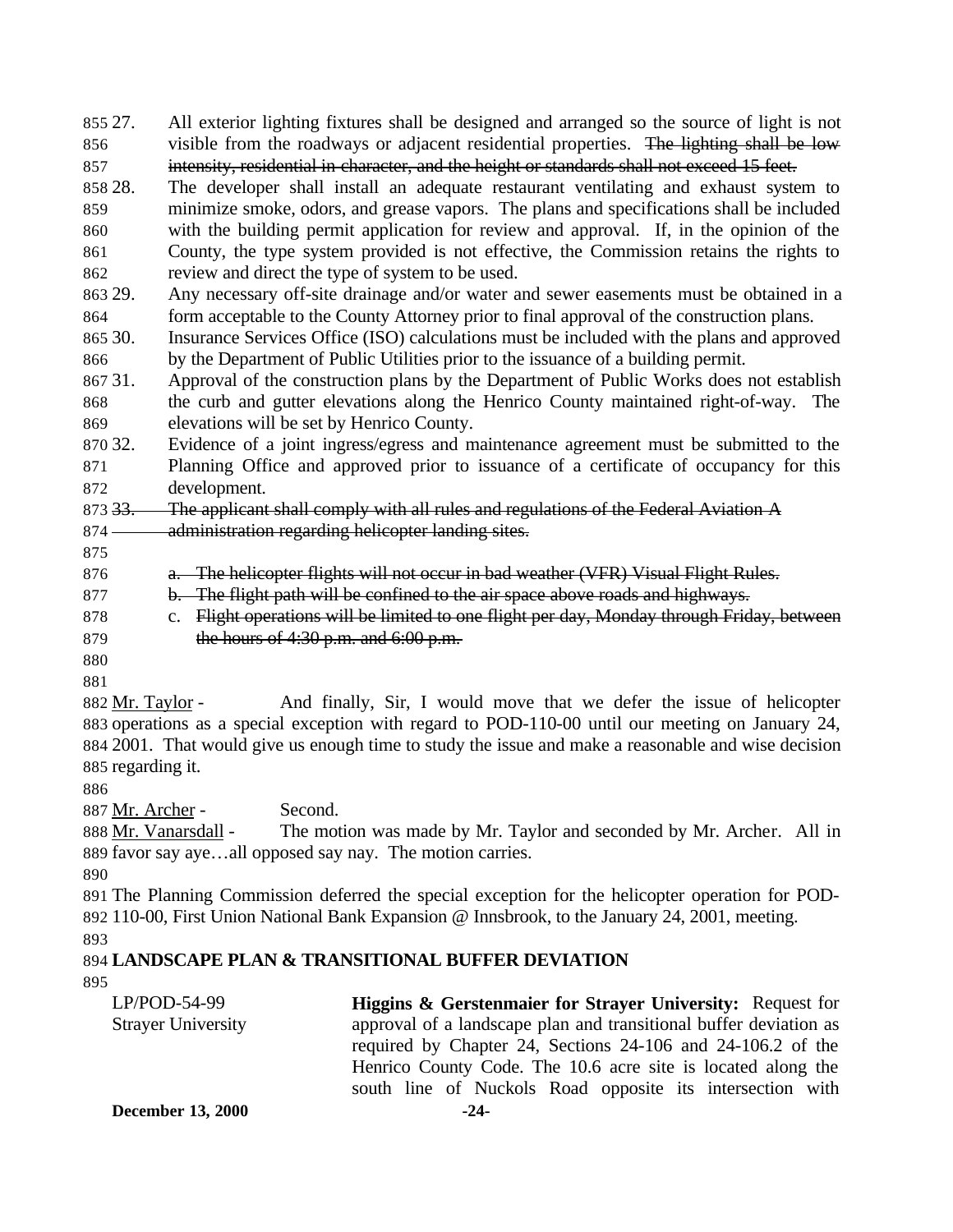Concourse Boulevard, on parcel 10-A-20N. The zoning is O/SC, Office/Service District (Conditional). **(Three Chopt)**

 Mr. Vanarsdall - Is there anyone in the audience in opposition to LP/POD-54-99, Strayer University, landscape plan and transitional buffer deviation? No opposition. Mr. Strauss. 

901 Mr. Strauss - During this review, the application for the landscape plan approval, staff observed that a 25-foot transitional buffer is required along the Concourse lake frontage of this application. The lake is located here (referring to map on screen) and the proposed site is to the west of that. This transitional buffer is required because the lake is zoned O-2C and the university itself is in the O/S district. The zoning ordinance requires a 25-foot transitional buffer which would normally require a fairly substantial amount of landscape screening treatment consisting of large trees and shrubs and small trees. Since the lake itself is an amenity, and the university does not want to screen the view of the lake, staff agree that a buffer deviation is acceptable in this case and a strict application of the transitional buffer requirements would not be in keeping with the intent necessarily with this case. So, staff has no problem with the buffer deviation requested, particularly in light of the fact that the applicant is still proposing to plant substantial massing of shrubs and trees along the lake edge. Otherwise, staff recommends approval of the landscape plan. Separate motions will be required for the landscape plan and the transitional buffer deviation. I'll be happy to answer any questions.

 Mr. Vanarsdall - Are there any questions for Mr. Strauss by Commission members? All right. Mr. Taylor.

 Mr. Taylor - Mr. Chairman, I move approval for landscape plan LP/POD-54-99, Strayer University, subject to the annotations on the plan and the standard conditions for landscape plans. 

922 Ms. Dwyer - Second.

 Mr. Vanarsdall - The motion was made by Mr. Taylor and seconded by Ms. Dwyer. All in favor say aye…all opposed say nay. The motion carries.

 The Planning Commission approved the landscape plan for LP/POD-54-99, Strayer University, subject to the standard conditions attached to these minutes and the annotations on the plans. 

Mr. Vanarsdall - Okay. Now we will take the transitional buffer deviation.

 932 Mr. Taylor - I move approval of the buffer deviation for LP/POD-54-00, Strayer

University.

Mr. Archer - Second, Mr. Chairman.

 Mr. Vanarsdall - The motion was made by Mr. Taylor and seconded by Mr. Archer. All in favor say aye…all opposed say nay. The motion carries. 

**December 13, 2000 -25-**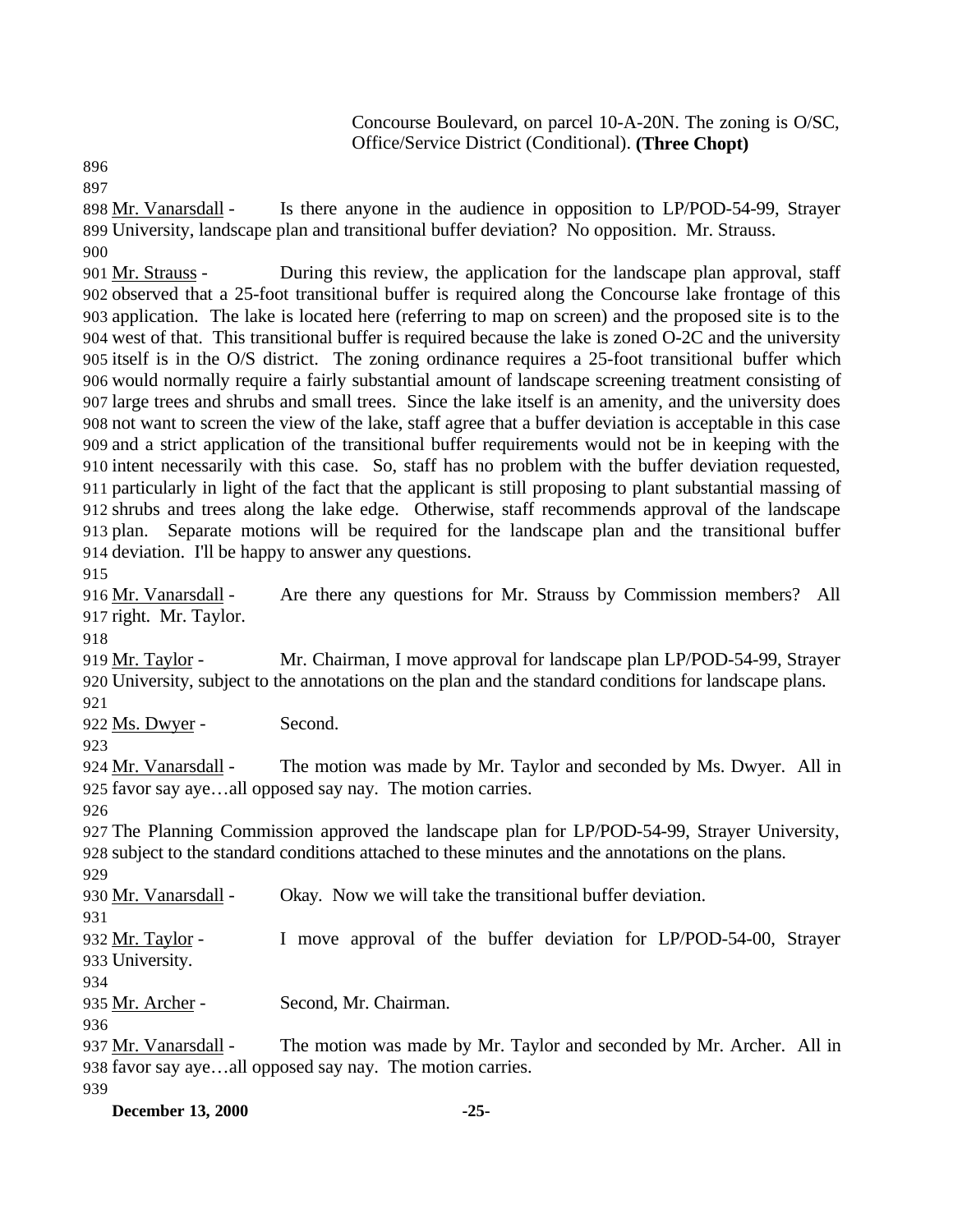The Planning Commission approved the transitional buffer deviation for LP/POD-54-00, Strayer University.

#### **PLAN OF DEVELOPMENT**

| POD-107-00                | Jordan Consulting Engineers, P.C. for Staples Mill, L.C.:            |
|---------------------------|----------------------------------------------------------------------|
| The Cottages @ Crossridge | Request for approval of a plan of development, as required by        |
|                           | Chapter 24, Sections $24-13(c)$ and $24-106$ of the Henrico County   |
|                           | Code to construct 41, zero lot line dwellings for seniors. The       |
|                           | 13.15 acre site is located at 3500 Lanecor Drive on part of parcel   |
|                           | 40-A-24 and 40-A-1A. The zoning is R-5AC, General Residence          |
|                           | District (Conditional). County water and sewer. ( <b>Brookland</b> ) |
|                           |                                                                      |

 

947 Mr. Vanarsdall - Is there anyone in the audience in opposition to POD-107-00, The Cottages @ Crossridge? As I said earlier Mr. and Mrs. Winn are here not necessarily in opposition but in opposition to what's taking place next to where they live with pipes and ditches, and trucks and noise and so forth. And Mr. Kennedy talked to them this morning before we began and I hope everything is satisfactory to everyone.

 Mr. Kennedy - Ladies and gentlemen of the Commission, I'm going to make a brief presentation on Crossridge, just to kind of update everybody. I think this is a very complicated case. It was rezoned in June of this year, 370 acres of multi levels of zoning. And, just as a curtsey to the neighbors, we would like to put some information into the record so that they can feel comfortable in knowing that it's consistent with what was approved. The proffers of zoning case C-17-00, that was adopted in June of this year, provide that there will be no access between the adjoining subdivisions and the Crossridge property. The POD that's before you is consistent with that. It is also consistent with the original subdivision plan that was approved with the preliminary subdivision plat for this, which was approved by the Planning Commission in August of this year. The reason why there is a lot of neighborhood interest in this is this is one of the first time that notices have gone out since the rezoning case. Subdivisions don't get notices to adjoining properties but PODs do. Since this property has not been divided yet, it's still considered one property. All of the adjoining property owners of the 370 acres get notice. The property is listed as Lanecor Drive because that was the primary entrance and the address of the Cross property. The Cross residence was located off of Lanecor Drive, so that's the reason why the notice given that way. In particularly, Courtney subdivision, there is no access to it. This is the Cottages property here (referring to map on screen). As you can see the main road comes in off of Crossridge Parkway for the residential multi-family and single-family attached and various forms of residential housing serving seniors citizens, all have principal access off of Crossridge Parkway. There is an emergency access through single-family developments to the north and that's also a part of the Crossridge property and that's the Oaks subdivision (referring to screen), that will also go through to Staples Mill Road. There is no access through the Courtney subdivision. In addition, along the Courtney subdivision where this O-2 zone property is, there will be a brick wall that extends along this property line and along this property line (referring to map on screen) all the way to Staples Mill Road. The proffers require an eight-foot-high brick wall. Pursuant to standard zoning conditions, there is a transitional buffer between the O-2 site and the residential

**December 13, 2000 -26-**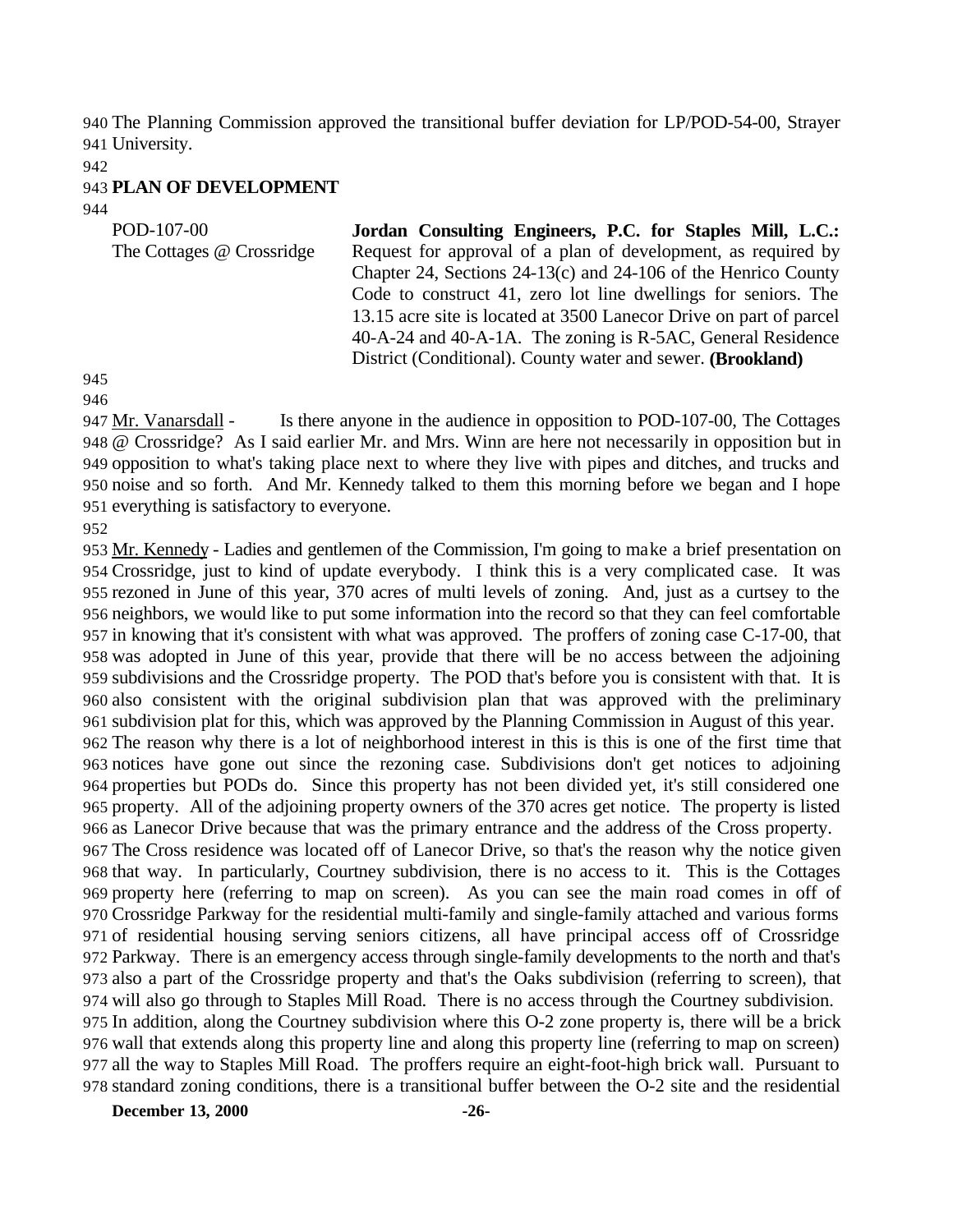R-2 property, a ten-foot transitional buffer. At that location there will be two BMPs, and I do have a plan for that, and the BMP will be wet ponds. There's a 30-foot buffer requirement from Staples Mill Road as well. The conditions recommended by staff would have that landscape plan come back for Planning Commission review just to make sure that that area is well landscaped. The intention of the developer is to construct these as regional BMPs that are going to be located in the R-2 site serving the entire Crossridge property. Those BMPs would have water features and there will be fountains. Staff concern is during the construction stages, to make sure there are bubblers to keep mosquitoes down but also to keep the noise down. So, there will be bubblers at night and fountains during day and will be an attractive feature in the community. And, as I said, there will be a landscape buffer there as well. Landscaping is required by the ordinance so there's minimum landscape standards. There are five residential lots in Courtney that were not a part of the original zoning but would be developed by the developer. They are in this location here (referring to map on screen) at the end of Lanecor Drive. Those lots would have public water. Public water would be provided through this subdivision. Currently, that subdivision does have private water by Sydnor Hydrodynamics Corporation. The water pressure levels are inadequate now for the existing subdivision, not to mention five additional lots. So, they will be providing public water through there and public water will be available to the subdivision. So, hopefully, it will improve living conditions for the people living in that community. The concern that people have now about the activity on the road and the construction piping in the road, that has to do with the County's water main project. There is a significant water main going down Staples Mill Road that will serve this community as well as other communities. It will increase the water pressure in the area. So, there is disruption in front of their street because of the water main construction but there is no construction traffic from the Crossridge project that will have no access from that subdivision other than those five residential lots. All other development will be coming from Crossridge Parkway off of Staples Mill Road. Hopefully, I have answered all of the questions that the community had and put to records the things of how staff addressed their concerns. If they have any questions I'll be happy to answer or any of your questions. Well, it seems they have no questions and staff recommend approval.

Mr. Vanarsdall - What are we going to do about what they came for?

 Mr. Kennedy - Basically, they are satisfied now, based on the presentation that I've made, their concern has been addressed about no access. I will contact Public Utilities and make sure they follow up with their contractor and make sure they limit disruption to the street as much as possible.

Mr. Vanarsdall - Who is it out there with the pipes, is it the County or a sub-contractor?

1017 Mr. Kennedy- It's a sub-contractor.

 Mr. Vanarsdall - Can we turn this over to John Short, the conformance officer, and let him check it out.

 Mr. Kennedy - We can ask John to report to the Director and we can contact Public Utilities and ask them to follow up with their contractor and make sure that they are not disrupting the road anymore than necessary.

**December 13, 2000 -27-**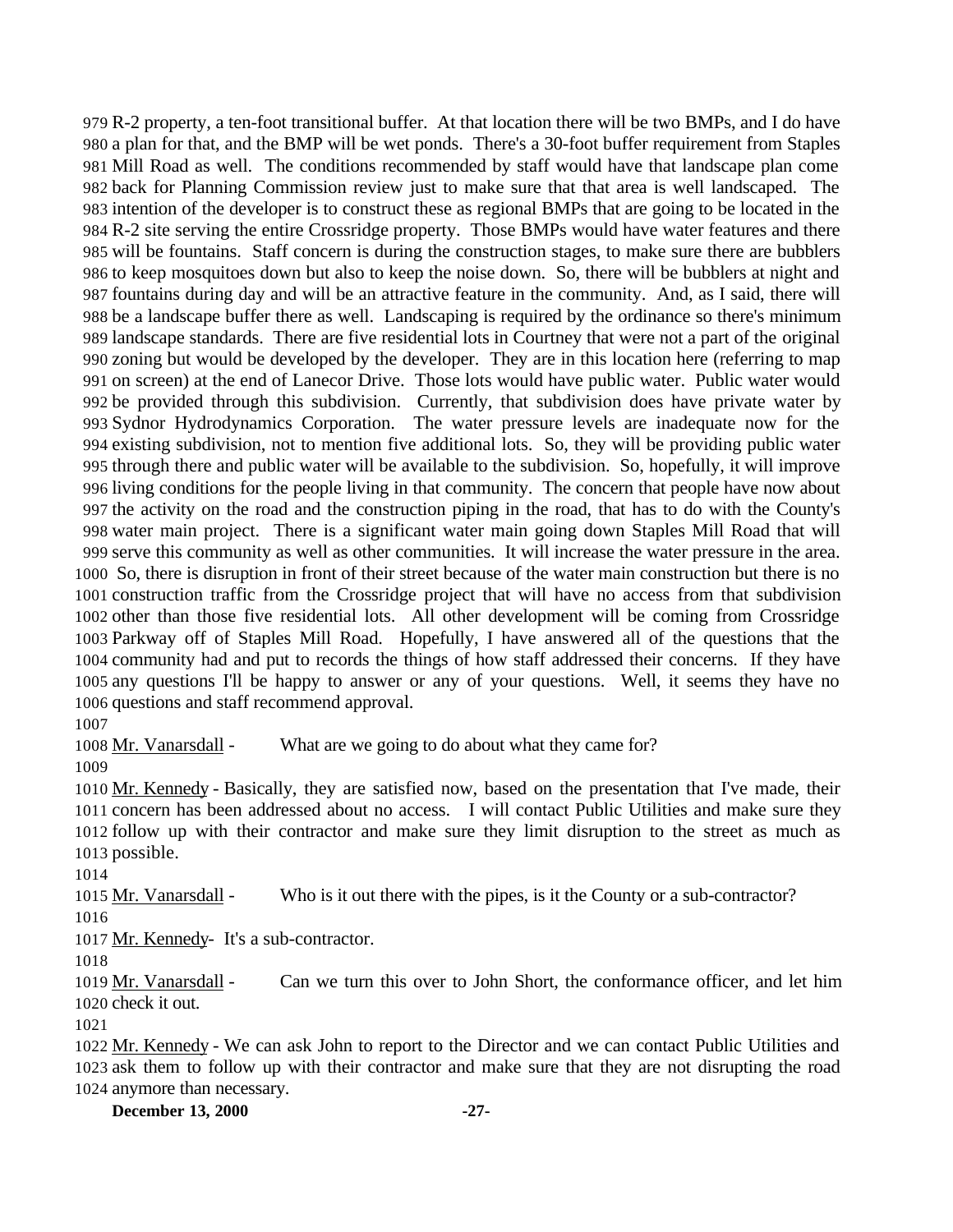Mr. Vanarsdall - Do you understand what I am talking about, Mr. and Mrs. Winn? We will have our conformance officer, John Short, go out and check it out and see if there are any pipes where there shouldn't be, so that you can get in and out of your homes. I appreciate you coming and bringing this to our attention. And thank you for your patience. Are there any questions by Commission members on this case?

1032 Mr. Archer - Mr. Chairman, do you have any idea how long that phase of this operation could take, to be completed?

Mr. Vanarsdall - That's a good question.

 Mr. Kennedy - I'm not really sure about the construction phasing. I know it's a significant water main. We've gotten some other calls and I referred them to Public Utilities. Public Utilities hasn't responded to me directly about what the construction phasing is. Sorry.

 Mr. Vanarsdall - All right. Thank you. Are you going to take care of notifying Mr. Short? 

 Mr. Kennedy - I'll make sure Mr. Short does an inspection and give his report to us so that we can contact Public Utilities.

 Mr. Vanarsdall - With that, I'll move POD-107-00, The Cottages @ Crossridge, be approved with the annotations on the plans, the standard conditions for developments of this type, and the added conditions No. 9 amended and Nos. 23 through 42.

1050 Mr. Taylor - Second.

 Mr. Vanarsdall - The motion was made by Mr. Vanarsdall and seconded by Mr. Taylor. All in favor say aye…all opposed say nay. The motion carries.

 The Planning Commission approved POD-107-00, The Cottages @ Crossridge, subject to the standard conditions attached to these minutes for developments of this type, the annotations on the plan and the following additional conditions:

 9. **AMENDED** - A detailed landscaping plan shall be submitted to the Planning Office for review and Planning Commission approval prior to the issuance of any occupancy permits.

23. The unit house numbers shall be visible from the parking areas and drives.

- 24. The names of streets, drives, courts and parking areas shall be approved by the Richmond Regional Planning District Commission and such names shall be included on the construction plans prior to their approval. The standard street name signs shall be ordered from the County and installed prior to any occupancy permit approval.
- 25. Roof edge ornamental features that extend over the zero lot line, and which are permitted 1067 by Section 24-95(i)(1), must be authorized in the covenants.
- 26. Eight-foot easements for construction, drainage, and maintenance access for abutting lots shall be provided and shown on the POD plans.
- **December 13, 2000 -28-** 27. Building permit request for individual dwellings shall each include two (2) copies of a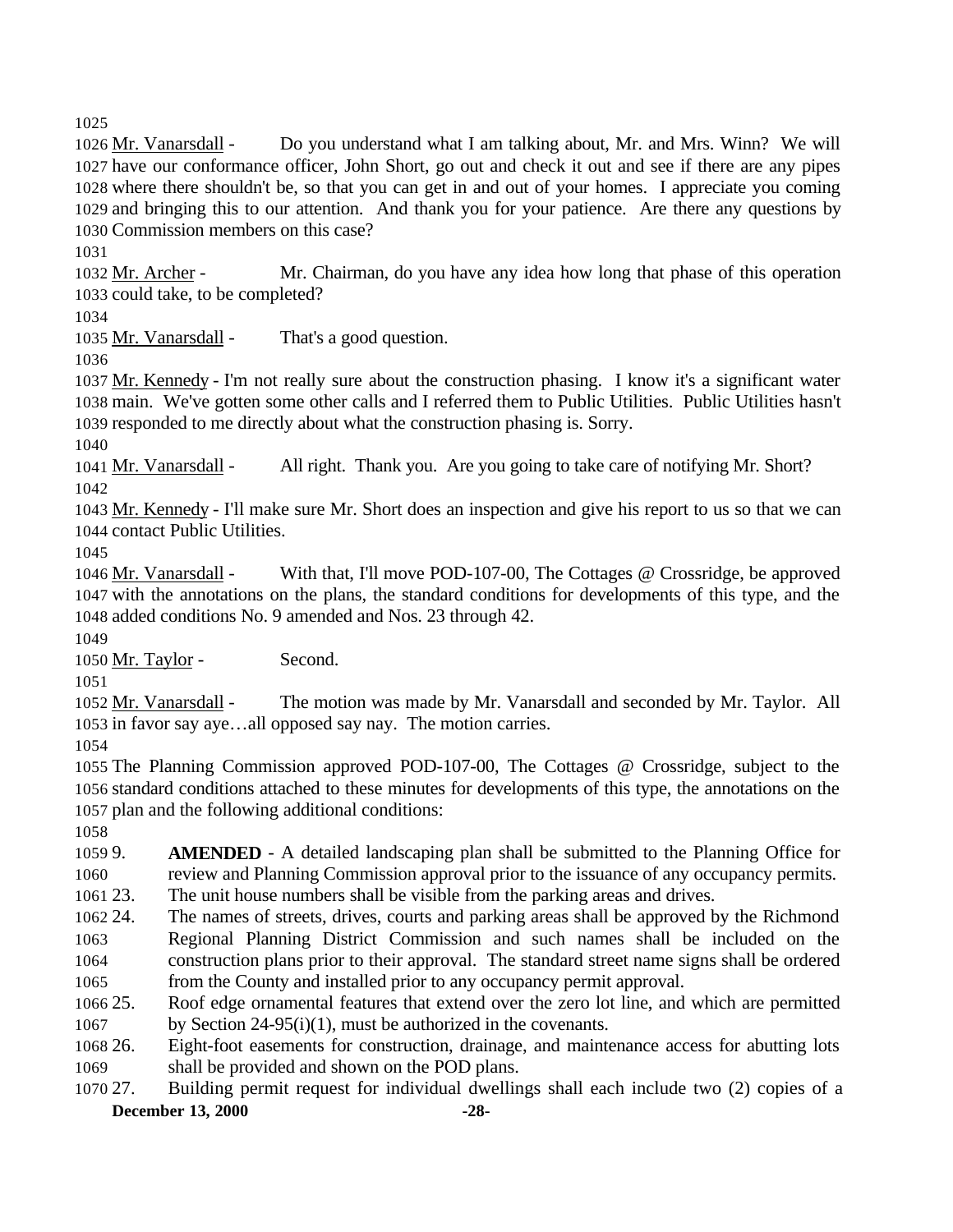layout plan sheet as approved with the plan of development. The developer may utilize alternate building types providing that each may be located within the building footprint shown on the approved plan. Any deviation in building footprint or infrastructure shall require submission and approval of an administrative site plan.

 28. Architectural plans for this development must meet the standards of the April 24, 1995, Planning memo of Zero Lot Line Development Standards. The standard memo addresses the building relationship to the zero lot line and include: minimum percentage of wall on the zero lot line, number, size and location of window and door openings in first and second floors and height and setbacks for fences abutting decks.

 29. The subdivision plat for The Cottages @ Crossridge shall be recorded before any building permits are issued.

 30. The easements for drainage and utilities as shown on approved plans shall be granted to the County in a form acceptable to the County Attorney prior to any occupancy permits being issued. The easement plats and any other required information shall be submitted to the County Real Property Agent at least sixty (60) days prior to requesting occupancy permits.

 31. The limits and elevations of the 100-year frequency flood shall be conspicuously noted on the plan "Limits of 100 Year Floodplain." In addition, the delineated 100-year floodplain must be labeled "Variable Width Drainage and Utility Easement." The easement shall be granted to the County prior to the issuance of any occupancy permits.

 32. The developer shall provide fire hydrants as required by the Department of Public Utilities and Division of Fire.

 33. The proffers approved as a part of zoning case C-17C-00 shall be incorporated in this approval.

 34. All exterior lighting fixtures shall be designed and arranged so the source of light is not visible from the roadways or adjacent residential properties. The lighting shall be low intensity, residential in character, and the height or standards shall not exceed 15 feet.

 35. Any necessary off-site drainage and/or water and sewer easements must be obtained in a form acceptable to the County Attorney prior to final approval of the construction plans.

 36. Deviations from County standards for pavement, curb or curb and gutter design shall be approved by the County Engineer prior to final approval of the construction plans by the Department of Public Works.

 37. The pavement shall be of an SM-2A type and shall be constructed in accordance with County standard and specifications. The developer shall post a defect bond for all pavement with the Planning Office - the exact type, amount and implementation shall be determined by the Director of Planning, to protect the interest of the members of the Homeowners Association. The bond shall become effective as of the date that the Homeowners Association assumes responsibility for the common areas.

 38. Storm water retention, based on the 50-10 concept, shall be incorporated into the drainage plans.

 39. Insurance Services Office (ISO) calculations must be included with the plans and approved by the Department of Public Utilities prior to the issuance of a building permit.

 40. The owners shall not begin clearing of the site until the following conditions have been met:

**December 13, 2000 -29-** (a) The site engineer shall conspicuously illustrate on the plan of development or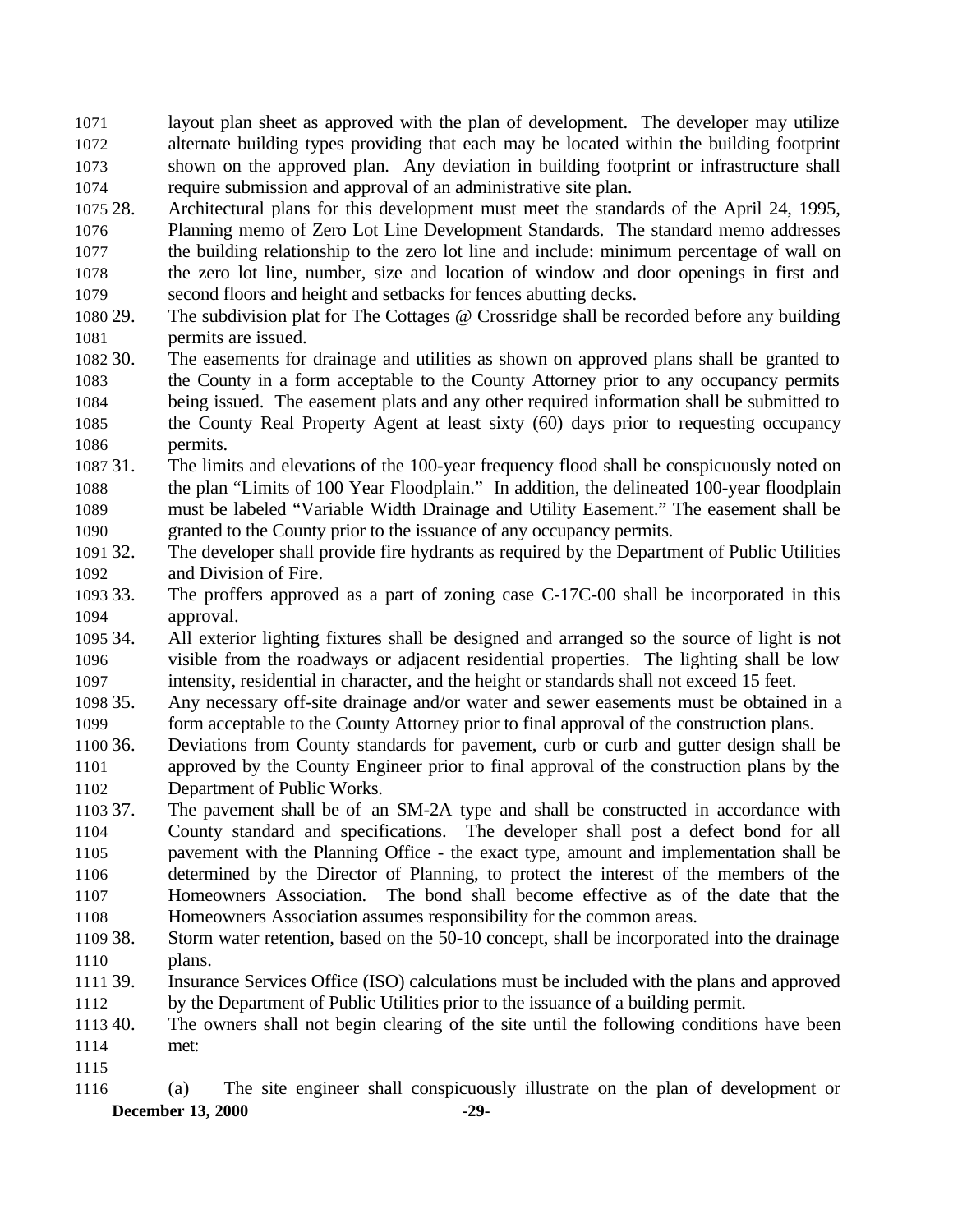- subdivision construction plan and the Erosion and Sediment Control Plan, the limits of the areas to be cleared and the methods of protecting the required buffer areas.
- The location of utility lines, drainage structures and easements shall be shown.
- (b) After the Erosion and Sediment Control Plan has been approved but prior to any clearing or grading operations of the site, the owner shall have the limits of clearing delineated with approved methods such as flagging, silt fencing or temporary fencing.
- (c) The site engineer shall certify in writing to the owner that the limits of clearing have been staked in accordance with the approved plans. A copy of this letter shall be sent to the Planning Office and the Department of Public Works.
- (d) The owner shall be responsible for the protection of the buffer areas and for replanting and/or supplemental planting and other necessary improvements to the buffer as may be appropriate or required to correct problems. The details shall be included on the landscape plans for approval.
- 41. Evidence of a joint ingress/egress and maintenance agreement must be submitted to the Planning Office and approved prior to issuance of a certificate of occupancy for this development.
- 42. The conceptual master plan, as submitted with this application, is for planning and information purposes only. All subsequent detailed plans of development and construction plans needed to implement this conceptual plan may be administratively reviewed and approved and shall be subject to all regulations in effect at the time such subsequent plans are submitted for review/approval.
- 

# **PLAN OF DEVELOPMENT**

POD-101-00 Child Development Center @ Wyndham - Phase II (POD-49-95 Revised) **Jordan Consulting Engineers, P.C. for Child Development Center @ Wyndham, LLC:** Request for approval of a revised plan of development as required by Chapter 24, Sections 24-  $50.6(g)$  24-28(d) and 24-106 of the Henrico County Code to construct a two-story, 8,967 square foot child care center addition to an existing child care center. The 1.31 acre site is located at the southwest corner of Nuckols Road and Shady Grove Road on part of parcel 10-A-3A and part of 12 and part of 13. The zoning is R-5C, General Residence District (Conditional). County water and sewer. **(Three Chopt)**

 

 Mr. Vanarsdall - Is there anyone in the audience in opposition to POD-101-00, Child Development Center @ Wyndham - Phase II? No opposition. Ms. News.

 Ms. News - A revised plan has been submitted which addresses conflicts with utilities and addresses issues associated with the 25-foot buffer along the southern or rear property line.

 Fencing proposed along this buffer has been shifted outside of the 25-foot buffer and matches the black vinyl clad chain link fence approved with the first phase. There does remain however a conflict with an existing utility easement in the buffer. The proffers indicate that where the placement of utility easements within the buffer results in the inability of the owner to provide

**December 13, 2000 -30-**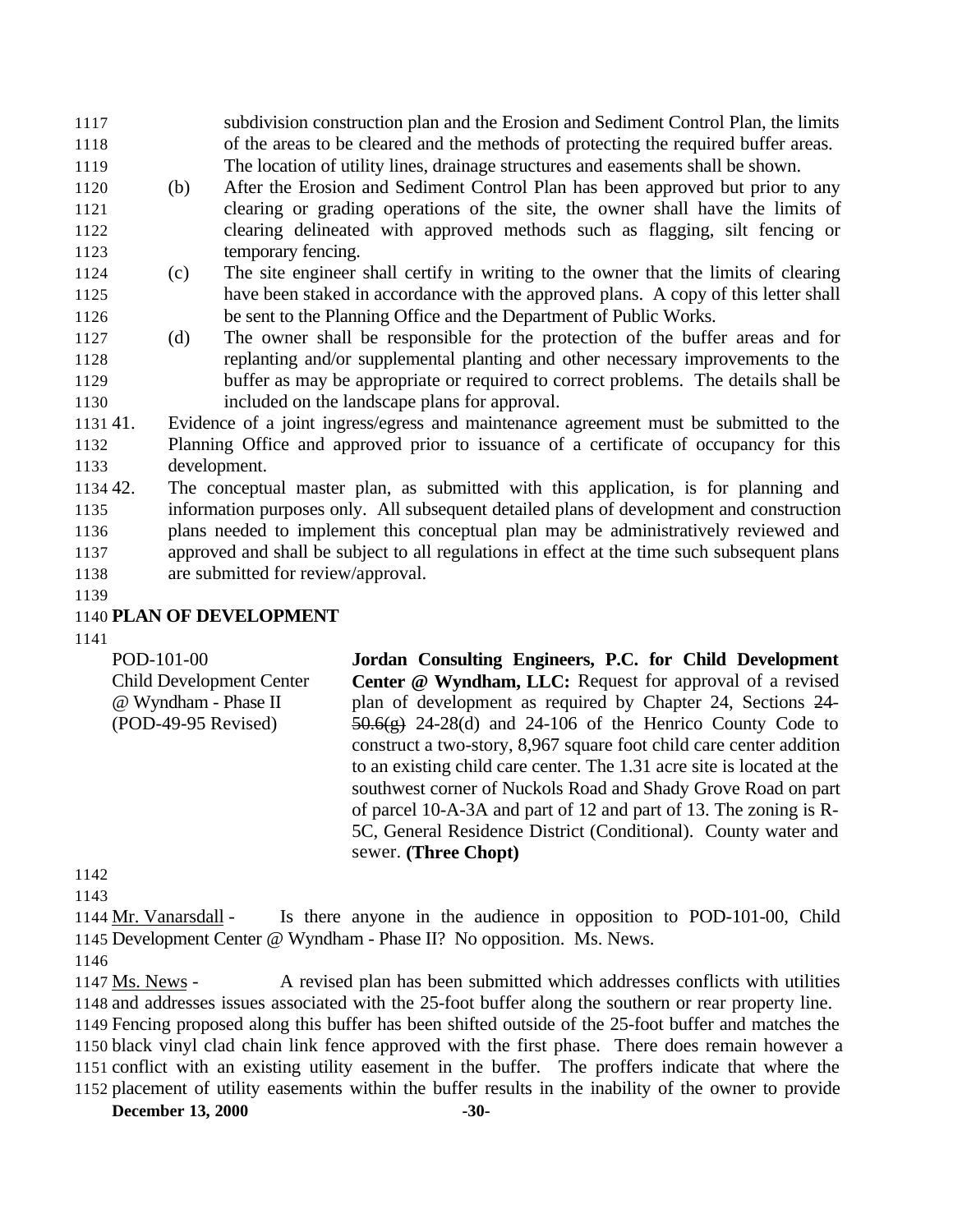adequate screening, that additional plantings shall be provided adjacent to the buffer. The applicant has submitted a conceptual landscape plan showing that evergreen trees will be placed outside of the easement but within the buffer, and that evergreen shrubs can be located within the easement. In addition, existing trees are being reserved within the 10-foot transitional buffer that exist within this proffered buffer and shrubs will be added in that 10-foot buffer, if needed, to meet the requirements of a transitional ten buffer. Based on this conceptual plan, staff is able to recommend approval of the revised plan. As an aside, staff would like to point out that under our new process we will trying to get a commitment up front with the POD to a level of landscaping to be provided and proffered in transitional buffers. A detailed landscape plan will be submitted for review and approval later in the process as we've always done. That plan is just conceptual, for a commitment. Staff's concern on all other issues has been resolved so that staff can now recommend approval. This is a very tight site but due to the fact that the layout is as shown with the recent rezoning request, and the fact that the existing Phase I portion of the site is very well kept, and the second phase is in keeping with the first, staff recommends approval of the revised plan with the annotations on the plan and the conditions listed on your agenda. I'll be happy to answer any questions and the applicant is also present.

1170 Mr. Vanarsdall - Are there any questions of Ms. News by Commission members? 1172 Ms. Dwyer - Is there a play area on this? I don't see one designated on this plan.

 Ms. News - As you are looking at the plan to the west, on the other side of the building, away from the first child care, there is a fenced area that is intended to be developed as a play area. You can see the fencing outline but they haven't shown you what they are doing inside.

 There's fencing around that that would be the same wood fence on the front as the existing play area, and the chain link on the rear.

1180 Mr. Vanarsdall - Are there any other questions? Would you like to hear from the applicant, Mr. Taylor.

 Mr. Archer - I have one more question, Mr. Taylor. Under condition No. 30 (d) "The owner shall be responsible for the protection of the buffer areas and for replanting and/or supplemental planting and other necessary improvements to the buffer as may be appropriate or required to correct problems." Whose responsibility is it to enforce that, Ms. News? 

| 1101                     |                                                                            |
|--------------------------|----------------------------------------------------------------------------|
| 1188 Ms. News -          | Our zoning enforcement officers keep track of our tree protection areas in |
| 1189 reviewing the site. |                                                                            |
| 1190                     |                                                                            |
| 1191 Mr. Archer -        | That answers my question. Thank you, Ms. News.                             |
| 1192                     |                                                                            |
| 1193 Mr. Vanarsdall -    | Mr. Taylor, do you need to hear from the applicant?                        |
| 1194                     |                                                                            |
| 1195 Mr. Taylor -        | Is the applicant present?                                                  |
| 1196                     |                                                                            |
| 1197 Ms. News -          | The applicant's representative is present.                                 |
| 1198                     |                                                                            |
|                          |                                                                            |

**December 13, 2000 -31-**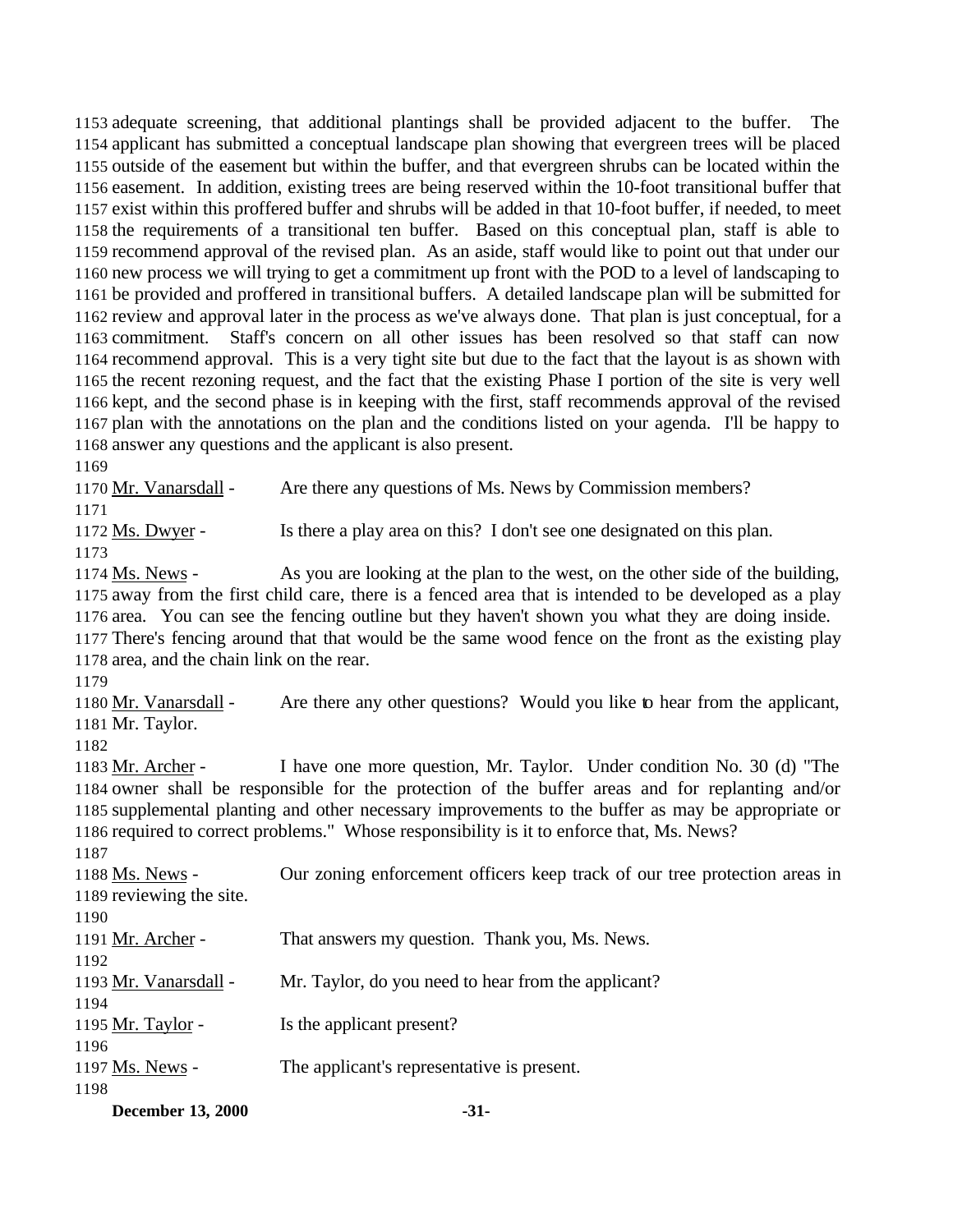**December 13, 2000 -32-** Mr. Taylor - I think we would enjoy hearing from the applicant, Mr. Chairman. Mr. Mill - Good morning. My name is Malachi Mills and I'm with Jordan Consulting Engineers and I represent the applicant in this case. I'm here to entertain any questions by the Commission or Mr. Taylor. 1205 Mr. Taylor - Do you have elevations of the buffers in terms of what you are going to plant there? Mr. Mills - We don't have any elevations, no, sir. We provided a conceptual landscape plan and within the 10-foot transitional buffer that borders the R-2A section, we provided a series of Leyland Cypress and some Bayberry shrubs planted in the easement. I'm assuming you have the conceptual landscape plan. Mr. Taylor - Yes, I think we do and we have probably gone over it adequately enough, so I have no further questions. 1216 Mr. Mills - We are limited because that's an existing sewer easement and we are trying to work around it as best we can. Mr. Taylor - That is adequate for my purposes, Mr. Chairman. 1221 Mrs. O'Bannon - Can I just ask a simple question? On the second page for the landscaping plan, you have not signed your professional engineering seal. Is there a reason for that? Mr. Mills - The plan came in late and I think we sent it out and it when on out so I didn't actually get a chance to put my signature on it. Mrs. O'Bannon - Oh, you just didn't get a chance to. That doesn't really mean you are not agreeing with it. Mr. Mills - We generated it, it's all covered but being a conceptual plan I wasn't worrying about signing it, frankly, but it went out from our office and I didn't get a chance to sign it when it all went to the printer. Mr. Vanarsdall - Are there any other questions of Mr. Mills? Thank you, Mr. Mills. Mr. Mills - Have a nice Christmas. Mr. Taylor - Mr. Chairman, I'll move approval of POD-101-00, Child Development Center @ Wyndham, Phase II, subject to the annotations on the plan, the standard conditions for developments of this type and additional conditions Nos. 23 through 30, as listed on the agenda. Mr. Archer - Second, Mr. Chairman. Mr. Vanarsdall - The motion was made by Mr. Taylor and seconded by Mr. Archer. All in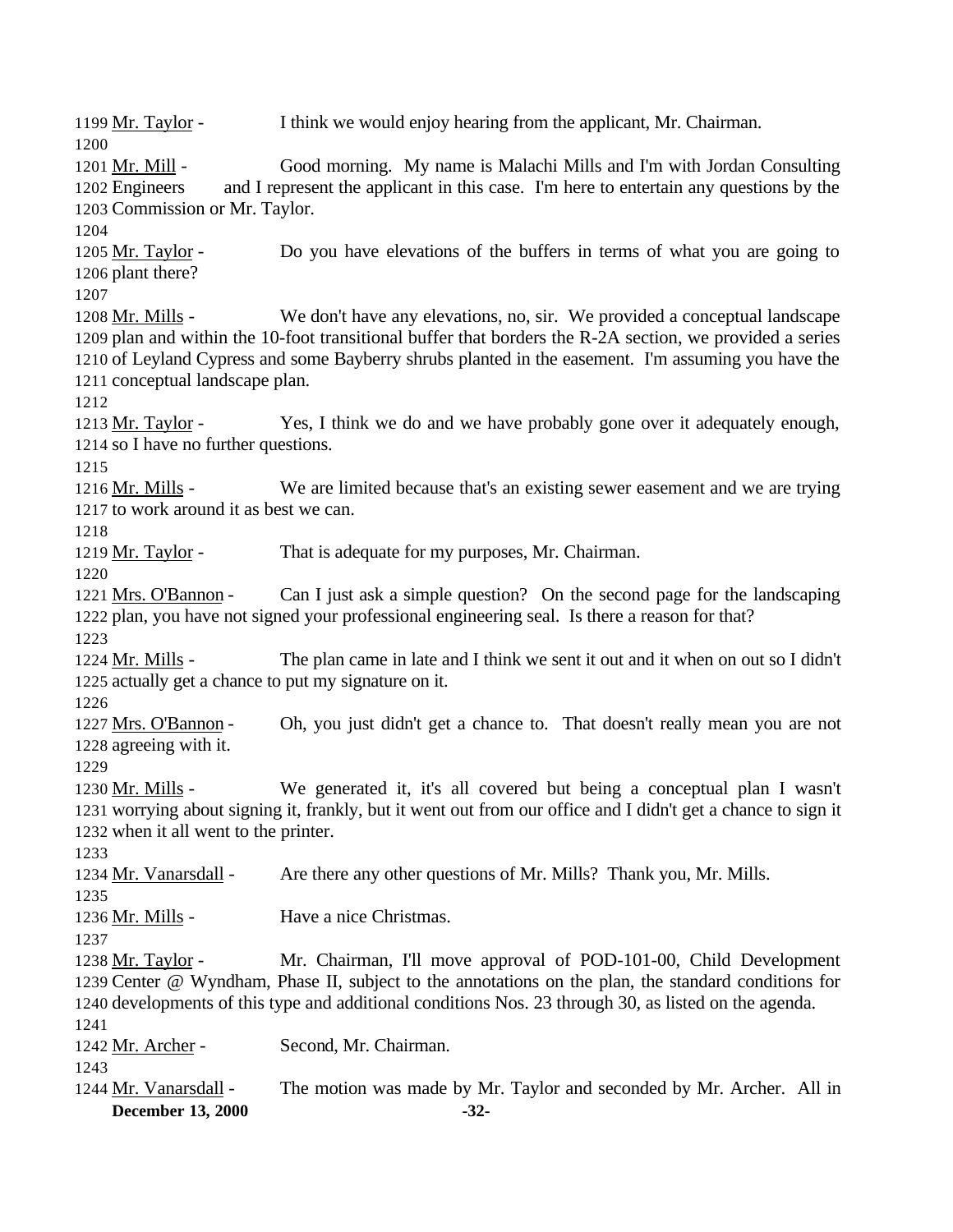favor say aye…all opposed say nay. The motion carries.

 The Planning Commission approved POD-101-00, Child Development Center @ Wyndham, Phase II (POD-49-95 Revised), subject to the standard conditions attached to these minutes for developments of this type, the annotations on the plan and the following additional conditions: 

 23. The right-of-way for widening of Nuckols Road as shown on approved plans shall be dedicated to the County prior to any occupancy permits being issued. The right-of-way dedication plat and any other required information shall be submitted to the County Real Property Agent at least sixty (60) days prior to requesting occupancy permits.

- 24. The easements for drainage and utilities as shown on approved plans shall be granted to the County in a form acceptable to the County Attorney prior to any occupancy permits being issued. The easement plats and any other required information shall be submitted to the County Real Property Agent at least sixty (60) days prior to requesting occupancy permits.
- 25. The developer shall provide fire hydrants as required by the Department of Public Utilities and Division of Fire.
- 26. The proffers approved as a part of zoning cases C-73C-94 and C-70C-00 shall be incorporated in this approval.
- 27. Any necessary off-site drainage and/or water and sewer easements must be obtained in a form acceptable to the County Attorney prior to final approval of the construction plans.
- 28. Deviations from County standards for pavement, curb or curb and gutter design shall be approved by the County Engineer prior to final approval of the construction plans by the Department of Public Works.

 29. Insurance Services Office (ISO) calculations must be included with the plans and approved by the Department of Public Utilities prior to the issuance of a building permit.

- 30. The owners shall not begin clearing of the site until the following conditions have been met:
- 
- (a) The site engineer shall conspicuously illustrate on the plan of development or subdivision construction plan and the Erosion and Sediment Control Plan, the limits of the areas to be cleared and the methods of protecting the required buffer areas. The location of utility lines, drainage structures and easements shall be shown.
- (b) After the Erosion and Sediment Control Plan has been approved but prior to any clearing or grading operations of the site, the owner shall have the limits of clearing delineated with approved methods such as flagging, silt fencing or 1281 temporary fencing.
- (c) The site engineer shall certify in writing to the owner that the limits of clearing have been staked in accordance with the approved plans. A copy of this letter shall be sent to the Planning Office and the Department of Public Works.
- (d) The owner shall be responsible for the protection of the buffer areas and for replanting and/or supplemental planting and other necessary improvements to the buffer as may be appropriate or required to correct problems. The details shall be included on the landscape plans for approval.
-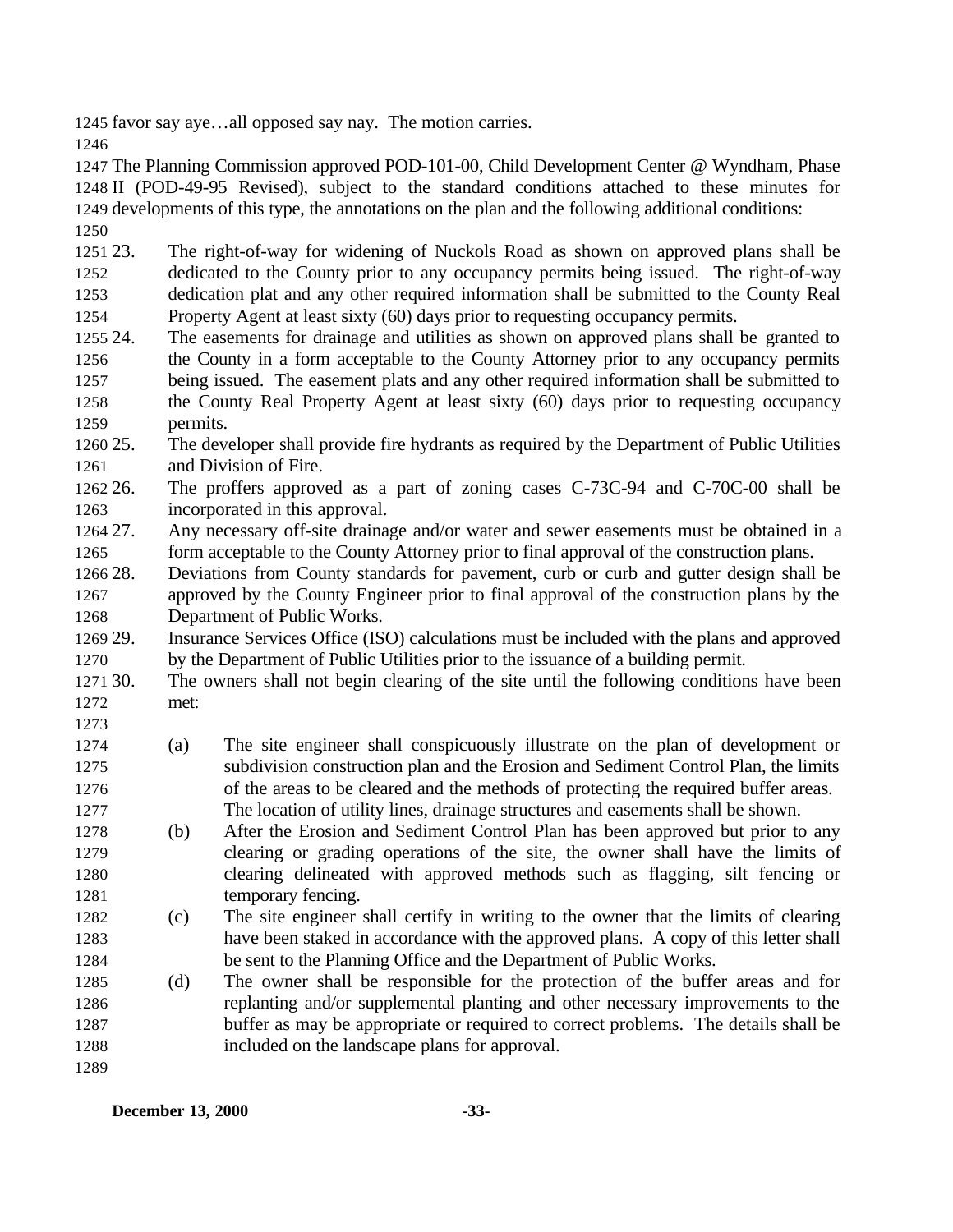#### 1290 **PLAN OF DEVELOPMENT**

1291

| POD-103-00                    | <b>TIMMONS</b> for Liberty Property Limited Partnership:              |
|-------------------------------|-----------------------------------------------------------------------|
| Westgate II Office Building - | Request for approval of a plan of development as required by          |
| Westgate @ Wyndham            | Chapter 24, Section 24-106 of the Henrico County Code to              |
| Wellesley                     | construct a three-story, $73,000$ 64,000 square foot office building. |
|                               | The 6.01 acre site is located approximately 320 feet south of W.      |
|                               | Broad Street (U.S. Route 250) and 280 feet east of Lauderdale         |
|                               | Drive on part of parcel 36-A-49. The zoning is O-3C, Office           |
|                               | District (Conditional) and WBSO, West Broad Street Overlay            |
|                               | District. County water and sewer.                                     |
|                               | $\sqrt{m}$ $\sqrt{m}$ $\sqrt{m}$                                      |

**(Three Chopt)**

1292

1293

1294 Mr. Vanarsdall - Is there anyone in the audience in opposition to POD-103-00, Westgate II 1295 Office Building? No opposition. Mr. Wilhite.

1296

1297 Mr. Wilhite - Thank you. You were just handed out a revised site plan. The site plan shows a smaller building footprint. The size of the building has been reduced from 73,000 square feet down to 64,000 square feet. This revised plan also addresses the removal of some parking spaces located along the curve of the interior access road due to concern staff had on sight distance visibility. These spaces, a good number of them, have been relocated to the front of this proposed building. The issues that the Building Inspection Office had on building design were worked out yesterday afternoon. With that, staff can recommend approval of this revised plan with the standard conditions, the miscellaneous conditions attached, and the annotations on the plan. I'll be happy to answer any questions you may have.

1306

| 1307 Mr. Vanarsdall - | Are there any questions of Mr. Wilhite by Commission members?                                        |
|-----------------------|------------------------------------------------------------------------------------------------------|
| 1308                  |                                                                                                      |
| 1309 Mr. Taylor -     | Mr. Wilhite, what are the miscellaneous conditions, where are those?                                 |
| 1310                  |                                                                                                      |
| 1311 Mr. Wilhite -    | They are Nos. 23 through 30 as they appear on your agenda.                                           |
| 1312                  |                                                                                                      |
| 1313 Mr. Vanarsdall - | Mr. Taylor, do you want to hear from the applicant?                                                  |
| 1314                  |                                                                                                      |
| 1315 Mr. Taylor -     | If the applicant is present and would like to make some comments, I would                            |
| 1316 appreciate that. |                                                                                                      |
| 1317                  |                                                                                                      |
| 1318 Mr. Vanarsdall - | Is the applicant here on this case? All right. Would you please come down                            |
| 1319 to the mike?     |                                                                                                      |
| 1320                  |                                                                                                      |
| 1321 Mr. Dane -       | Good morning, ladies and gentlemen of the Commission. My name is Dana                                |
|                       | 1322 Dane and I'm with Liberty Property Trust. The development director of this project. We are very |
|                       | 1323 excited about this project and I'll be happy to address any questions anyone may have.          |
| 1324 Mr. Taylor -     | Mr. Dane, do we have an elevation of that building?                                                  |
| 1325                  |                                                                                                      |

**December 13, 2000 -34-**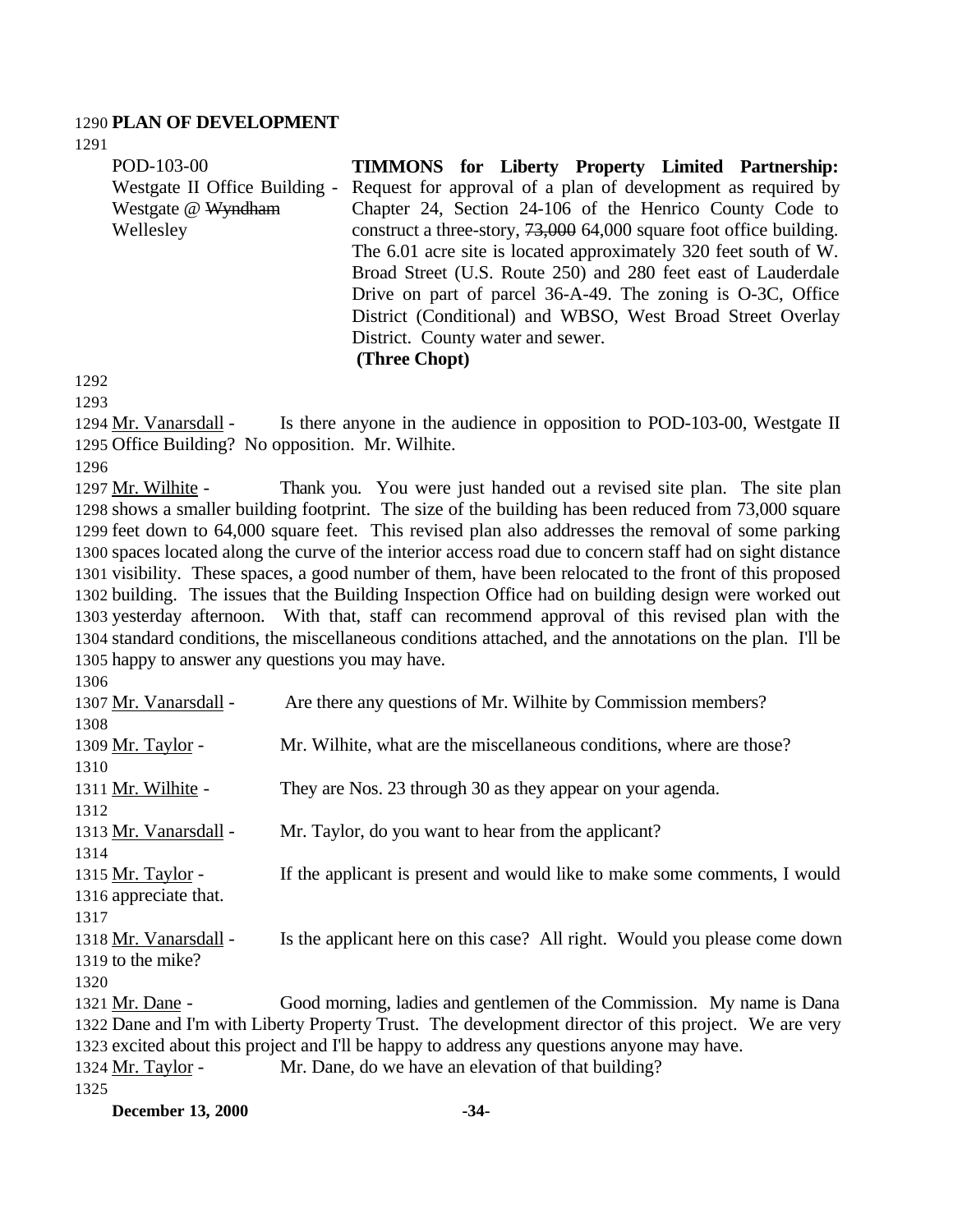1326 Mr. Dane - Yes. 1328 Mr. Taylor - Could we project that? Mr. Silber - While that's being projected, can you answer a question regarding a turn- lane on Broad Street? 1333 Mr. Dane - I have my engineer here who can assist me with that. 1335 Mr. Silber - It looks as though this plan doesn't show a right-turn lane, will there be one, eventually, provided? 1338 Mr. Dunn - Good morning. I'm Matt Dunn with TIMMONS, the engineer for Liberty. The turn lane, we are leaving as is right now. We are restripping a little bit with the understanding with the Virginia Department of Transportation that with future plans of development, if we have any trouble with traffic in that area we will then put in a separate right-turn lane. So, with that acceleration lane coming from Lauderdale that would be used as a turn lane as well. 1344 Mr. Silber - Okay. Mr. Vanarsdall - Thank you. Mr. Taylor. 1348 Mr. Taylor - I guess we don't have a colored rendering. Well, that's okay. I don't have anything else. Thank you very much. Mr. Chairman, I'll move approval of POD-103-00, Westgate II Office Building, subject to the standard conditions for developments of this type, the annotations on the plan and additional conditions Nos. 23 through 30. Mr. Archer - Second, Mr. Chairman. Mr. Vanarsdall - The motion was made by Mr. Taylor and seconded by Mr. Archer. All in favor say aye…all opposed say nay. The motion carries. The Planning Commission approved POD-103-00, Westgate II Office Building - Westgate @ Wellesley, subject to the standard conditions attached to these minutes for developments of this type, the annotations on the plans and the following additional conditions: 23. The easements for drainage and utilities as shown on approved plans shall be granted to the County in a form acceptable to the County Attorney prior to any occupancy permits being issued. The easement plats and any other required information shall be submitted to the County Real Property Agent at least sixty (60) days prior to requesting occupancy permits.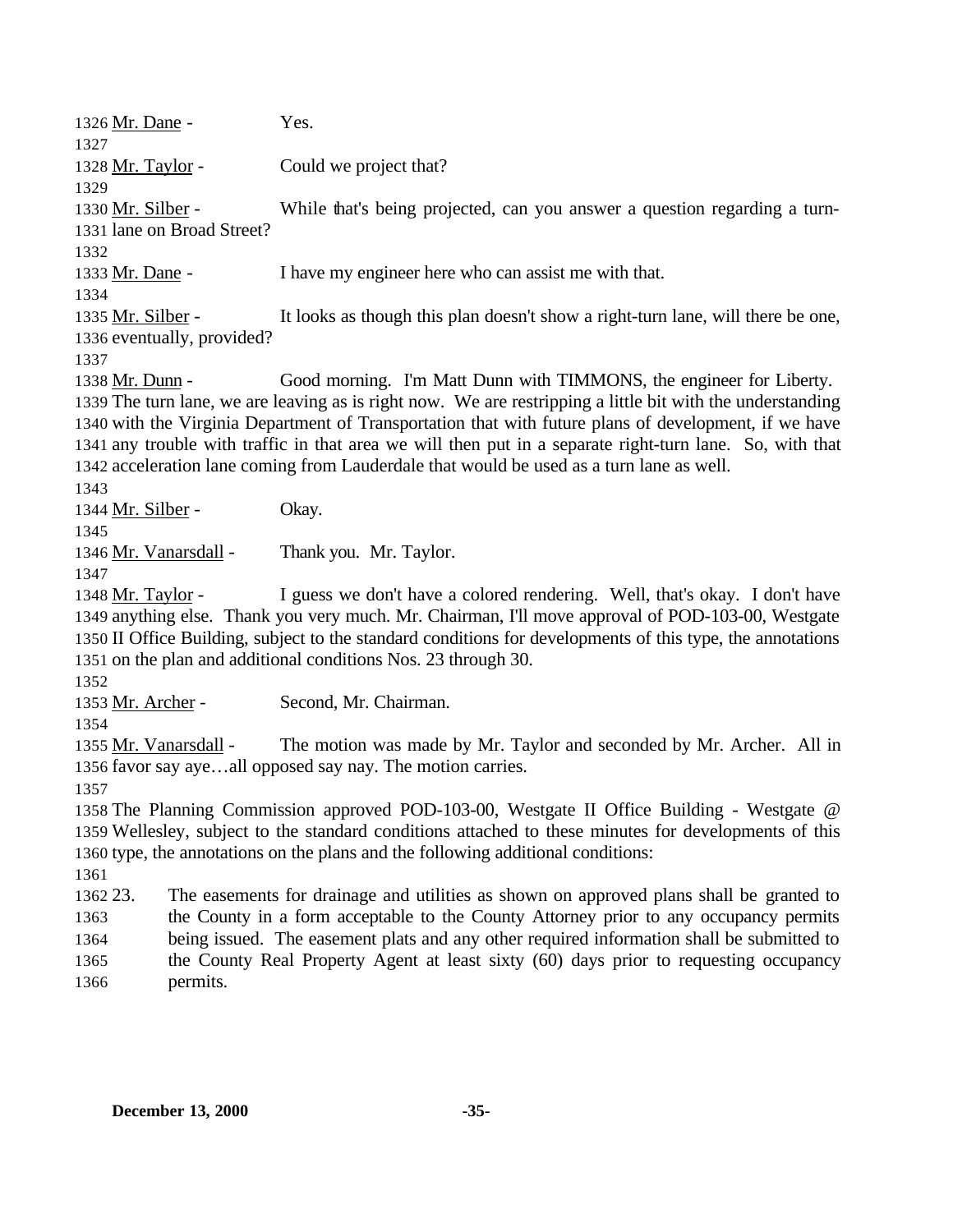24. The developer shall provide fire hydrants as required by the Department of Public Utilities and Division of Fire.

25. Outside storage shall not be permitted.

 26. The proffers approved as a part of zoning case C-69C-95 shall be incorporated in this approval.

 27. The certification of building permits, occupancy permits and change of occupancy permits for individual units shall be based on the number of parking spaces required for the proposed uses and the amount of parking available according to approved plans.

- 28. Deviations from County standards for pavement, curb or curb and gutter design shall be approved by the County Engineer prior to final approval of the construction plans by the Department of Public Works.
- 29. Insurance Services Office (ISO) calculations must be included with the plans and approved by the Department of Public Utilities prior to the issuance of a building permit.
- 30. The conceptual master plan, as submitted with this application, is for planning and information purposes only.
- 

## **PLAN OF DEVELOPMENT & SPECIAL EXCEPTION**

| POD-104-00                 | <b>Engineering Design Associates for Southside Community</b>                                                                                                                                                                                                                                                                                                                                                                                                                                                                                |
|----------------------------|---------------------------------------------------------------------------------------------------------------------------------------------------------------------------------------------------------------------------------------------------------------------------------------------------------------------------------------------------------------------------------------------------------------------------------------------------------------------------------------------------------------------------------------------|
| <b>Sandston Adult Care</b> | <b>Development &amp; Housing Corporation:</b> Request for approval of                                                                                                                                                                                                                                                                                                                                                                                                                                                                       |
| Facility                   | a plan of development and a special exception for a conditional<br>use, as required by Chapter 24, Sections 24-29 (c) and 24-106 of<br>the Henrico County Code to construct a two-story, 62-bed<br>assisted living and 41-unit independent living adult facility. The<br>19.135 acre site is located at 520 E. Williamsburg Road (U. S.<br>Route 60) on parcels 164-A-44A and 165-A-12N. The zoning is<br>R-5, General Residence District, A-1, Agricultural District and<br>ASO (Airport Safety Overlay) District. County water and sewer. |
|                            | (Varina)                                                                                                                                                                                                                                                                                                                                                                                                                                                                                                                                    |
|                            |                                                                                                                                                                                                                                                                                                                                                                                                                                                                                                                                             |

 Mr. Vanarsdall - Is there anyone in the audience in opposition to POD-104-00, Sandston Adult Care Facility? No opposition. Mr. Kennedy.

 Mr. Kennedy - Ladies and gentlemen of the Commission, as you know homes for the aged required a conditional use approval as a special exception is required, so we will need to have two votes on this case. As part of the conditions of the development, the applicant has submitted a list of conditions for the special exception. They are attached to the addendum package. I'll go over them briefly. They have agreed to certain amenities to assure that this is a quality development and providing building amenities such as community dining rooms, community recreational facilities, a sitting room, a library, a TV/Game room, indoor mailroom, a residence storage, laundry room, hair saloon, barber shop, arts and craft room.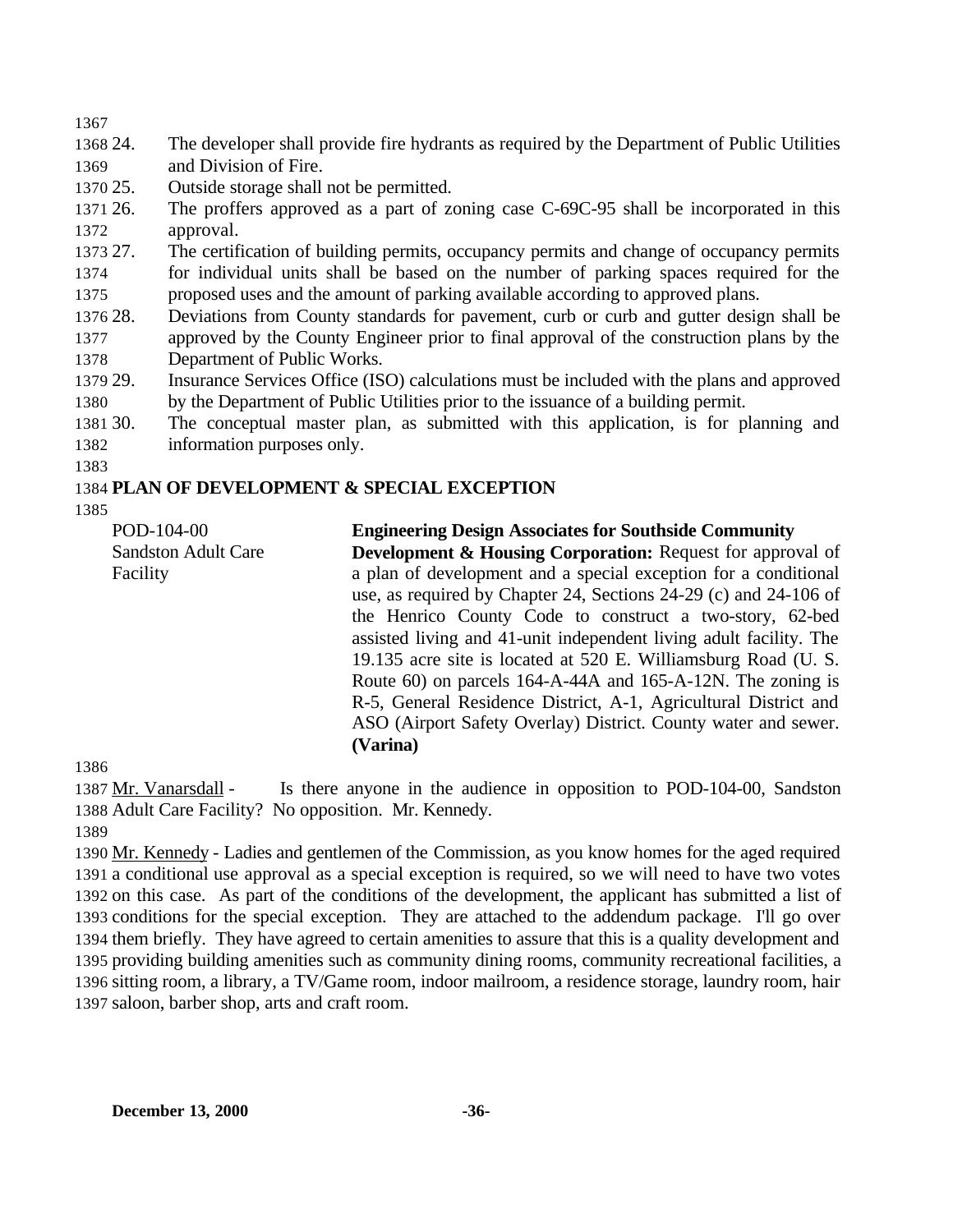Ms. Dwyer - Mr. Kennedy, excuse me. Did you say it was attached to our addendum? 

Mr. Kennedy - Yes, it was. It should be on the back of your addendum.

Ms. Dwyer - I don't see it. I don't seem to have it.

1404 Mr. Kennedy - What I'll do is put it on the screen.

Ms. Dwyer - Is it the conditions for the special exception.

 Mr. Kennedy - Right. What the applicant has submitted is proffered conditions. Basically, what they are doing, is they are assuring that this is going to be a quality assisted living type facility. They are providing amenities that are typical of facilities that are provided in the community. These amenities are similar to the type of amenities that were in the Parham Park facility across the street, here (referring to rendering on screen) by proffers but they are doing this by conditions of the conditional use.

1415 Ms. Dwyer - This is not proffered to be an assisted living facility, was it?

Mr. Kennedy - No. It's R-5 zoned and it permits conditional use housing for the elderly.

Ms. Dwyer - Mr. Silber found me a copy. Thank you.

 Mr. Kennedy - So, basically what we are doing is… we want to make sure that this is a quality development and the applicant has submitted these conditions to make sure that the services that are appropriate to a quality type assisted living facility. This will not become something like you would find on Chamberlayne Avenue in the City of Richmond, but will be a quality housing similar to what you would find across the street at Parham Park. They will have housekeeping service, meal service and transportation will be provided. So, what we are trying to do is make sure that this is a quality development that enhances community and provides a facility in the community that is missing in the East End of the County.

1430 Ms. Dwyer - Will it have an elevator?

 Mr. Kennedy - Yes, it will. It is a two-story facility and it will have an elevator. And it meets all of the conditions and the development standards that require five acres, obviously, it's 19 acres, they more than exceed the acreage requirement. The back of the property is wetlands so it's not developed. There was a conditional use previously approved on this same site for a nursing home. They started construction and never got finished and went bankrupt, so this is just a new facility a little bit larger with additional amenities.

1439 Ms. Dwyer - But this will not have a nursing home, this would just be an assisting living unit.

 Mr. Kennedy - This will have a nursing home on one side and then assisted living on the other, two attached facilities.

**December 13, 2000 -37-**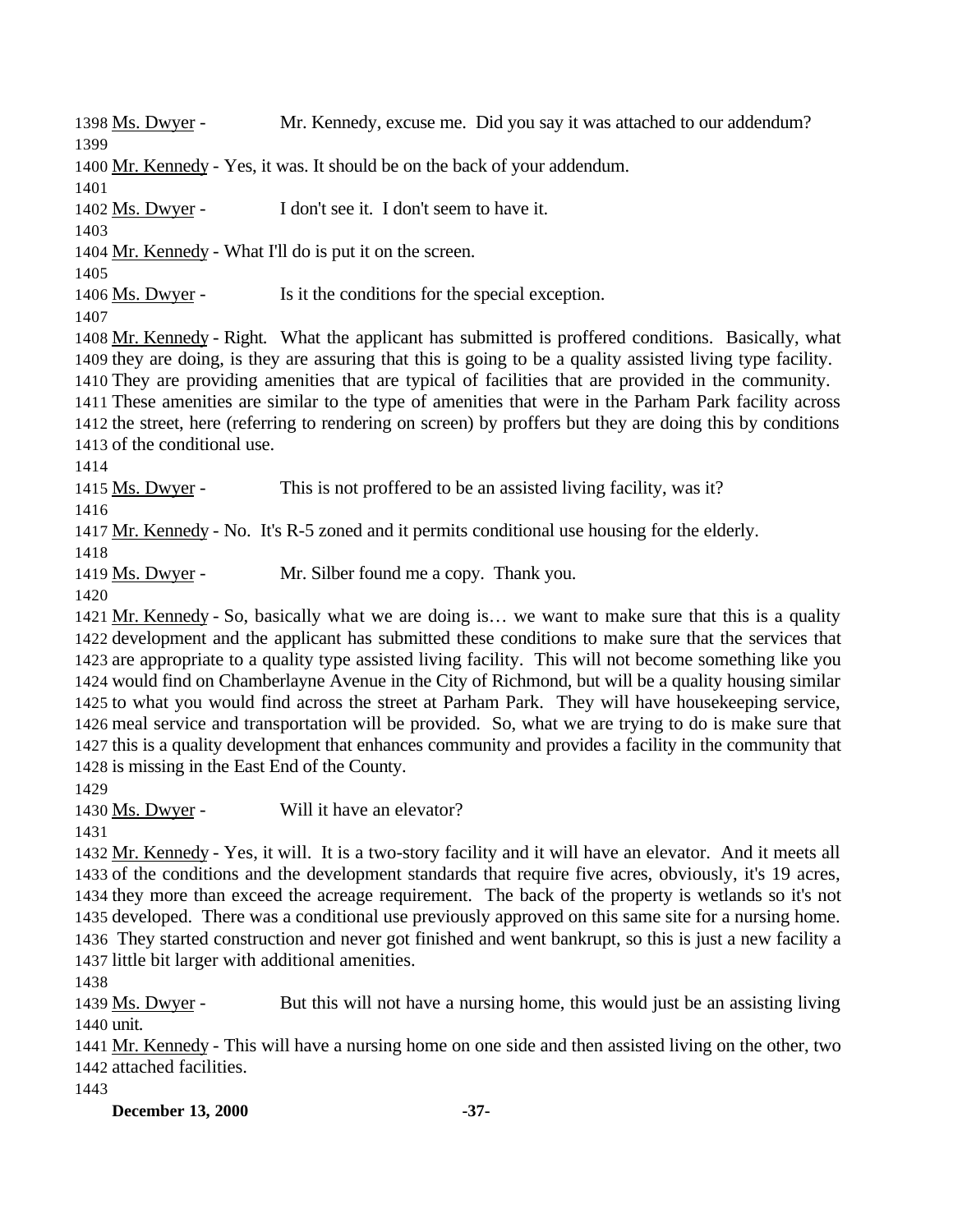Ms. Dwyer - The caption says "A62-bed assisted living and 41-unit independent living adult facility."

1447 Mr. Kennedy - The assisted living would be the nursing home side and the independent living is the apartments where they get, well it's kind of a misnomer because they are not really independent because they are provided services, but they live in independent apartment.

1451 Ms. Dwyer - My understanding of nursing home and assisted living is that they are two different entities. I just want to be clear on….

 Mrs. O'Bannon - Assisted living means just that you are assist, but nursing home care means you are bed ridden. So, you are saying that these people are bed ridden requiring nursing care? There are different requirements and different certifications.

Mr. Kennedy - I'll let the architect answer that.

 Mr. Winkss - Go morning, ladies and gentlemen. I'm Ed Winkss and I am the architect for the project. And you are correct. This project has independent living for seniors and we have assisted living and we also have a small Alzheimer unit that is part of, or dementia unit, as we now call them, that's part of the assisted living facility. So, there are two distinct, if you look at your site plan, you will see two distinctive nodes here. One is the independent living and the other is the assisted living with the special care wing, special care being the dementia wing.

1467 Ms. Dwyer - Once a person gets beyond, what we typically consider assisted living, then they would need to move out of this facility.

1470 Mr. Winks - No. That would be more of a nursing home situation. You can actually have people that would normally be capable of living in assisted living that have dementia of some kind, often Alzheimer that would live in this facility. When someone needs full time nursing home care they will be going to another facility from here.

Ms. Dwyer - Is that in R-6 for nursing homes or is R-5 sufficient?

1477 Mr. Kennedy - R-5 is okay.

Mr. Winks - This is not a nursing home.

1481 Ms. Dwyer - But, it does have nursing home components? That's what I thought you said the Alzheimer was.

 Mr. Winks - No, no. That if for people who would normally be in the assisted living, but because they have dementia are in the special care wing or Alzheimer or dementia wing. Those three names are used interchangeably.

1488 Mr. Vanarsdall - The rezoning was no conditions, wasn't it?

**December 13, 2000 -38-**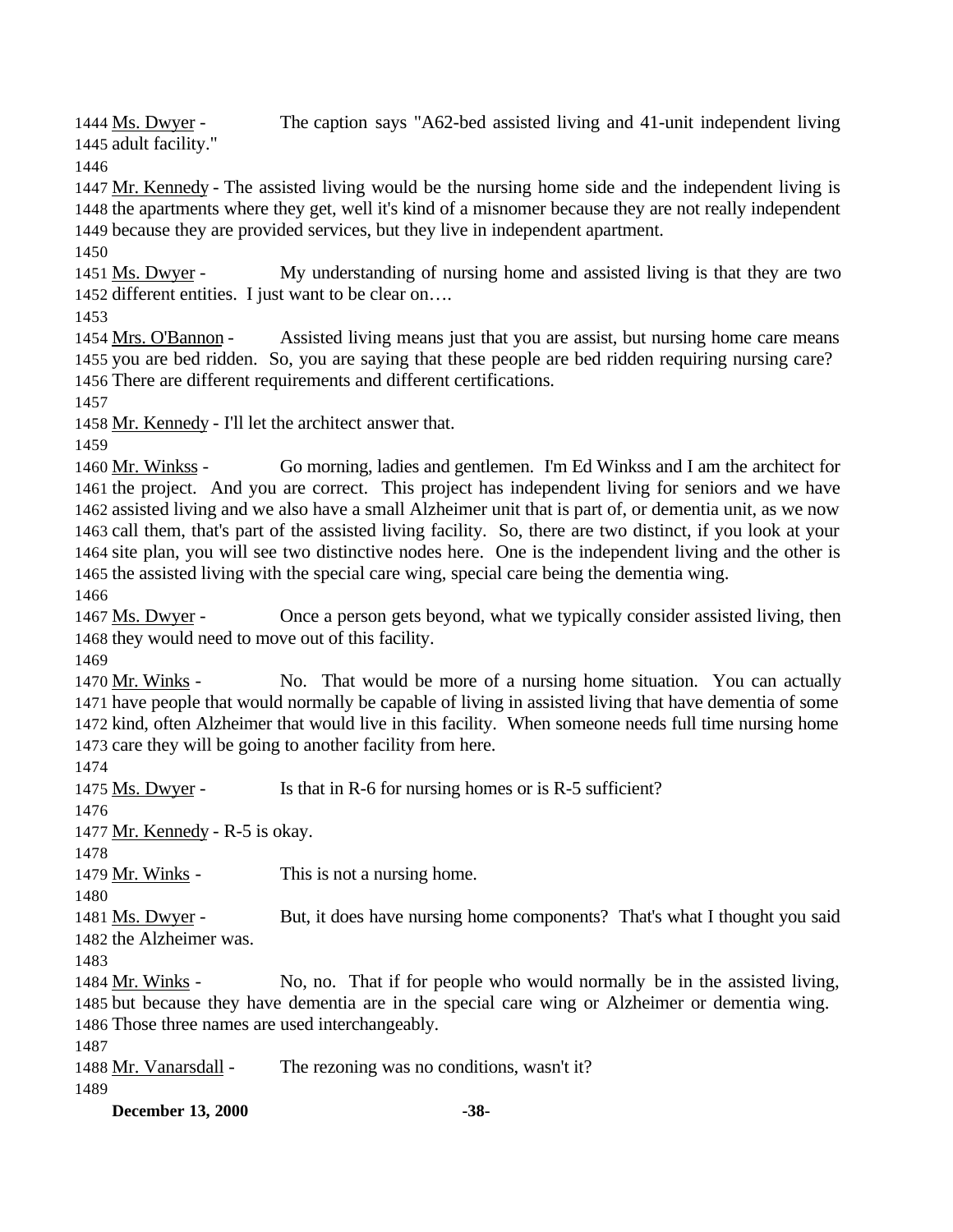Ms. Dwyer - I'm not trying to harass you, I'm just trying to understand because I just had another one that was R-6 and that had all three levels of care, nursing home, assisted living and independent living. If a person has Alzheimers and deteriorates to the point where they need more than what I would consider assisted living, they need more nursing home type care, they would still be able to stay here in the Alzheimer's unit, is that right?

1496 Mr. Winks - I think that's obviously a call that is going to be made by the management people. I think most people would be a little uncomfortable if they just needed nursing home care being at a dementia unit.

 Ms. Dwyer - I mean, if you have Alzheimer's and you need more than assisted living. 

1502 Mr. Winks - The level of care there is quite obviously something that would be much closer to a normal nursing home situation but it is set up specifically here for dementia.

 Mrs. O'Bannon - But, there is certain criteria that classifies, I can't remember if there are 10 or 20 things that has to do with toileting yourself, personal care, you can or can not do that. You can or can't feed yourself, things like that. And when it deteriorates to a certain point then it's considered nursing home care if you can't follow those certain criteria. So, this could be a nursing home, I mean what is going to happen to these folks as they get to a certain level?

 Mr. Winks - Once they get to the point where they would need a nursing, they will have to leave this facility and go to a nursing home.

1514 Mr. Silber - Mrs. O'Bannon and Ms. Dwyer, I guess from a zoning perspective, we view things in this fashion. A nursing home is a place where you need full time care and a nursing home has certain requirements. A nursing home is permitted in the R-5 district with five acres, but I don't see this being a nursing home arrangement. Assisted living can take variety of forms because there is a whole range of assistance that can be provided. And it sounds like they are providing a certain level of assistance and that's what the 62-bed will be for that assisted living. The third component is independent living where the individual can take care of themselves. It's really like an apartment situation. They probably have a kitchen, and they can really fully take care of themselves. Ms. Dwyer, you are referring to the R-6, that's a life care facility that requires all three elements. It has to have all three elements, independent living, assisted living and a nursing component in order to be a life care facility. This is not a life care facility, and it does not have the nursing aspect. So, this doesn't require the R-6 zoning, it can go in R-5 zoning.

1527 Ms. Dwyer - You can have a nursing home, the component that they are talking about is, for the Alzheimers patient who may progress into a nursing home type need, that's still allowed in the R-5. That's what I just wanted to make sure of. That's what the special exception is for, under the R-5, is that right?

Mr. Kennedy - Both that and the independent living, it's not an apartment complex.

1534 Ms. Dwyer - Okay. All right. I just had an R-6 and I wanted to make sure we were straight on that. What about recreational amenities?

**December 13, 2000 -39-**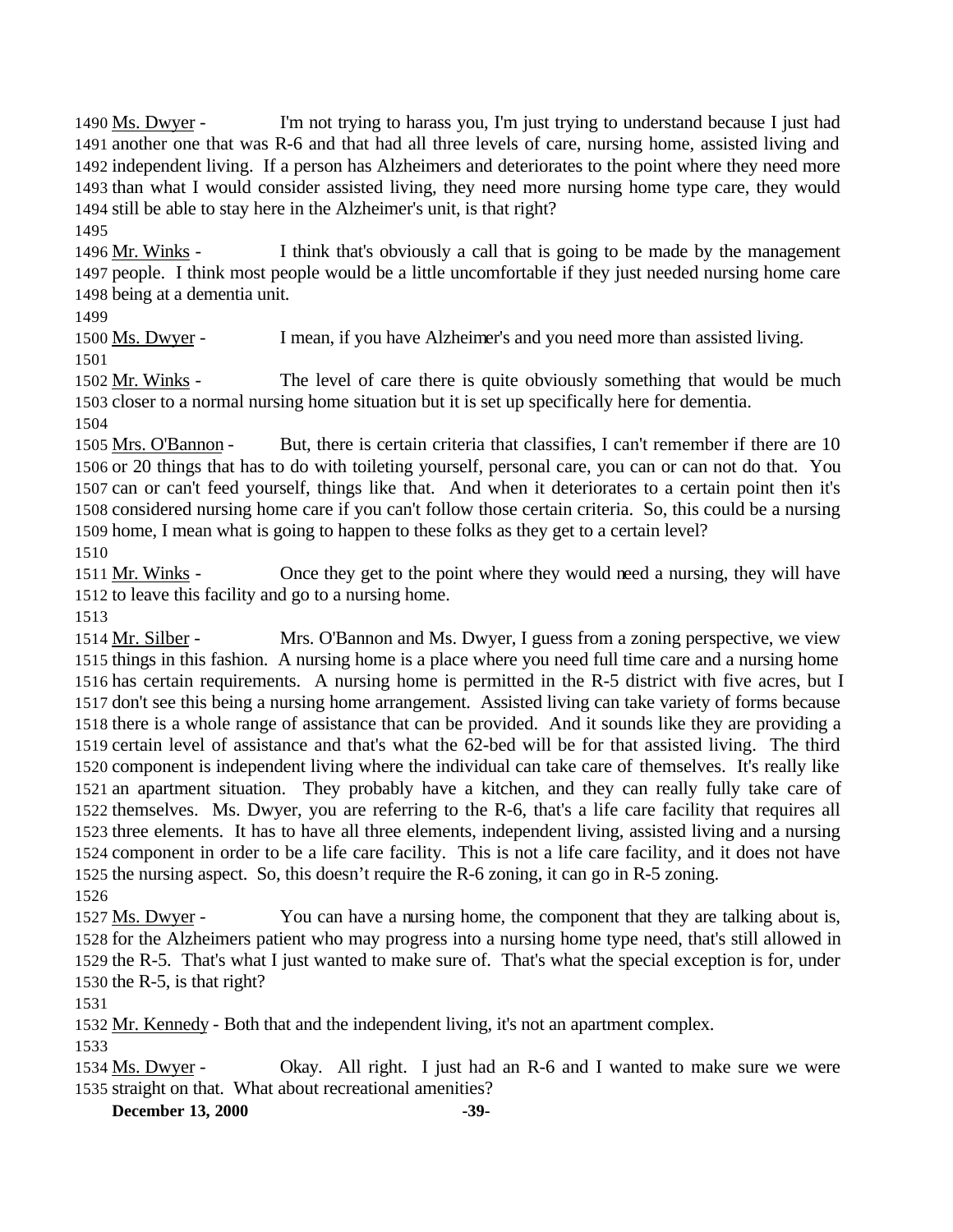1537 Mr. Kennedy - They will have an arts and crafts room on the premises. They will have a TV/game room, a sitting room, a library and a community recreation room. The plan actually calls for a community recreational facility at the very end to incorporate community meetings and other things to encourage the community to participate in this facility.

Ms. Dwyer - How about outdoor recreation?

 Mr. Kennedy - They didn't provide a lot of outdoor recreation in the site plan. That could probably be accommodated in the major open space they have on the site. The architect just indicated that there are outside terraces for both the independent and…. I know there is an enclosed yard for the Alzheimers patients, as far as active recreation.

1549 Ms. Dwyer - This additional space that is not being developed is that developable? 

Mr. Kennedy - A major part of it is not because of wetlands.

 Ms. Dwyer - So, you could have a trail maybe, a walking path through there, would that be possible?

 Mr. Kennedy - It may be possible. There is wetlands and floodplain there. There is significant wetlands there.

Ms. Dwyer - Sometimes those are attractive.

 Mr. Kennedy - Yes, sometimes those can be attractive, especially to Civil War buffs because it is a major Civil War site.

1564 Ms. Dwyer - Mr. Winks, has there been any thought given to say an outdoor walking trail maybe using this additional area?

 Mr. Winks - We are involved with an awful lot of senior housing projects. We are currently doing one with Duke University Health Care Center. That's a very large project in the Raleigh area, among a number of others. For the people that would be living in this facility, and we've given a lot of thought to this, has incorporated outdoor patio areas off the common space for both the independent living and the assisted living and an enclosed space like a walled, let's call it fenced, courtyard for the special care unit. We deemed that to be adequate for the needs for these folks. There is some additional land here, but it is across the wetlands and we do envision that as a second phase perhaps cottages for more independent type living in the future. It's one of those things where you almost can't get there from here, type situation. It is a very difficult place to access. We will have sidewalks incorporated around the parking here and I think on site we will have adequate opportunities for the people that are more able to walk along the edge of the parking and then at the back you will see that there is an access road back to the rear of the facility. I think we are going to have good opportunities for trails that will probably meet the needs and expectations of folks at this age limit.

**December 13, 2000 -40-**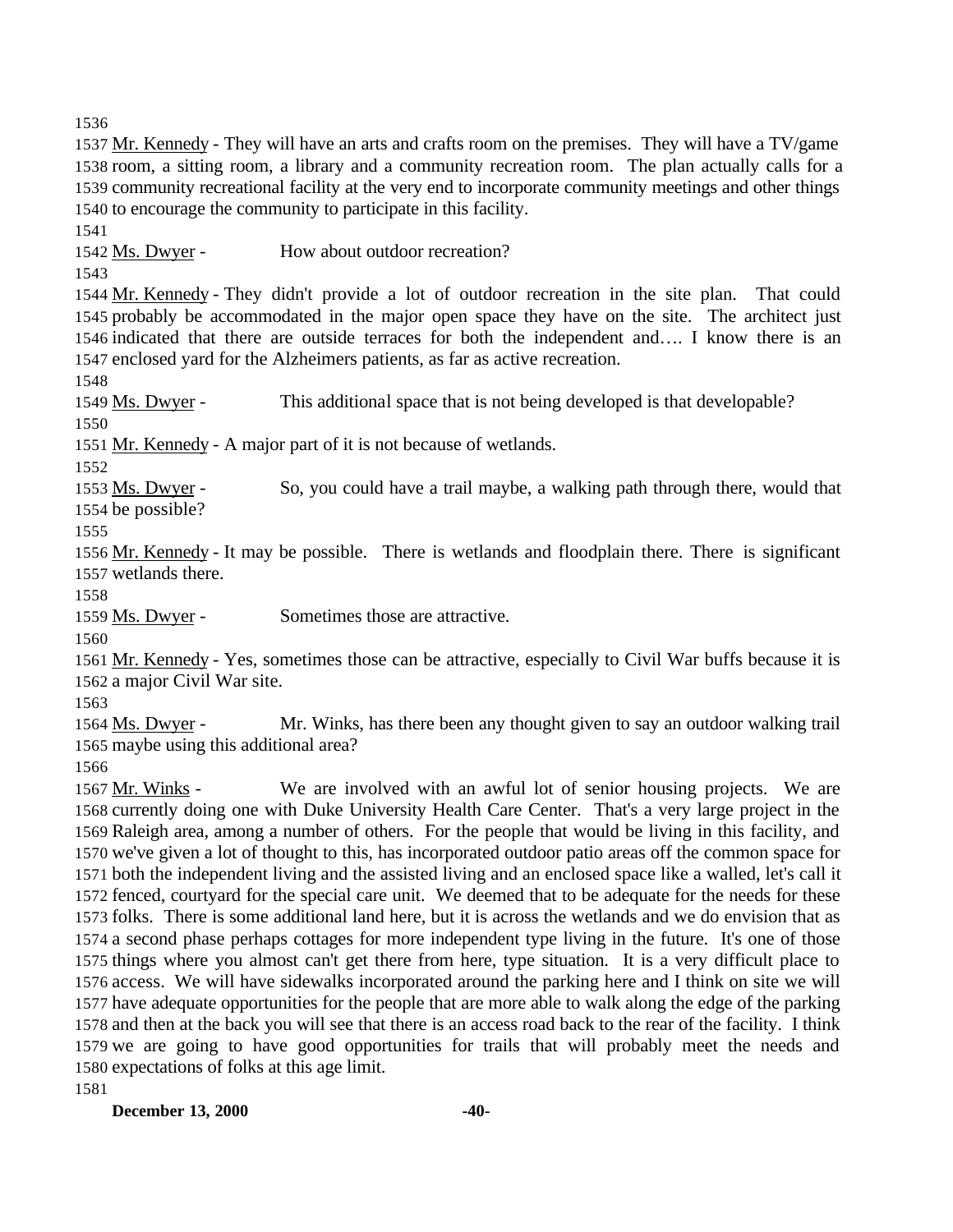Ms. Dwyer - I understand what you said about the terraces and the sidewalks around the parking lots and that's wonderful, but I guess I'm thinking of… We do have a fair number of independent living and if you added cottages it just seems to me that it would be an important amenity to provide some sort of pedestrian exercise, not just sidewalk accessing from here to there, or patio where you can sit outdoors, but someplace where people could walk and wouldn't have to get in their car and drive to a park, although there are nice parks in the East End, but it may be that people might want to walk a little bit everyday.

 Mr. Winks - Right. For the cottages that's going to be incredibly important. But, people tend to put these decisions off far to long to move into a facility where they can have some help or even to acknowledge that they are at the point where they need to live in an age restricted community where they've got call buttons like we have here, things like that. These typically are not all that active, these people are not all that active. And I think we will be able to meet their energy levels, we will exceed that with the opportunities we are providing on the site. And when we come back to you with the landscape plan, I think we will incorporate some of your ideas because I think just in case we do have some, it's probably a good idea just to be sure we have met that opportunity or met that need rather.

1600 Ms. Dwyer - I'm big on that. Okay. That would be my only suggestion. And, again, this is a Varina case, which I'm handling on behalf of Mrs. Quesinberry. She is apparently satisfied with this, but my recommendation would be, as the person making the motion, that you seriously look at some sort of pathway or someway to provide some pedestrian walkways.

 Mr. Winks - And we will be glad to do that. We will get with the owners and their consultants to see what can be done.

 Ms. Dwyer - It doesn't have to be elaborate, you know, it doesn't have to be one of those pumping iron kind of station things, but just a little trail through the woods would be nice. We had someone recently who had recommended that but I know that's not your population here but just a walking path I think would be wonderful. Okay. I'm ready for a motion, unless anybody else has a question.

1614 Mr. Vanarsdall - Thank you, Mr. Winks. All right. Ms. Dwyer.

 Ms. Dwyer - I move that the Commission approve POD-104-00, Sandston Adult Care Facility, subject to the annotations on the plans, the standard conditions for developments of this type, and the additional conditions Nos. 23 through 33 and I think I'll add…. I was thinking about No. 9 amended but I'm not going to do that. Mrs. Quesinberry didn't say that she wanted to bring the landscape plan back so I'll leave it out. All right. That's my complete motion for the POD.

Mr. Archer - Second, Mr. Chairman.

1624 Mr. Vanarsdall - The motion was made by Ms. Dwyer and seconded by Mr. Archer. All in favor say aye…all opposed say nay. The motion carries. All in favor say aye…all opposed say nay. The motion carries.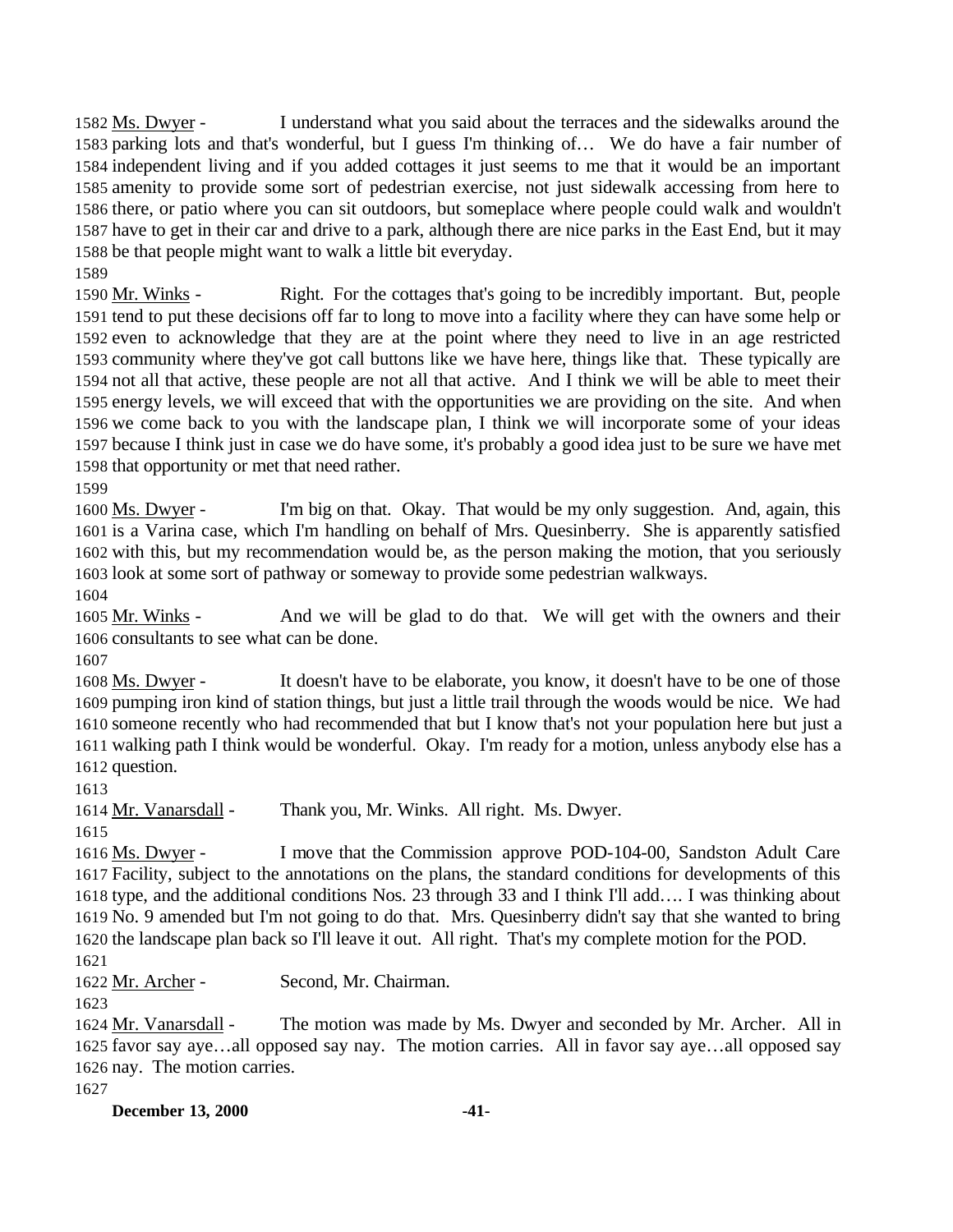Mr. Kennedy - We need a motion for the special exception.

 Ms. Dwyer - And for the special exception, I move that this Commission approve that subject to the conditions that have been submitted, I guess this is an official submission that becomes a part of the record. I'm not sure how to identify it, other than it list building amenities residence services other information including architectural treatment, fire protection, building height and building materials. So, it includes those conditions as part of my motion for the approval of the special exception for the two-story assisted living and independent living development facility. I'm finished.

Mr. Archer - Second.

 Mr. Vanarsdall - The motion was made by Ms. Dwyer and seconded by Mr. Archer. All in favor say aye…all opposed say nay. The motion carries. Mr. Winks, it was nice to have you here this morning. Mr. Winks for many years was on the Richmond Planning Commission, he was the chairman most of the time, I don't know how he did that, but he knows how it is to be on this side and that side.

 The Planning Commission approved the plan of development and special exception for POD-104- 00, Sandston Adult Care Facility, subject to the standard conditions attached to these minutes, the annotations on the plans, the added conditions for the special exceptions stated in these minutes and the following additional conditions:

 23. The right-of-way for widening of Williamsburg Road (U.S. Route 60) as shown on approved plans shall be dedicated to the County prior to any occupancy permits being issued. The right-of-way dedication plat and any other required information shall be submitted to the County Real Property Agent at least sixty (60) days prior to requesting occupancy permits.

- 24. The easements for drainage and utilities as shown on approved plans shall be granted to the County in a form acceptable to the County Attorney prior to any occupancy permits being issued. The easement plats and any other required information shall be submitted to the County Real Property Agent at least sixty (60) days prior to requesting occupancy permits.
- 25. The limits and elevations of the 100-year frequency flood shall be conspicuously noted on the plan "Limits of 100 Year Floodplain." In addition, the delineated 100-year floodplain must be labeled "Variable Width Drainage and Utility Easement." The easement shall be granted to the County prior to the issuance of any occupancy permits.
- 26. The entrances and drainage facilities on Williamsburg Road (U.S. Route 60) shall be approved by the Virginia Department of Transportation and the County.
- 27. A notice of completion form, certifying that the requirements of the Virginia Department of Transportation entrances permit have been completed, shall be submitted to the Planning Office prior to any occupancy permits being issued.
- 28. The developer shall provide fire hydrants as required by the Department of Public Utilities and Division of Fire.
- 29. Any necessary off-site drainage and water and sewer easements must be obtained in a form acceptable to the County Attorney prior to final approval of the construction plans.

**December 13, 2000 -42-**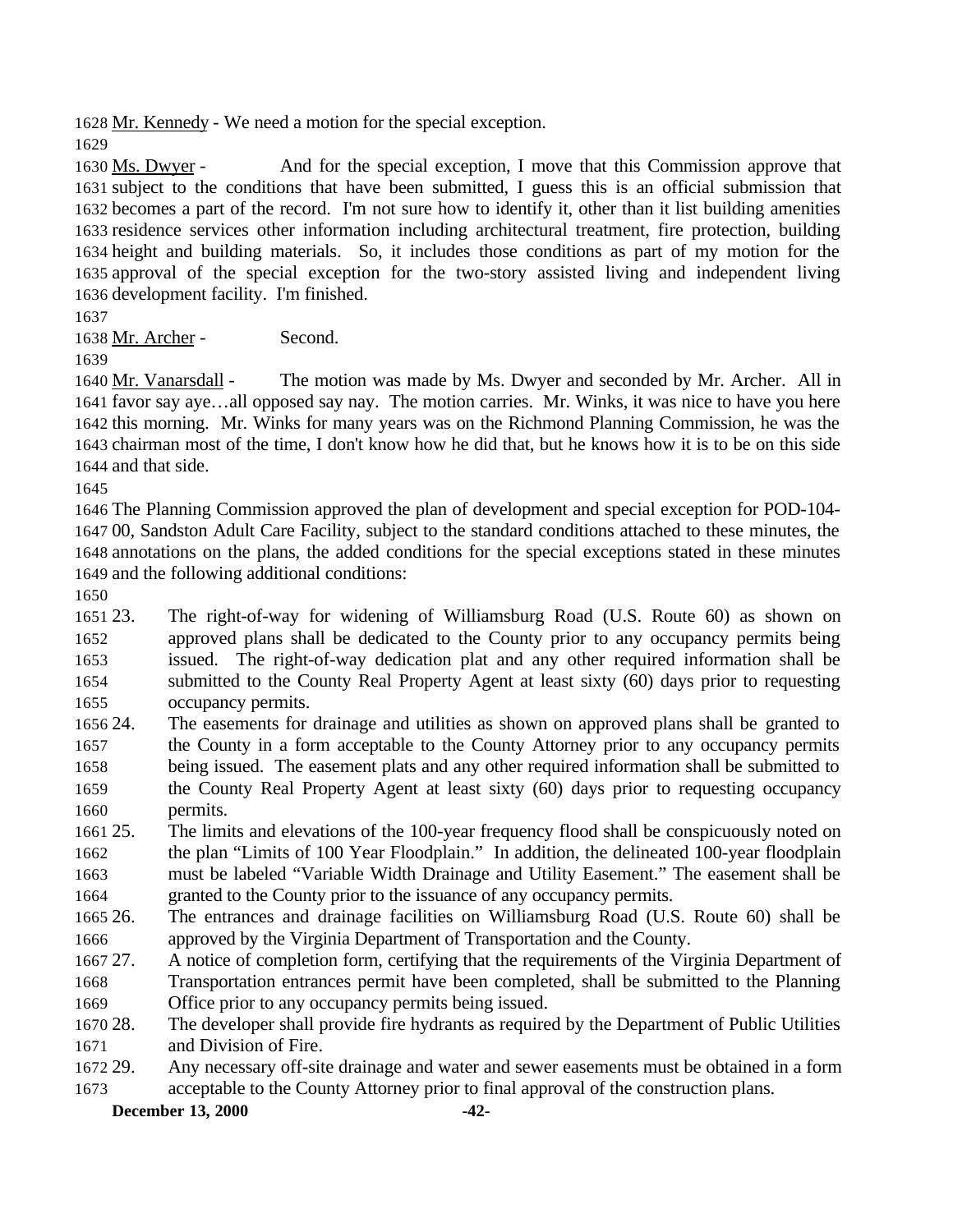30. Deviations from County standards for pavement, curb or curb and gutter design shall be approved by the County Engineer prior to final approval of the construction plans by the Department of Public Works.

 31. Insurance Services Office (ISO) calculations must be included with the plans and approved by the Department of Public Utilities prior to the issuance of a building permit.

 32. Approval of the construction plans by the Department of Public Works does not establish the curb and gutter elevations along the Virginia Department of Transportation maintained right-of-way. The elevations will be set by the contractor and approved by the Virginia Department of Transportation.

- 33. The owners shall not begin clearing of the site until the following conditions have been met:
- 
- (a) The site engineer shall conspicuously illustrate on the plan of development or subdivision construction plan and the Erosion and Sediment Control Plan, the limits of the areas to be cleared and the methods of protecting the required buffer areas. The location of utility lines, drainage structures and easements shall be shown.
- (b) After the Erosion and Sediment Control Plan has been approved but prior to any clearing or grading operations of the site, the owner shall have the limits of clearing delineated with approved methods such as flagging, silt fencing or temporary fencing.
- (c) The site engineer shall certify in writing to the owner that the limits of clearing have been staked in accordance with the approved plans. A copy of this letter shall be sent to the Planning Office and the Department of Public Works.
- (d) The owner shall be responsible for the protection of the buffer areas and for replanting and/or supplemental planting and other necessary improvements to the buffer as may be appropriate or required to correct problems. The details shall be included on the landscape plans for approval.
- 
- 

## **SUBDIVISION RECONSIDERATION**

Pine Creek (August 2000 Plan) **Engineering Design Associates for Hugh Owens, Inc. and Urban Corridor Properties, Inc.:** The 42.4 acre site is located on the eastern terminus of Howard Street on parcel 164-A-42 and part of parcel 165-A-12A. The zoning is R-4C, One-Family Residence District (Conditional) and R-3C, One-Family Residence District (Conditional) and ASO, Airport Safety Overlay District. County water and sewer. **(Varina) 50 Lots**

Mr. Vanarsdall - Is there anyone in the audience in opposition to Pine Creek? No opposition.

Mr. Kennedy.

 Mr. Kennedy - We did receive a letter of opposition from an adjoining property owner who is not able to attend the meeting today due to a conflict with his work schedule. He sent a letter to express his family's concern that the road, from a safety and appearance sake, should have curb and gutter. Basically, the request here before us is a reconsideration of a plan that came before the Planning Commission August of this year. At that time staff had expressed concern about access to

**December 13, 2000 -43-**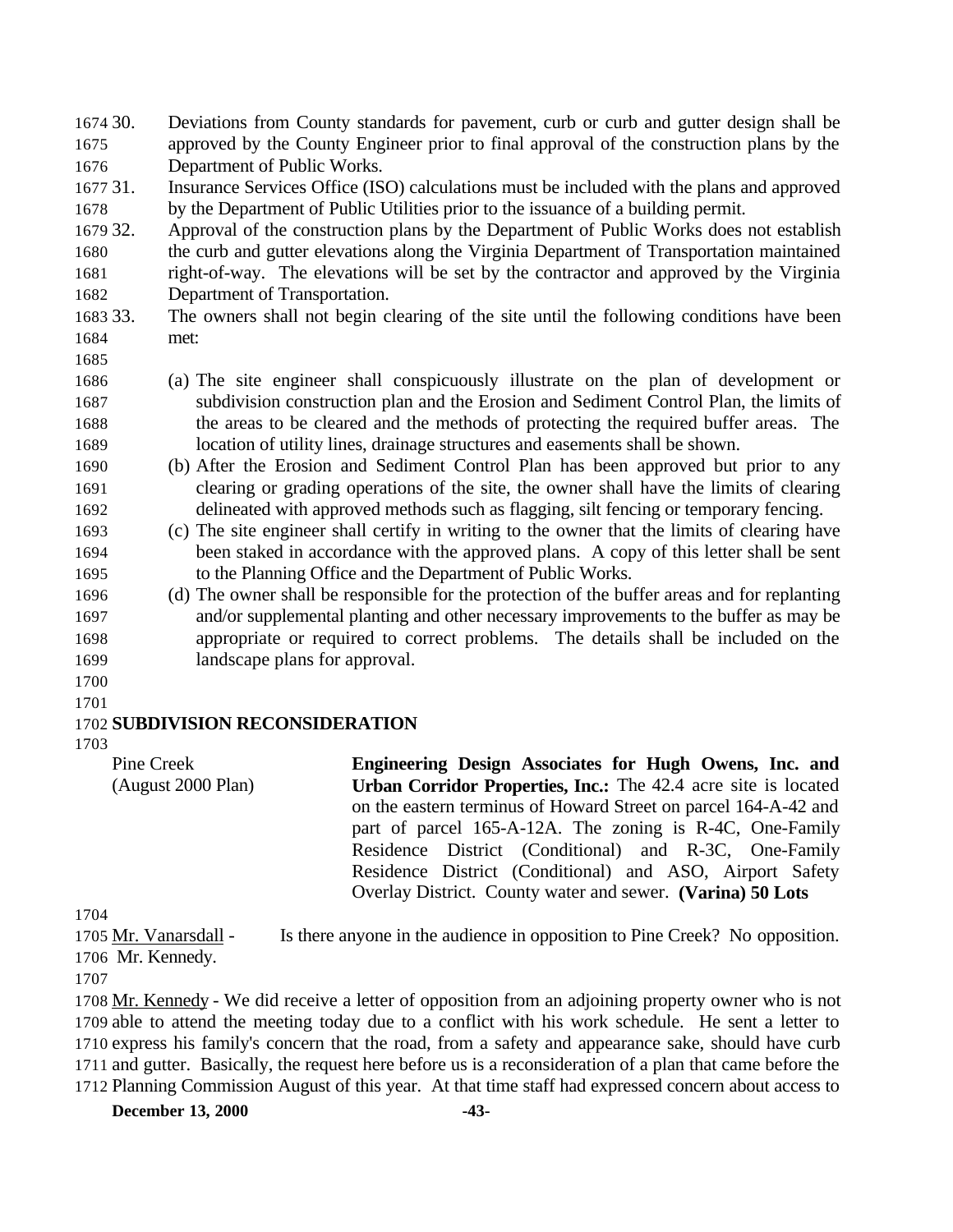this subdivision, which is through a floodplain and there was a profile of a road submitted as one of the conditions of the development. The profile of the road showed an elevation of the road, one foot above floodplain and showed a cross section with 36 foot of pavement and curb and gutter. The applicant at this time has not been able to construct that within the existing right-of-way so they requested an amendment to that, because of the way the conditions are written. Staff's significant concern is about the floodplain. The current profile, the right-of-way is actually five feet below floodplain, so they have to raise the road up five feet over a significant section in order to get above floodplain so there would be access to these 50 lots.

1722 Mrs. O'Bannon - And this person wanted curb and gutter?

Mr. Kennedy - He's the owner of an abutting property.

1726 Mrs. O'Bannon - So, the road is five feet above ground level, you said about floodplain... 

 Mr. Kennedy - The floodplain, right…. The existing ground level would have to be raised five feet. I'll show you on the map.

1731 Mrs. O'Bannon - Where is the person who wrote the letter?

 Mr. Kennedy - The person who wrote the letter lives here, (referring to map). He lives at the house at the end of the street. This is the house where the person lives and he owns this property and this property as well. The brown line cutting across is the floodplain, this is the floodplain here and the proposed road would come up to the subdivisions. It will come into the subdivision approximately about 300 feet. With the way it is proposed to be constructed, it would have, as opposed to 36 foot of pavement and curb and gutter, it will be 24-foot of pavement with shoulders, there will be six-foot shoulders, four foot of shoulder would actually accessible from the road. There will be a guardrail and then two feet of additional shoulder. The tieback slopes to the adjoining properties, it would be one and a half to one which is an exceptional slope. And his concern is that it would limit access and would be a safety hazard considering the amount of traffic from 50 lots.

1745 Ms. Dwyer - And this would be Howard Street.

1747 Mr. Kennedy - This would be Howard Street, that's right.

1749 Ms. Dwyer - And is the questionable part of it, within the boundaries of this subdivision that we are being shown here or off site.

Mr. Kennedy - It's actually an offsite improvement.

Ms. Dwyer - Where you were just pointing?

1756 Mr. Kennedy - Exactly.

Ms. Dwyer - So, this developer, then, would be building this road.

**December 13, 2000 -44-**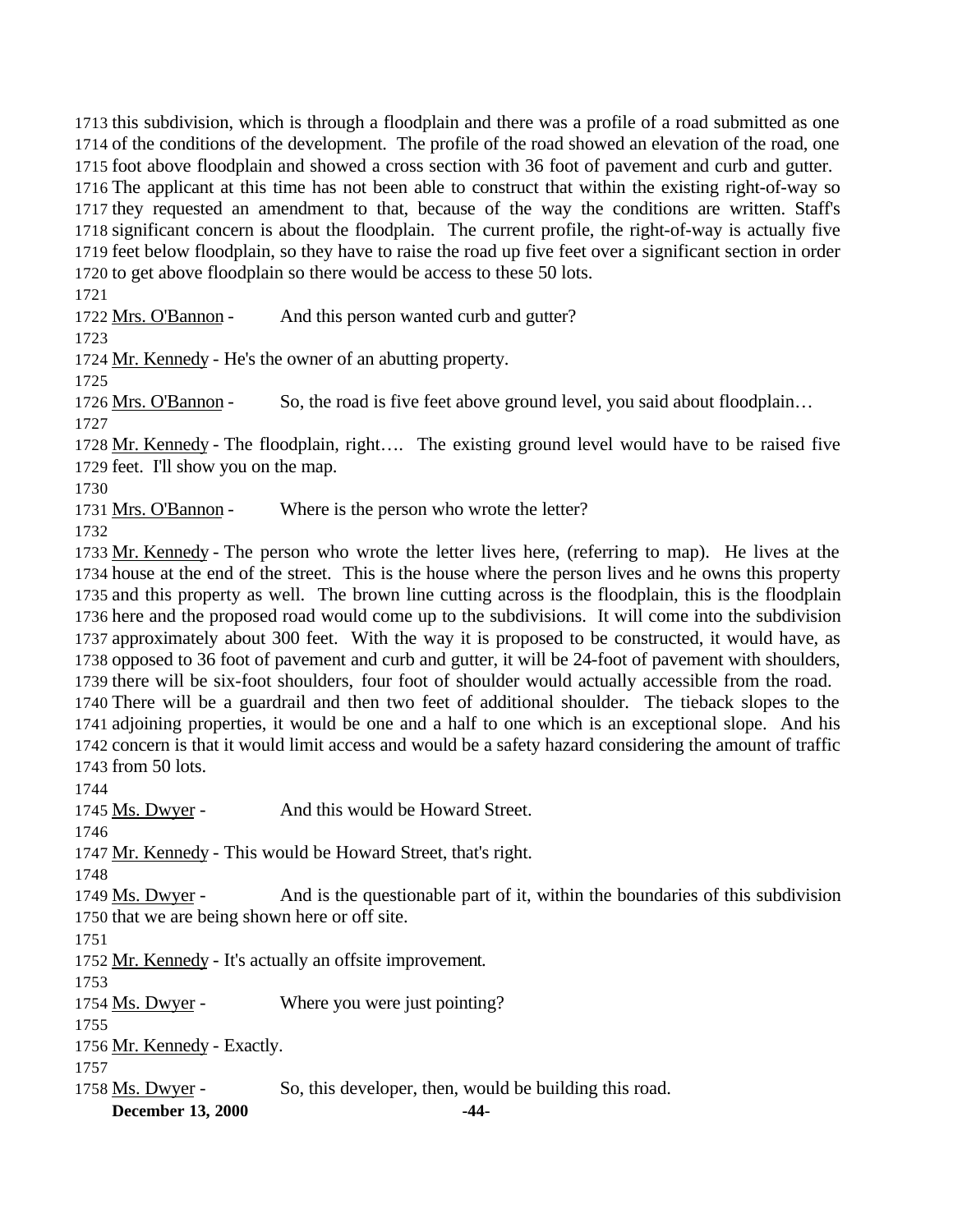1760 Mr. Kennedy - Building the road to provide access.

Ms. Dwyer - Even offsite?

 Mr. Kennedy - Even offsite because there is no access currently to the subdivision outside the floodplain.

 Ms. Dwyer - Do you have a concern of the method of the road, the road building technique being used?

 Mr. Kennedy - Well, Public Works has indicated that it was a reasonable exception if right-of-way was not available. The adjoining property owner has indicated that the applicant has never contacted him and shown him various profiles and show him the impact, and he suggested that maybe the applicant should come back and review the options with him and he would consider giving them or selling them additional right-of-way so they can build the road with conformity to the original plan.

Ms. Dwyer - I'm inclined to defer this.

 Mr. Taylor - I'm inclined to agree. Madam Commissioner, I had talked with Michael about this one and what concerns me is the different views toward the elevations that people that are affected by this road have. I notice we have Mr. Eure here today. Todd, are you up-to-date on this one?

1783 Ms. Dwyer - Mr. Taylor, I don't think we need to prolong the discussion because this being Mrs. Quesinberry case, I think she needs to look at this, particularly, if there is a dispute between the adjacent land owner and the developer about a road that's being built to unconventional standards that may affect adjoining properties. So, if you would like to discuss it you are welcomed to but I'm prepared to go ahead and defer it now and let this be resolved in the meantime. I know Mr. Eure was prepared but there is no need for him to respond at this time. The applicant has heard the discussion, did you want to not defer it, I'm sure you don't want to defer it. I'm just not prepared to resolve this today.

 Ms. Isaac - I'm Laraine Isaac with Engineering Design. I guess my only comment is that I thought this was a question for Public Works and Public Works, we have been working with them trying to resolve the problem. We did make an attempt to buy additional right-of-way on the north side of the road and we were given a flat "no." Contact with this particular property owner was not made since from the very beginning of the project. He said I don't want this project and I'll do everything I can not to see it. So, there was never any good communication lines open with him. I guess all that we can do is meet with him, and I don't know if that is going to resolve anything. 

1800 Ms. Dwyer - What's this person's name? I haven't seen the letter.

Mr. Kennedy - Cannon.

**December 13, 2000 -45-** Ms. Dwyer - Cannon? Mr. Kennedy, would you bring this discussion to Mrs.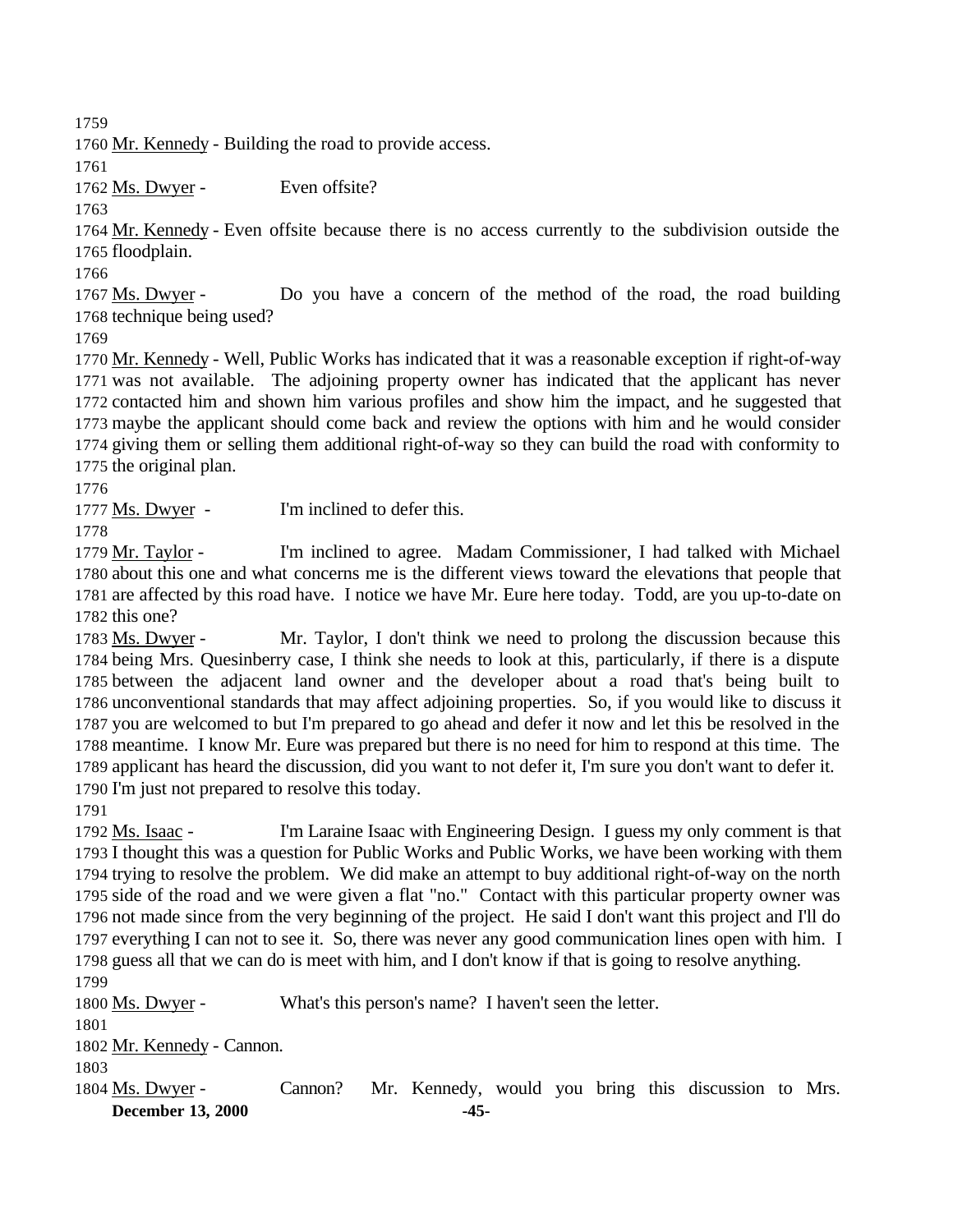Quesinberry's attention, and I'm sure Ms. Isaac, you will too, bring it to Mrs. Quesinberry's attention and then however she wants to handle it will be fine. But, I guess I would suggest that you at least make an attempt to meet with Mr. Cannon and give him what information you have and say this is what we plan to do and why and if he would like to discuss it then maybe you can resolve his concerns and obtain the right-of-way you need to construct the previously approved street.

1812 Ms. Isaac - I just hope that he is willing to work with us. That I think would solve a lot of problems for everybody. And, of course, that's totally out of my control, but yes we have no problems setting up a meeting and reviewing the plans with him.

1816 Ms. Dwyer - Okay. Well, I'll go ahead and make the motion then. Thank you. I move that we defer Pine Creek (August 2000 Plan) to our POD meeting in January, the date of that is the 1818  $24<sup>th</sup>$ , and this would be at the Commission's request.

1820 Mr. Taylor - Second.

1822 Mr. Vanarsdall - The motion was made by Ms. Dwyer and seconded by Mr. Taylor. All in favor say aye…all opposed say nay. The motion carries.

 The Planning Commission deferred reconsidered subdivision Pine Creek (August 2000 Plan) to its January 24, 2001, meeting.

Mr. Silber - Mr. Chairman, the next item is a discussion item.

 **DISCUSSION ITEM**: Springfield Veterinary Center (POD-99-98) Reconsideration of Sign Details. Three Chopt District.

 Mr. Silber - This relates to a proffer condition that allowed for a certain type of sign unless otherwise approved by the Planning Commission.

 Mr. Vanarsdall - Let me ask you a question up front. Why is the Planning Commission as a whole looking at that?

 Mr. Silber - Because the proffer condition says that they have to have an internally lit sign unless otherwise approved by the Planning Commission, and so they want to have a sign that's not internally lit so it requires Planning Commission action.

 Mr. Vanarsdall - I don't object to that, I was just asking because we very seldom ever see that.

 Mrs. O'Bannon - If I can ask as question about internally lit versus externally lit signs, which ones generally give off more foot candles?

 Mr. O'Kelly - I think an internally lit sign, Mrs. O'Bannon, is predominately something that you associate with commercial development. What the applicant proposes here is a sign which is more residential in character and they desire to light the sign with ground mounted floodlights.

**December 13, 2000 -46-**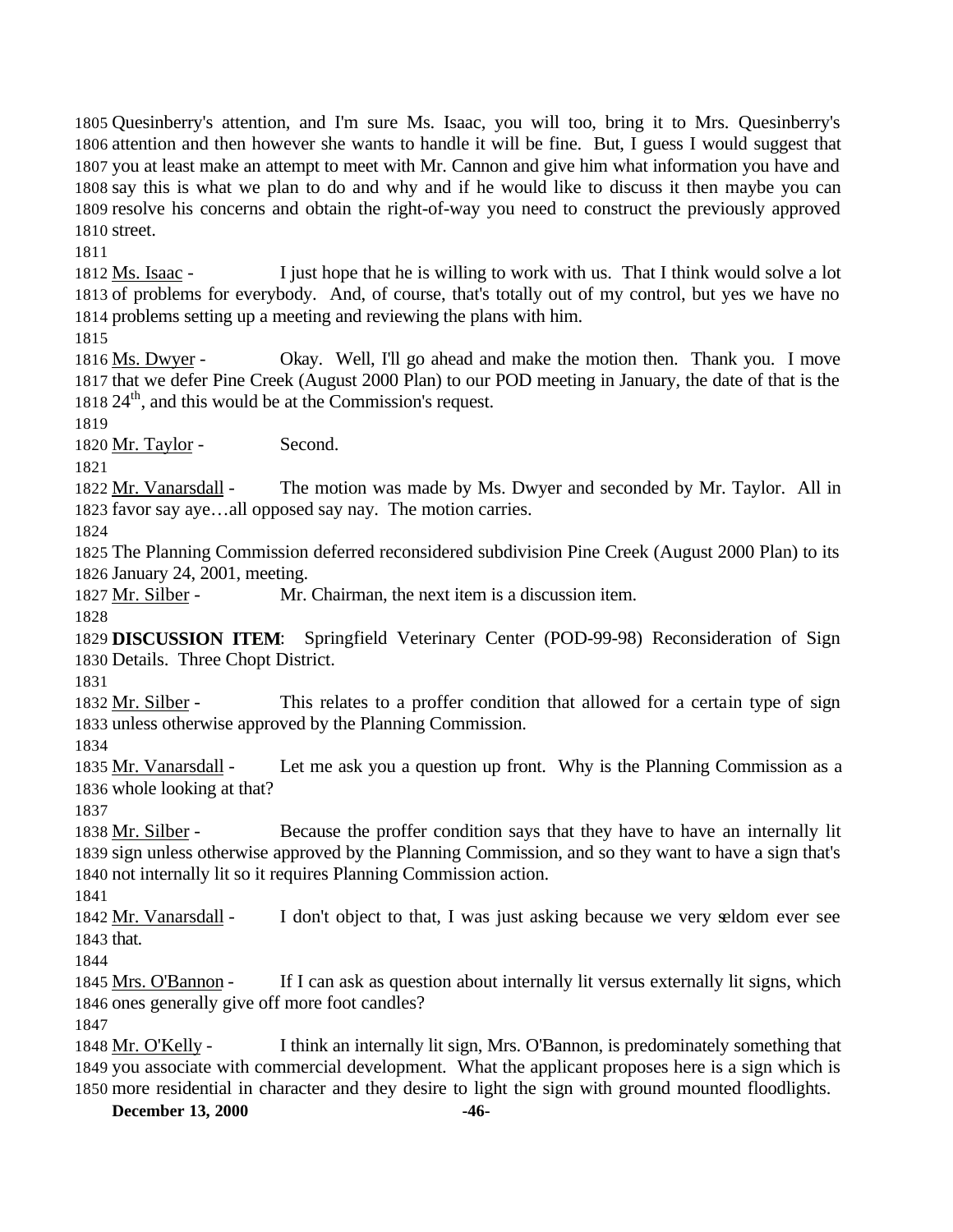The staff has no particular objection to that. We think it is very appropriate in this case. We would suggest that the applicant consider perhaps some low ground cover around the floodlights, something like junipers or what have you that would help shield the source of light from public road.

 Mrs. O'Bannon - It's only four and a half feet tall, so it's only going to be about this tall, right? 

 Mr. O'Kelly - Right. So, some sort of ground cover that would help shield the lighting would be appropriate. I might mention that the standard conditions for approval for both the landscape and lighting plan already cover the fact that the lighting should not spill over onto adjacent property or the public road, so that's already covered by a condition. Also, Mrs. Escobar has been patiently waiting this morning. If the Commission have any questions of her she's here to represent the veterinary clinic.

1865 Mr. Vanarsdall - Would you like to come up?

 Mrs. Escobar - Good morning. How are you? My husband and I own the veterinary hospital, and I'll be glad to answer any questions that you have.

1870 Mr. Silber - Could you state your name for the record, please?

 Mrs. Escobar - It's Teresa Escobar. We are looking at just a low wattage, enough to light the sign from the ground, maybe on either side of it, to keep with the nature of the residential area. 

1874 Mr. Vanarsdall - Are there any questions by Commission members? Mr. Taylor, have you been in on this?

1877 Mr. Taylor - Yes, sir. I have looked at it and my feeling on it is if they want a small wooden sign with a single flood light, that's fine with me.

Mrs. Escobar - Thank you.

Ms. Dwyer - That's fine with me too.

 Mr. Taylor - Therefore, Mr. Chairman, I would move that we would move approval of a ground mounted wooden sign in the case of POD-99-98 as provided in the drawings provided by the applicant.

1888 Ms. Dwyer - Second.

 Mr. Vanarsdall - The motion was made by Mr. Taylor and seconded by Ms. Dwyer. All in favor say aye…all opposed say nay. The motion carries.

 The Planning Commission approved the reconsidered sign details for POD-99-98, Springfield Veterinary Center.

**December 13, 2000 -47-** Mr. Silber - The last item of business for today would be approval of the minutes. We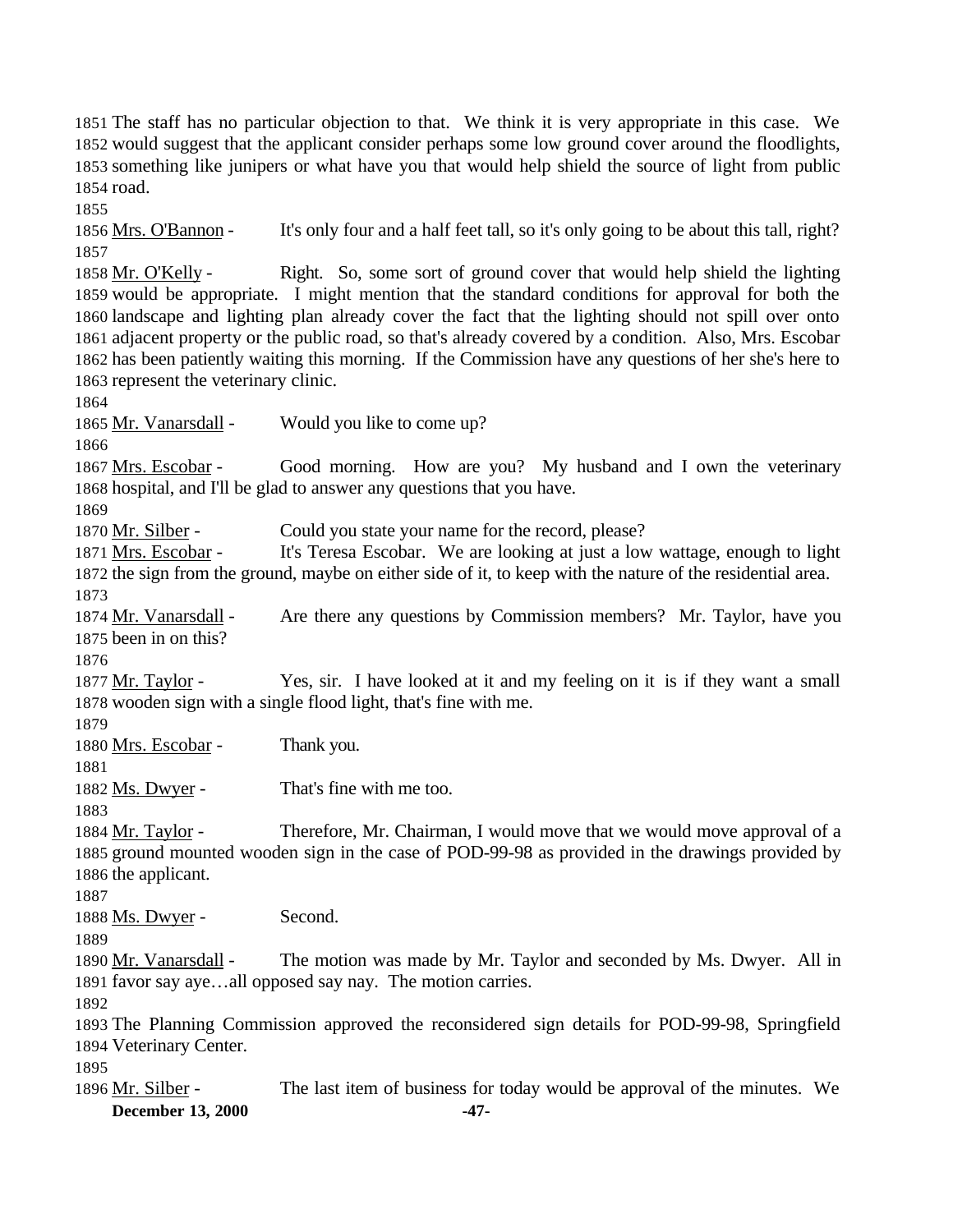have two sets of minutes for your consideration. They are the October 25, 2000 and the November 15, 2000 minutes. I'm sure each Commission member has read every word and these are all perfect because Diana Carver worked on these.

 Mr. Vanarsdall - All right. Everybody read them, nobody read them or do you have any corrections, anybody want to make a motion, what do you want to do?

1904 Mr. Taylor - Mr. Chairman, I move approval of the minutes for the Planning Commission meeting on October 25, 2000.

 Ms. Dwyer - And November 15? Mr. Archer - Can we do them all at once? 1911 Mr. Taylor - And November 15, 2000, we will do them both at once. Mr. Archer - Second. 1915 Mr. Vanarsdall - The motion was made by Mr. Taylor and seconded by Mr. Archer. All in favor say aye…all opposed say nay. The motion carries. The Planning Commission approved the minutes for October 25, 2000 and November 15, 2000. Mr. Vanarsdall - All right, what else do we have, Mr. Secretary? Mr. Silber - That's all that we have. This is the final Planning Commission meeting for the year 2000. 1925 Mrs. O'Bannon - I have a couple of comments, if I can just point a couple of things out that I

 mention today. I'm a member of the State Building Code Technical Review Board and we heard a case lately that struck me and that's why I was sort of paying attention this morning. It was a case in a subdivision where the owners of some of the houses came forward because the houses had not been constructed very well. Of course being a SBCTRB they had gone through a process with the local technical review board that they were showing that the building code had not been followed. And on the plans the architect and engineer had this seal on them but had not signed the seal. And interestingly enough it had gone through the original stages, they built the houses and so on. What happened was the backs of the houses had sunk, so the houses were not constructed properly but there had been an appeal to the State Board. When we looked at the engineering seal, I did not bring this up, but one of the gentlemen there, I think the electrical engineer's first question was, why didn't you sign the seal? And he said, "Well, I'm only an engineer, I've graduated from college and so on and so forth. Then we pressed and pressed and it took about a half an hour and he finally said I don't have my certification anymore or something like that. And he prepared all these plans and they had been approved by their planning office and so on, but he never signed the seal and it was because he lost his license. And, of course, we immediately threw the case to the folks whose houses were falling down. But it concerned me, you know, it was one of the reasons I was just looking at it and remarking on it. Now on a landscape plan you are not going to have a

**December 13, 2000 -48-**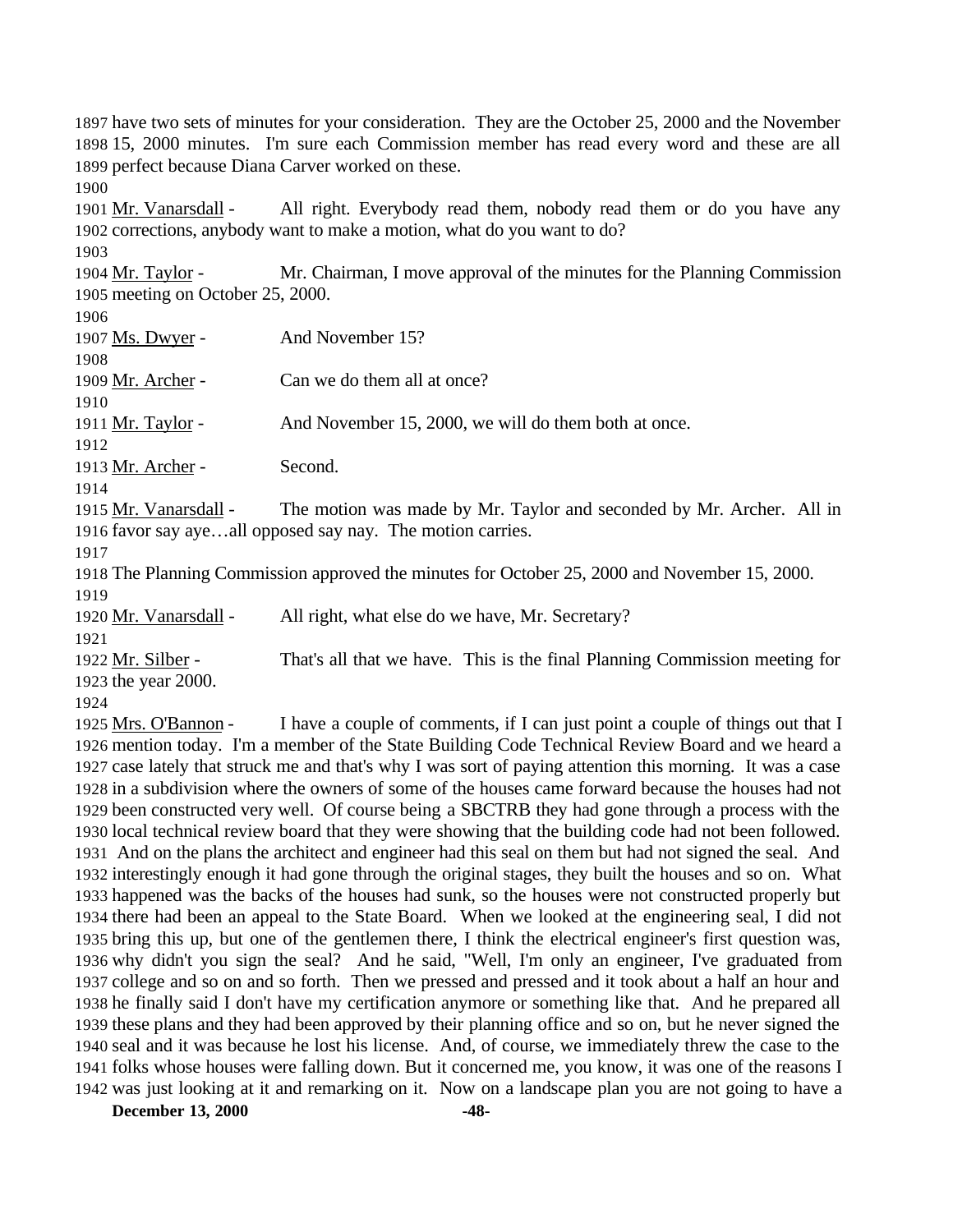house fall down but I'm assuming you check everybody's licenses, is that something the Planning does on a regular basis or not?

1946 Mr. Silber - Mrs. O'Bannon, we make sure, not on landscape plans, but on all plans of development and subdivision plan. that the seal is properly stamped and signed. I don't know if we check that but if is signed then it is their responsibility, they are putting their name on the line. 

 Mrs. O'Bannon - Of course there would be a law suit on this particular case. But that was just something that struck me because there were quite a few plans in here that didn't have a signature on them. Another case that we heard that came up, of course, immediately, we became very aware of that the gentleman had signed under the seal. And, again, that's not technically correct. You can't sign under the seal, you have to sign in the middle of the seal. 

 The other thing I wanted to point out is the request that came from the Board, and the Planning Commission, hopefully, will hear soon about… The question came up about these adult apartments and we have had cases where it's senior living apartments 55 and older, you know, and restrictions and so on. But one has come up that is a concern to a lot of citizens. I refer to it as "Granny Flats" people request to put an addition on a house so that they can have an elderly relative live there and they want to put in a second kitchen, which you know you can't do because it becomes then a duplex instead of a single family home. And I hope the Planning Department is working on analyzing how that can happen because other counties have managed to work that out. I believe Hanover County has a special classification for something I refer to as "Granny Flats" because Mr. Hinson refer to it as "Granny Flats."

1967 Mr. Silber - Mrs. O'Bannon, on that matter, we do have staff beginning to pull ordinances from other localities; so we are beginning to look at that. In the case of Hanover County, I believe that their ordinance has been drafted and approved so that those "Granny Flats," if you want to refer to them as that, do not allow kitchens. So, it is just a bedroom, bathroom arrangement. And that particular situation is currently allowed by our Code. So, we already can do what Hanover has approved. The issue becomes when you add that kitchen. When you add the kitchen it becomes a second unit, but Hanover is not allowing that. So, our ordinances are not dissimilar.

 Mrs. O'Bannon - I know there are certain sections in the code you can allow a kosher kitchen, which is actually a double kitchen, but they are both in the same kitchen. I know that there are several caters in the County who are kosher caters that have a double kitchen so that it can be classified as kosher. You keep certain foods separate and then there is a front part of the kitchen and the back part of the kitchen, you have two stoves, two refrigerators, two sinks and so on, side by side.

1983 Mr. Silber - Right. But, that would not be classified as two units.

 Mrs. O'Bannon - Okay. So, I know that's possible to have two kitchens basically in the same house. So, I don't know how we are going to do it, but I know that there are a lot of requests from folks to put on a little addition. I will also say that usually when they call me and ask me about it, they say that the Planning Office wouldn't let me put this on, is to put in a wet bar, as I refer to it,

**December 13, 2000 -49-**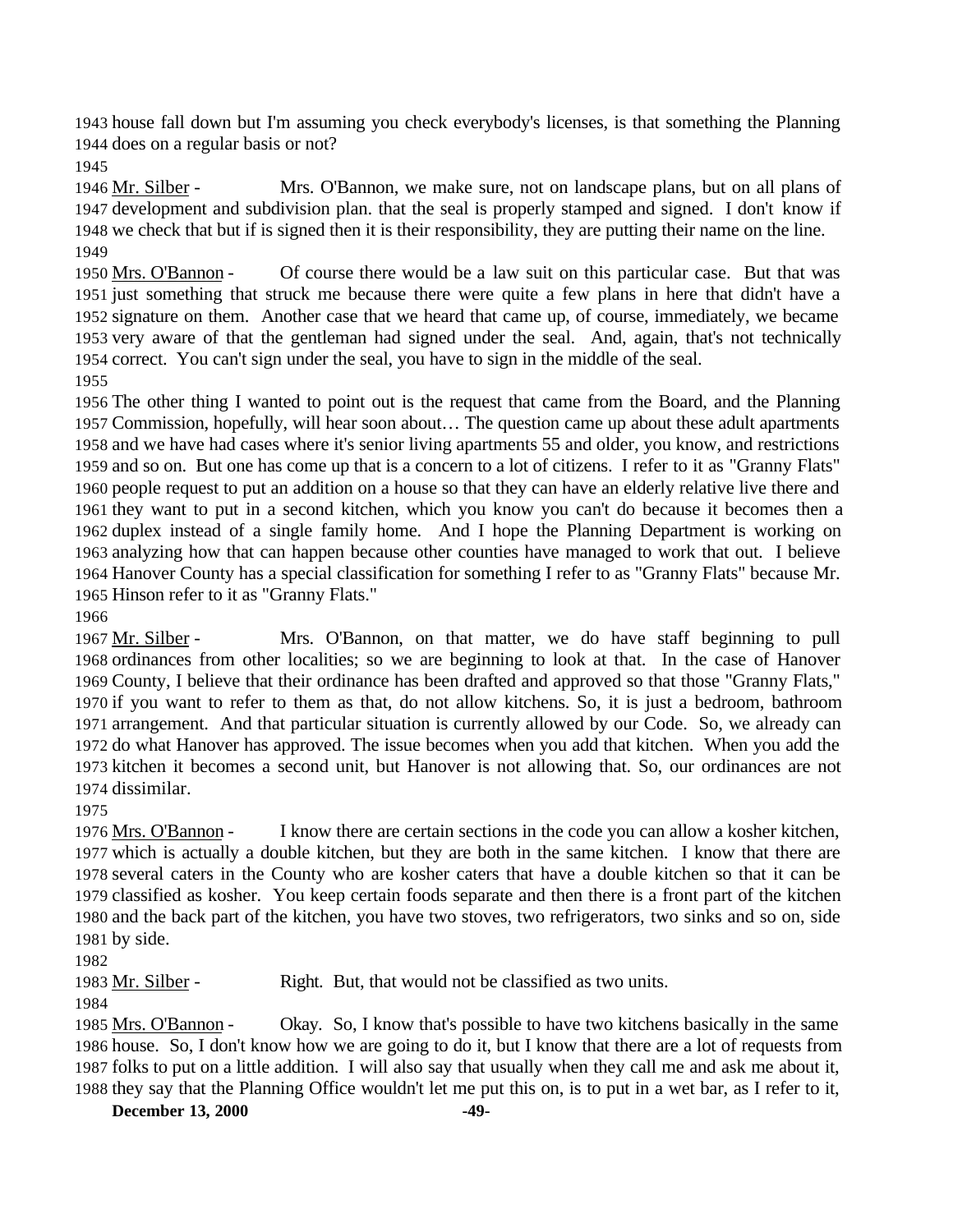so it makes it look like a den and a wet bar kind of arrangement. And that's kind of like cheating, is what they are saying, but I know a lot of them are doing it that way, but that's what I was hoping, but okay.

 Mr. Silber - The challenge is, I don't think there would be anybody that would dispute the reasonableness of having a mother-in-law live in or some other relative that may be ill, but the challenge is once you allow these second units, then it opens the door for two separate families to live there. They could be rented out to another family, it becomes a duplex or two-family situation. So, on the surface what seems to be a reasonable alternative could really be a problem if it is not properly regulated. So, it's not a simple issue.

Mrs. O'Bannon - I know.

 Ms. Dwyer - The way Hanover is handling that is they are requiring some sort of permit to be renewed periodically. I read that in the paper not to long ago, that they are allowing the so called "mother-in-law suite" but there have to be some sort of special permit issued for that. 

2006 Mr. Silber - It could be permitted and renewed every once and a while, but, again, in that case, it is my understanding that they are not allowing kitchens. So, we don't allow kitchens either, so you could do that right now. So, our ordinance is more flexible than Hanover's right now. But it could be a situation where maybe you could allow kitchens and then a permit that would be reviewed and approved on a regular basis.

 Mrs. O'Bannon - And would probably be the type of thing that would come before the Planning Commission, right? 

| <b>December 13, 2000</b> | $-50-$                                                                                                      |
|--------------------------|-------------------------------------------------------------------------------------------------------------|
| 2034 Mr. Taylor -        | Second.                                                                                                     |
| 2033                     |                                                                                                             |
| 2032 Ms. Dwyer -         | I move we adjourn.                                                                                          |
| 2031                     |                                                                                                             |
|                          | 2030 to the Clerk of the Board. If there is no further business, I'll entertain a motion to adjourn.        |
|                          | 2029 January 9, 2001, if you want to get sworn in. If not, you will have to go to the Clerk of the Court or |
| 2028 Mr. Vanarsdall-     | And that's January 11 and we will all have to be at the Board meeting on                                    |
| 2027                     |                                                                                                             |
|                          | 2026 January. We will be electing a Chairman and Vice Chairman.                                             |
| 2025 Mr. Silber -        | I guess, Mr. Chairman, the next meeting will be our Rezoning meeting in                                     |
| 2024                     |                                                                                                             |
| 2023 Mr. Vanarsdall -    | Thank you for bringing that to our attention. Is there anything else?                                       |
| 2022                     |                                                                                                             |
| 2021 Mr. Silber -        | I'm just saying, it depends on how that language is drafted.                                                |
| 2020                     |                                                                                                             |
| 2019 Mrs. O'Bannon -     | Ahhh. So, it would be handled as a BZA thing?                                                               |
| 2018                     |                                                                                                             |
| 2017 Mr. Silber -        | Or maybe BZA.                                                                                               |
| 2016                     |                                                                                                             |
| 2014<br>2015 Ms. Dwyer - | No, the Board.                                                                                              |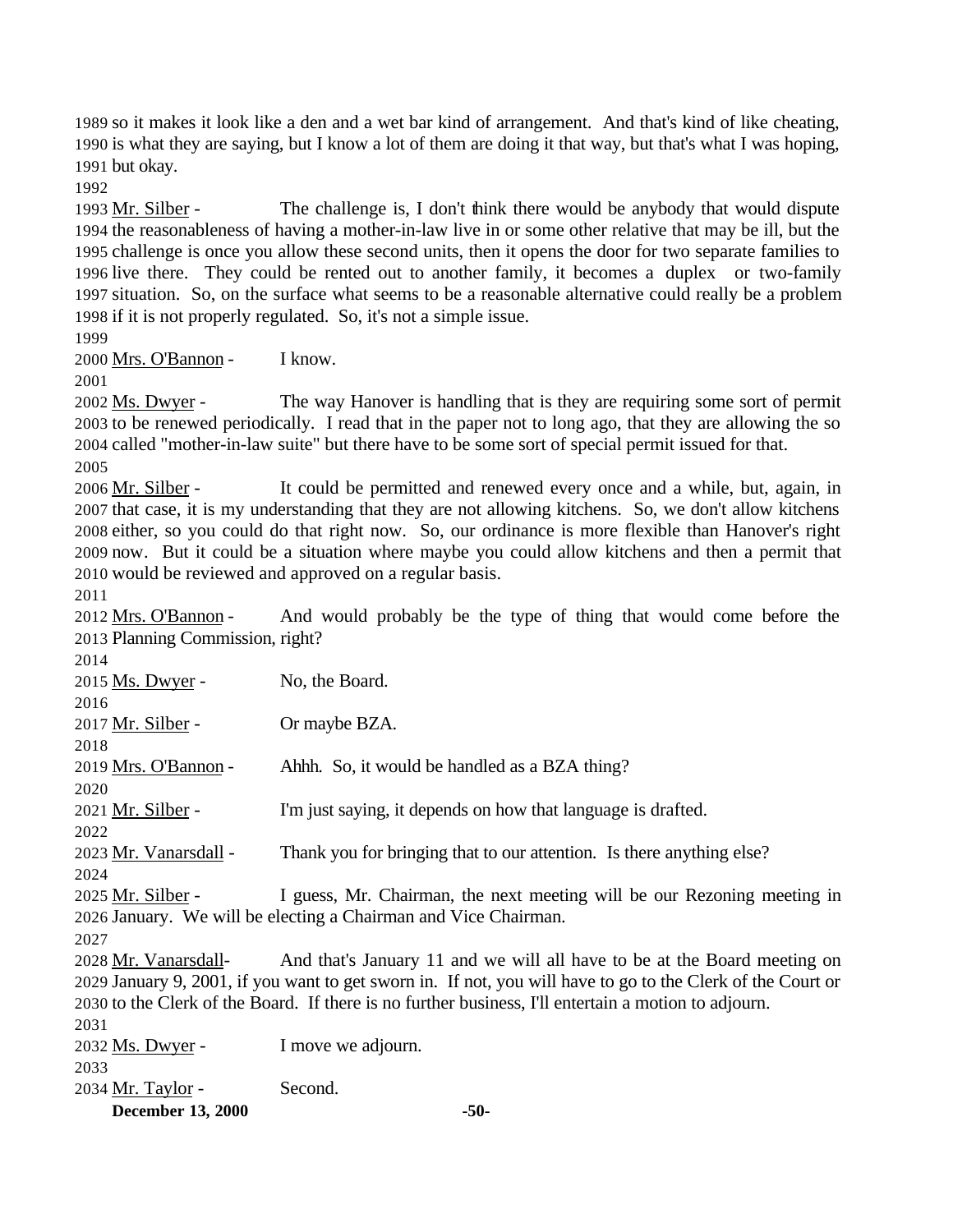2035<br>2036 <u>Mr. Vanarsdall</u> -We adjourn for the year 2000. 2037